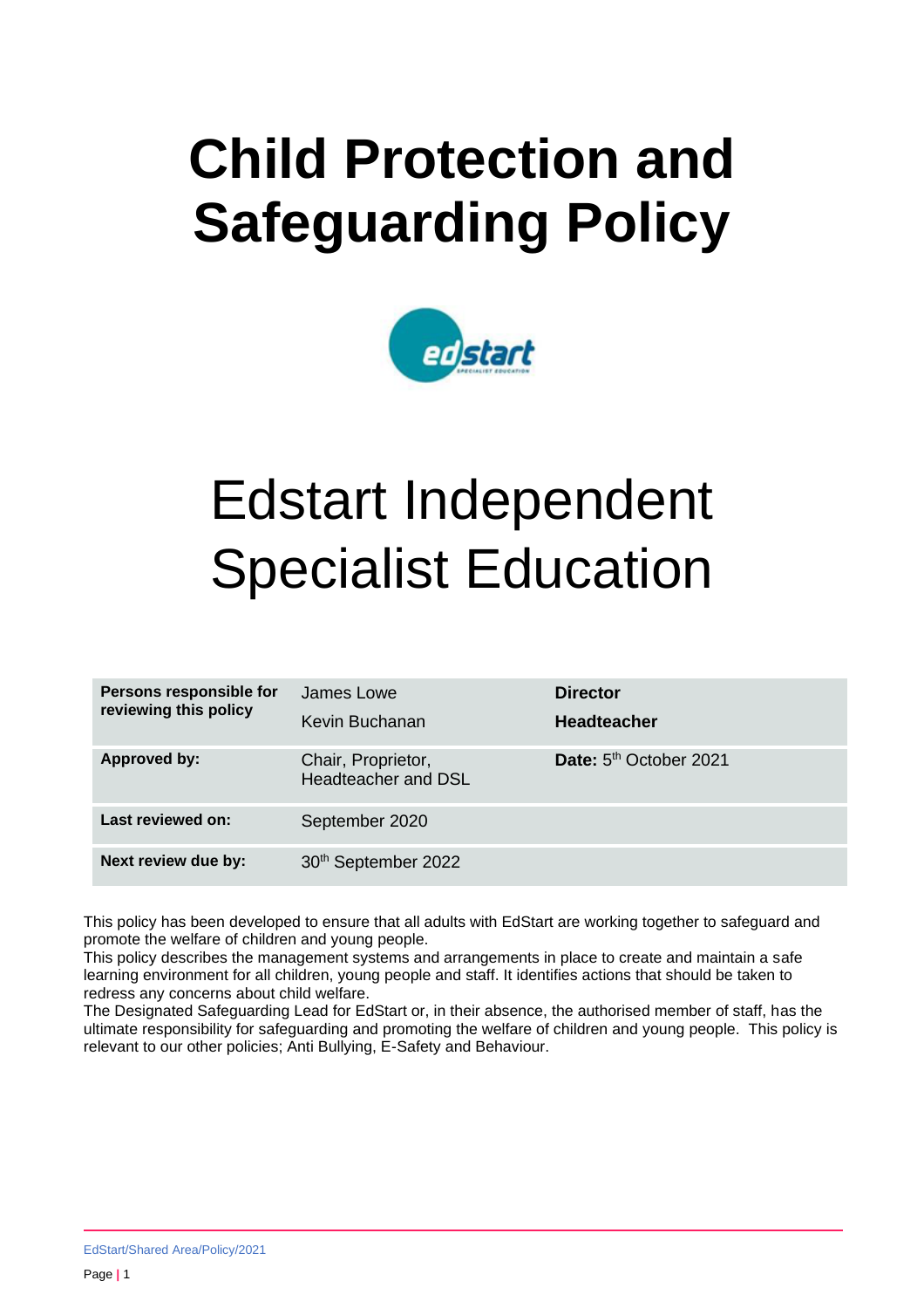# **Contents**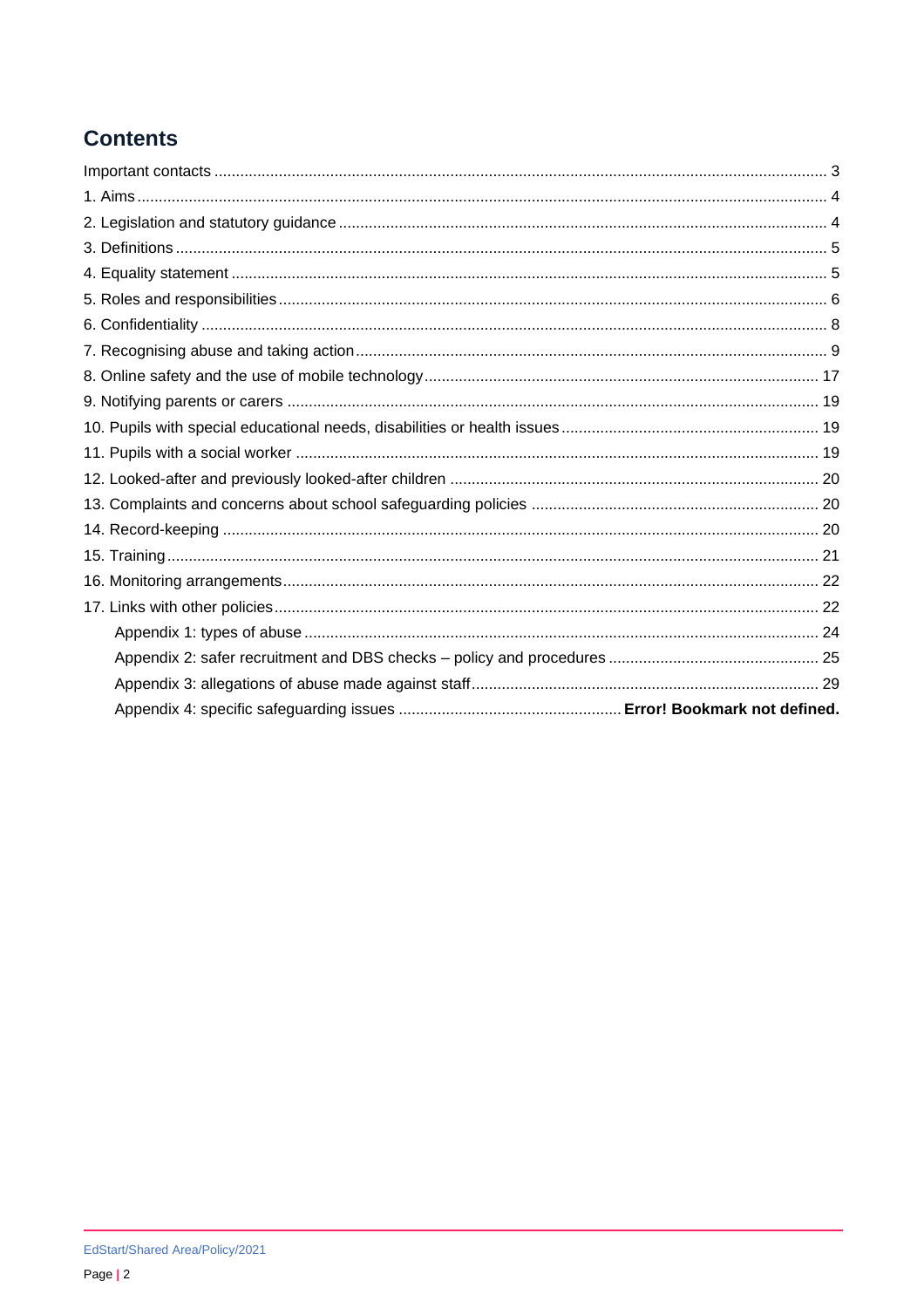# <span id="page-2-0"></span>Important contacts

| ROLE/ORGANISATION            | <b>NAME</b>                                                                 | <b>CONTACT DETAILS</b>           |  |
|------------------------------|-----------------------------------------------------------------------------|----------------------------------|--|
| Designated safeguarding lead | Samantha Jordison                                                           | 0300 303 4414                    |  |
| (DSL)                        |                                                                             | admin@edstartschools.com         |  |
| Headteacher & DSL            | Kevin Buchanan                                                              | 0300 303 4414                    |  |
|                              |                                                                             | kevin.buchanan@edstarschools.com |  |
|                              | <b>Salford</b><br>0161 603 4350 /                                           |                                  |  |
|                              | LADO@salford.@salford.gov.uk                                                |                                  |  |
|                              | <b>Bolton</b><br>01204 337474 /<br>boltonsafeguardingchildren@bolton.gov.uk |                                  |  |
| Local authority designated   | 0161 253 6168 /<br><b>Bury</b>                                              |                                  |  |
| officer (LADO)               | childwellbeing@bury.gov.uk                                                  |                                  |  |
|                              | Manchester 0161 234 1214 /<br>qualityassurance@manchester.gov.uk            |                                  |  |
|                              | Lancashire<br>01772 536694 /                                                |                                  |  |
|                              | tim.booth@lancashire.gov.uk                                                 |                                  |  |
| Chair of governors           | Kathryn Vereycken                                                           | kathrynvereycken@gmail.com       |  |
| Channel helpline             |                                                                             | 020 7340 7264                    |  |

**Salford – Salford Safeguarding Children Partnership – 0161 603 4500**

## **Out of Hours Emergency Duty Team – 0161 794 8888**

**(For guidance visit [https://safeguardingchildren.salford.gov.uk\)](https://safeguardingchildren.salford.gov.uk/)**

**Manchester – Manchester Safeguarding Partnership – 0161 234 3330**

**(For guidance visit [https://www.manchestersafeguardingpartnership.co.uk\)](https://www.manchestersafeguardingpartnership.co.uk/)**

**Bolton – Bolton Safeguarding Children 01204 337479**

**(For guidance visit [https://www.boltonsafeguardingchildren.org.uk\)](https://www.boltonsafeguardingchildren.org.uk/)**

**Bury – Integrated Safeguarding Partnership 0161 253 6153**

**(For guidance visit [https://burysafeguardingpartnership.bury.gov.uk\)](https://burysafeguardingpartnership.bury.gov.uk/)**

**Lancashire – Children's Safeguarding Assurance Partnership 0300 123 6720 /**

**0300 123 6722 (For guidance visit [https://www.lancashiresafeguarding.org.uk\)](https://www.lancashiresafeguarding.org.uk/)**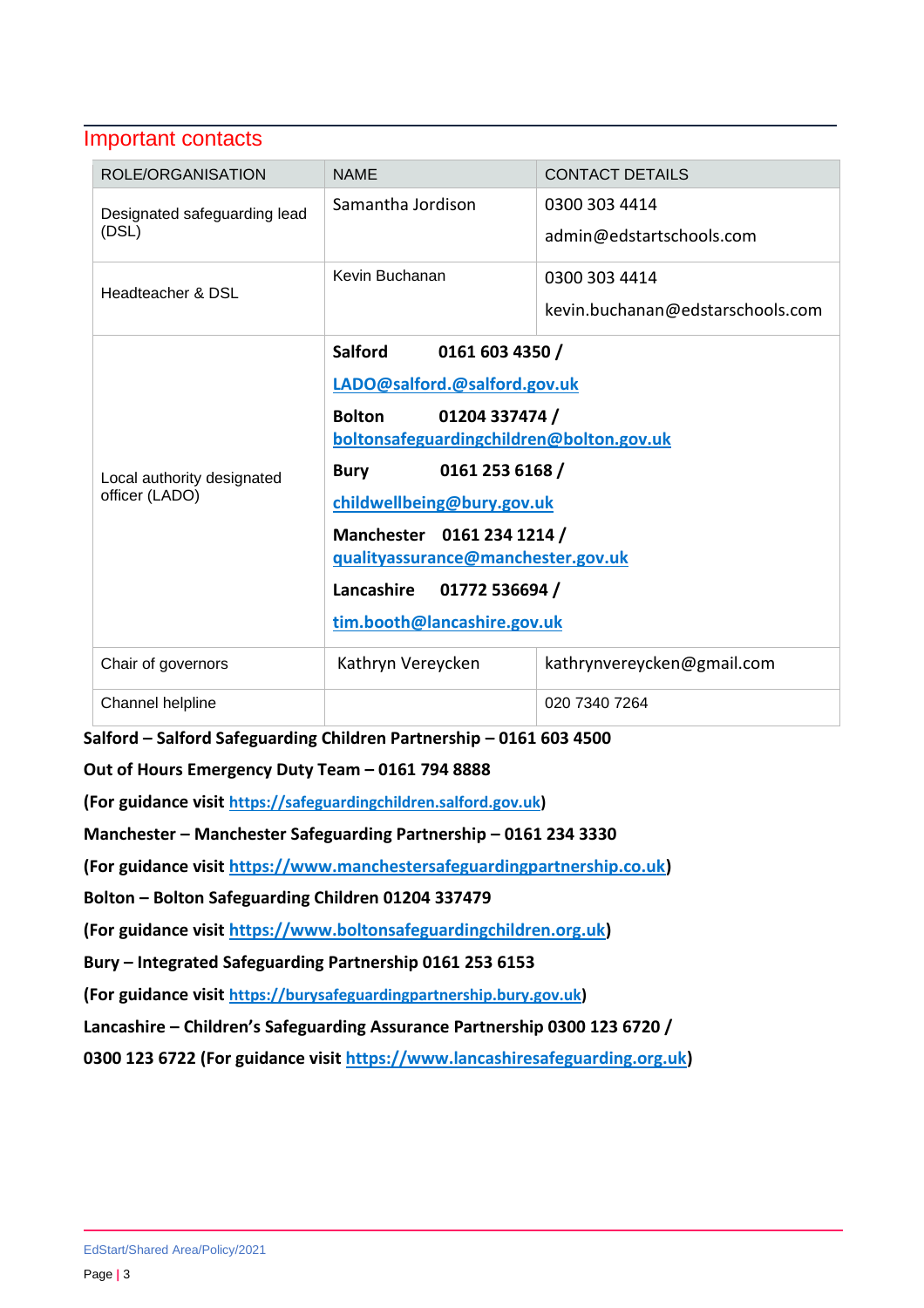# <span id="page-3-0"></span>**1. Aims**

The school aims to ensure that:

- Appropriate action is taken in a timely manner to safeguard and promote children's welfare
- All staff are aware of their statutory responsibilities with respect to safeguarding
- Staff are properly trained in recognising and reporting safeguarding issues

EdStart aims to create and maintain a safe environment where all children and adults feel safe, secure and valued and know they will be listened to and taken seriously. Our organisation implements policies, practices and procedures which promote safeguarding and the emotional and physical well-being of children, young people and staff. The Continuum of Needs and Response and the Common Assessment Framework is embedded into everyday practice and procedures when responding to children's need. The children have access to appropriate curriculum opportunities, including emotional health and well-being, to support the development of the skills needed to help them stay safe and healthy, develop their self-esteem and understand the responsibilities of adult life.

# <span id="page-3-1"></span>**2. Legislation and statutory guidance**

This policy is based on the Department for Education's statutory guidance [Keeping Children Safe in Education](https://www.gov.uk/government/publications/keeping-children-safe-in-education--2)  [\(2021\)](https://www.gov.uk/government/publications/keeping-children-safe-in-education--2) and [Working Together to Safeguard Children \(2018\),](https://www.gov.uk/government/publications/working-together-to-safeguard-children--2) and the [Governance Handbook.](https://www.gov.uk/government/publications/governance-handbook) We comply with this guidance and the arrangements agreed and published by our 3 local safeguarding partners.

This policy is also based on the following legislation:

- Section 175 of the [Education Act 2002,](http://www.legislation.gov.uk/ukpga/2002/32/section/175) which places a duty on schools and local authorities to safeguard and promote the welfare of pupils
- [The School Staffing \(England\) Regulations 2009,](http://www.legislation.gov.uk/uksi/2009/2680/contents/made) which set out what must be recorded on the single central record and the requirement for at least one person conducting an interview to be trained in safer recruitment techniques
- Part 3 of the schedule to the [Education \(Independent School Standards\) Regulations 2014,](http://www.legislation.gov.uk/uksi/2014/3283/schedule/part/3/made) which places a duty on academies and independent schools to safeguard and promote the welfare of pupils at the school
- [The Children Act 1989](http://www.legislation.gov.uk/ukpga/1989/41) (and [2004 amendment\)](http://www.legislation.gov.uk/ukpga/2004/31/contents), which provides a framework for the care and protection of children
- Section 5B(11) of the Female Genital Mutilation Act 2003, as inserted by section 74 of the Serious Crime [Act 2015,](http://www.legislation.gov.uk/ukpga/2015/9/part/5/crossheading/female-genital-mutilation) which places a statutory duty on teachers to report to the police where they discover that female genital mutilation (FGM) appears to have been carried out on a girl under 18
- > [Statutory guidance on FGM,](https://www.gov.uk/government/publications/multi-agency-statutory-guidance-on-female-genital-mutilation) which sets out responsibilities with regards to safeguarding and supporting girls affected by FGM
- [The Rehabilitation of Offenders Act 1974,](http://www.legislation.gov.uk/ukpga/1974/53) which outlines when people with criminal convictions can work with children
- Schedule 4 of the [Safeguarding Vulnerable Groups Act 2006,](http://www.legislation.gov.uk/ukpga/2006/47/schedule/4) which defines what 'regulated activity' is in relation to children
- [Statutory guidance on the Prevent duty,](https://www.gov.uk/government/publications/prevent-duty-guidance) which explains schools' duties under the Counter-Terrorism and Security Act 2015 with respect to protecting people from the risk of radicalisation and extremism
- The [Childcare \(Disqualification\) and Childcare \(Early Years Provision Free of Charge\) \(Extended](http://www.legislation.gov.uk/uksi/2018/794/contents/made)  [Entitlement\) \(Amendment\) Regulations 2018](http://www.legislation.gov.uk/uksi/2018/794/contents/made) (referred to in this policy as the "2018 Childcare Disqualification Regulations") and [Childcare Act 2006,](http://www.legislation.gov.uk/ukpga/2006/21/contents) which set out who is disqualified from working with children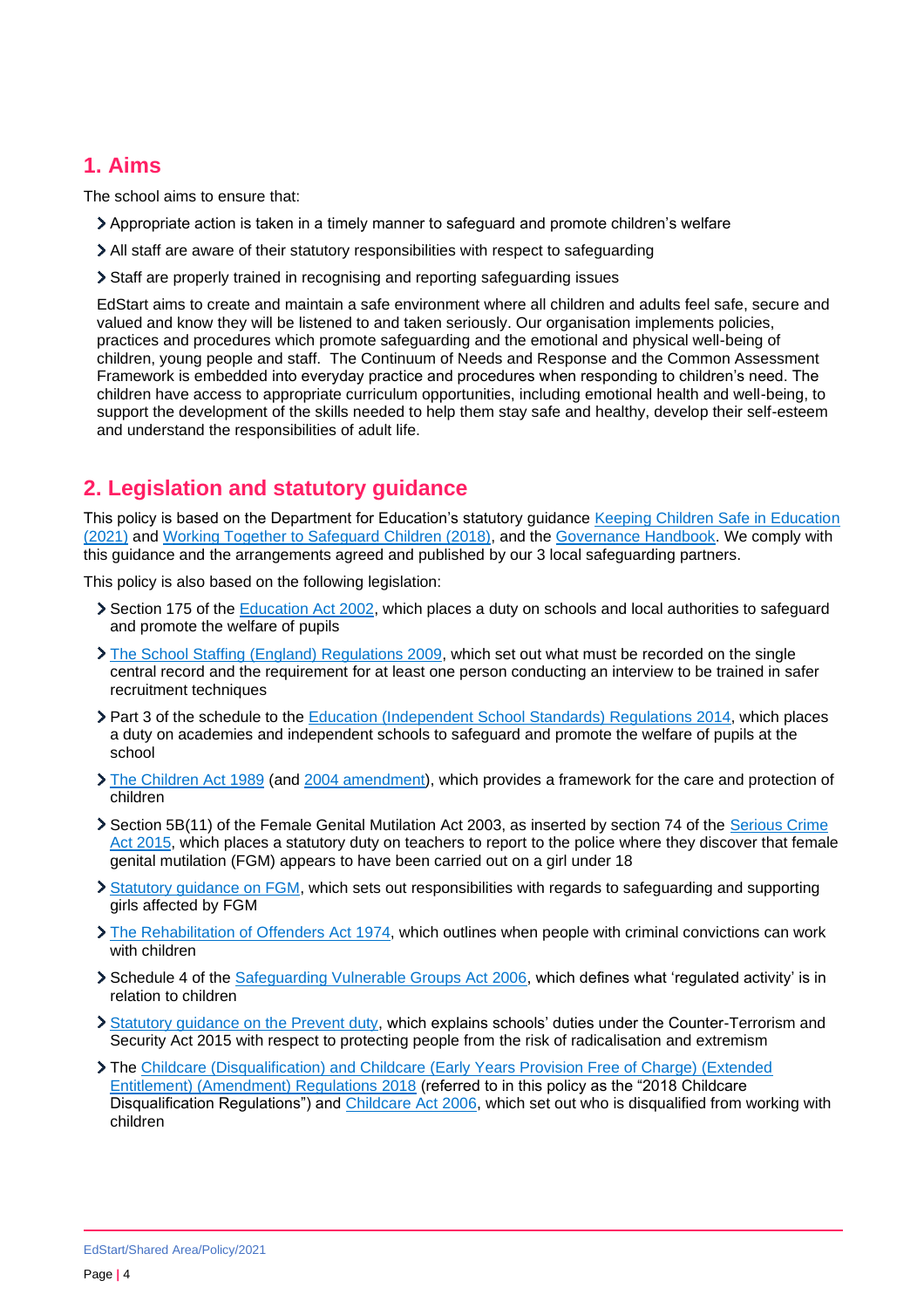# <span id="page-4-0"></span>**3. Definitions**

**Safeguarding and promoting the welfare of children** means:

- > Protecting children from maltreatment
- Preventing impairment of children's mental and physical health or development
- Ensuring that children grow up in circumstances consistent with the provision of safe and effective care
- Taking action to enable all children to have the best outcomes

**Child protection** is part of this definition and refers to activities undertaken to prevent children suffering, or being likely to suffer, significant harm.

**Abuse** is a form of maltreatment of a child and may involve inflicting harm or failing to act to prevent harm. Appendix 1 explains the different types of abuse.

**Neglect** is a form of abuse and is the persistent failure to meet a child's basic physical and/or psychological needs, likely to result in the serious impairment of the child's health or development. Appendix 1 defines neglect in more detail.

**Sharing of nudes and semi-nudes** (also known as sexting or youth produced sexual imagery) is where children share nude or semi-nude images, videos or live streams.

**Children** includes everyone under the age of 18.

The following 3 **safeguarding partners** are identified in Keeping Children Safe in Education (and defined in the Children Act 2004, as amended by chapter 2 of the Children and Social Work Act 2017). They will make arrangements to work together to safeguard and promote the welfare of local children, including identifying and responding to their needs:

- > The local authority (LA)
- A clinical commissioning group for an area within the LA
- The chief officer of police for a police area in the LA area

# <span id="page-4-1"></span>**4. Equality statement**

Some children have an increased risk of abuse, and additional barriers can exist for some children with respect to recognising or disclosing it. We are committed to anti-discriminatory practice and recognise children's diverse circumstances. We ensure that all children have the same protection, regardless of any barriers they may face.

We give special consideration to children who:

- Have special educational needs (SEN) or disabilities or health conditions (see section 10)
- > Are young carers
- May experience discrimination due to their race, ethnicity, religion, gender identification or sexuality
- > Have English as an additional language
- $\geq$  Are known to be living in difficult situations for example, temporary accommodation or where there are issues such as substance abuse or domestic violence
- Are at risk of FGM, sexual exploitation, forced marriage, or radicalisation
- > Are asylum seekers
- Are at risk due to either their own or a family member's mental health needs
- Are looked after or previously looked after (see section 12)
- > Are missing from education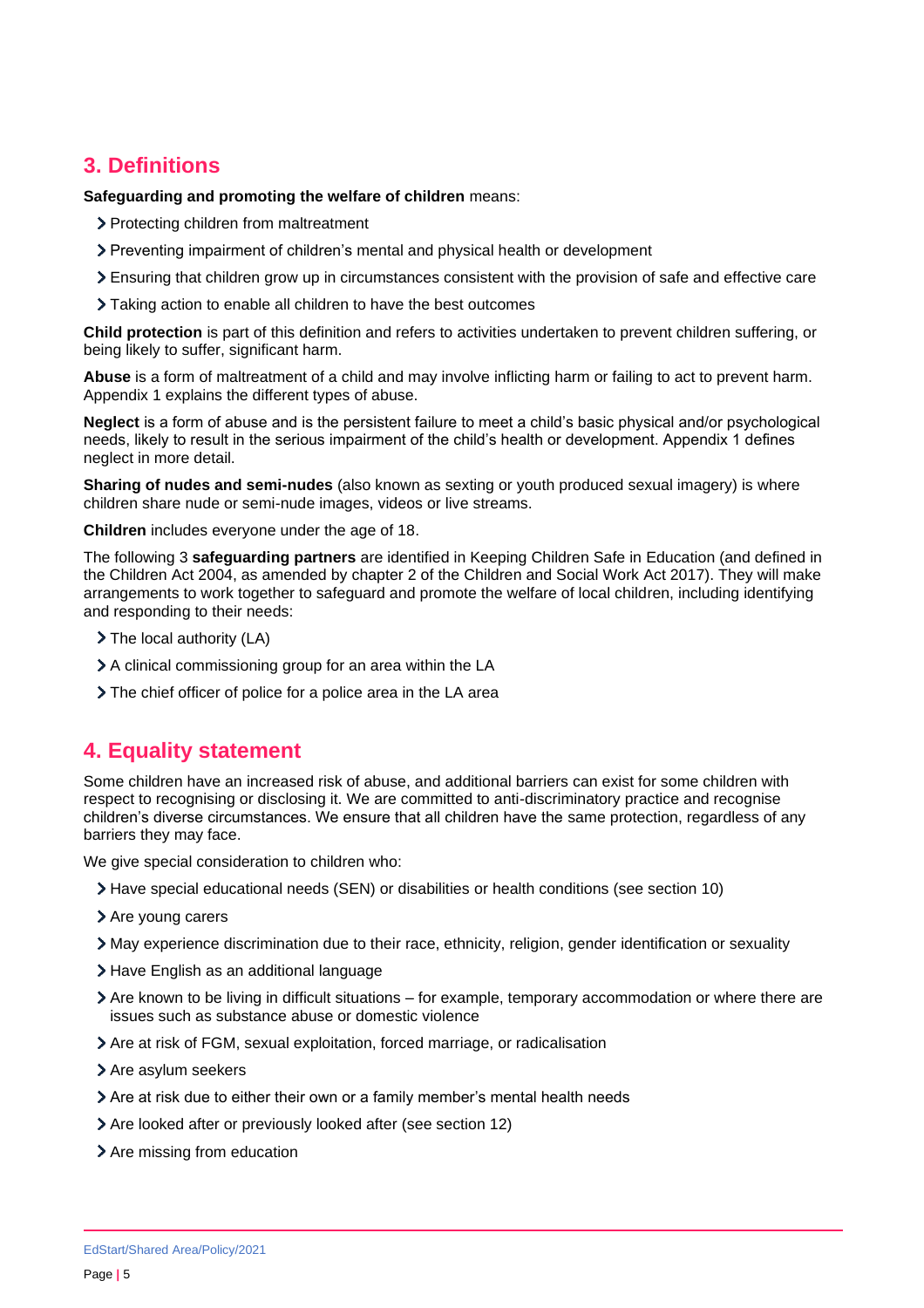Whose parent/carer has expressed an intention to remove them from school to be home educated

# <span id="page-5-0"></span>**5. Roles and responsibilities**

Safeguarding and child protection is **everyone's** responsibility. This policy applies to all staff, volunteers and governors in the school and is consistent with the procedures of the 3 safeguarding partners. Our policy and procedures also apply to extended school and off-site activities.

## **5.1 All staff**

All staff will read and understand part 1 and annex B of the Department for Education's statutory safeguarding guidance, [Keeping Children Safe in Education,](https://www.gov.uk/government/publications/keeping-children-safe-in-education--2) and review this guidance annually.

All staff will sign a declaration at the beginning of each academic year to say that they have reviewed the guidance.

All staff will be aware of:

- Our systems which support safeguarding, including this child protection and safeguarding policy, the staff behavior policy/code of conduct, the role and identity of the designated safeguarding lead (DSL) and deputy/deputies, the behaviour policy, and the safeguarding response to children who go missing from education
- The early help process (sometimes known as the common assessment framework) and their role in it, including identifying emerging problems, liaising with the DSL, and sharing information with other professionals to support early identification and assessment
- The process for making referrals to local authority children's social care and for statutory assessments that may follow a referral, including the role they might be expected to play
- What to do if they identify a safeguarding issue or a child tells them they are being abused or neglected, including specific issues such as FGM, and how to maintain an appropriate level of confidentiality while liaising with relevant professionals
- The signs of different types of abuse and neglect, as well as specific safeguarding issues, such as peeron-peer abuse, child sexual exploitation (CSE), child criminal exploitation (CCE), indicators of being at risk from or involved with serious violent crime, FGM and radicalisation
- The importance of reassuring victims that they are being taken seriously and that they will be supported and kept safe

Section 15 and appendix 4 of this policy outline in more detail how staff are supported to do this.

## **5.2 The designated safeguarding lead (DSL)**

The DSL is a member of the senior leadership team. Our DSL is Samantha Jordison. The DSL takes lead responsibility for child protection and wider safeguarding in the school.

During term time, the DSL will be available during school hours for staff to discuss any safeguarding concerns. When the DSL is absent, the deputies/centre DSL – will act as cover all DSL team members are trained to Level 3.

#### *Safeguarding Team*

| <b>Name</b>       | <b>Designated Area</b>           | <b>Contact No.</b> |
|-------------------|----------------------------------|--------------------|
| Samantha Jordison | EdStart Whole School Senior DSL  | 0300 303 4414      |
| Kevin Buchanan    | EdStart - Headteacher DSL        | 0300 303 4414      |
|                   | & Whole School Safeguarding Team |                    |
| Luke Willis       | EdStart - Salford Centre DSL     | 0300 303 4414      |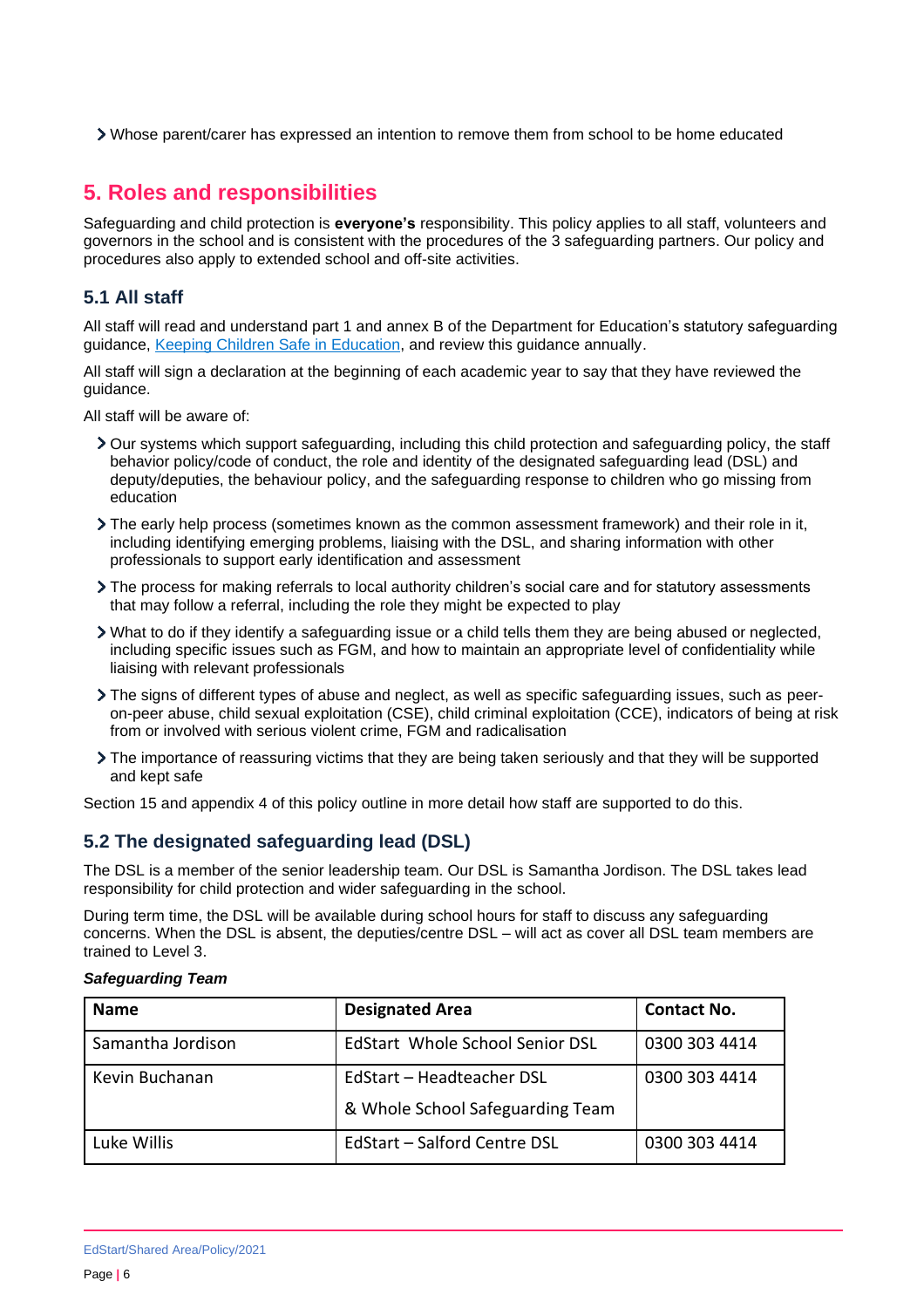| Simon Spencer        | EdStart - Manchester Centre and<br>Oldham DSL | 0300 303 4414 |
|----------------------|-----------------------------------------------|---------------|
| Sarah Smith          | EdStart - Bolton Centre DSL                   | 0300 303 4414 |
| <b>Marc Thomas</b>   | EdStart - Bolton Centre DSL                   | 0300 303 4414 |
| <b>Ashley Davies</b> | EdStart - Bury DSL                            | 0300 303 4414 |
| Carla Wadsworth      | EdStart - South Hub DSL                       | 0161 511 6233 |
| Susan Fisher         | EdStart - North Hub DSL                       | 0161 511 6233 |
| Zoe McCall Senco     | EdStart - SEN and Outreach DSLs               | 0300 303 4414 |
| <b>Abby Towriss</b>  | Senco – Whole School Safeguarding<br>Team     |               |

A rota of senior staff is available to cover any education provision, during out-of-hours/out-of-term activities.

The DSL will be given the time, funding, training, resources and support to:

- Provide advice and support to other staff on child welfare and child protection matters
- Take part in strategy discussions and inter-agency meetings and/or support other staff to do so
- Contribute to the assessment of children
- Refer suspected cases, as appropriate, to the relevant body (local authority children's social care, Channel programme, Disclosure and Barring Service, and/or police), and support staff who make such referrals directly

The DSL will also keep the headteacher informed of any issues and liaise with local authority case managers and designated officers for child protection concerns as appropriate.

The full responsibilities of the DSL and centre leads /deputies are set out in their job description.

## **5.3 The governing board**

The governing board will:

- Facilitate a whole-school approach to safeguarding, ensuring that safeguarding and child protection are at the forefront and underpin all relevant aspects of process and policy development
- Evaluate and approve this policy at each review, ensuring it complies with the law, and hold the headteacher to account for its implementation
- Appoint a senior board level (or equivalent) lead (Kathryn Vereycken Chair and former Lado) to monitor the effectiveness of this policy in conjunction with the full governing board. This is always a different person from the DSL

The chair of governors will act as the 'case manager' in the event that an allegation of abuse is made against the headteacher, where appropriate (see appendix 3).

All governors will read Keeping Children Safe in Education in its entirety and an ongoing referral document is available for use and Safeguarding is a standing agenda item at meetings.

Section 15 of this policy has information on how governors are supported to fulfil their role.

## **5.4 The headteacher**

The headteacher is responsible for the implementation of this policy, including:

Ensuring that staff (including temporary staff) and volunteers: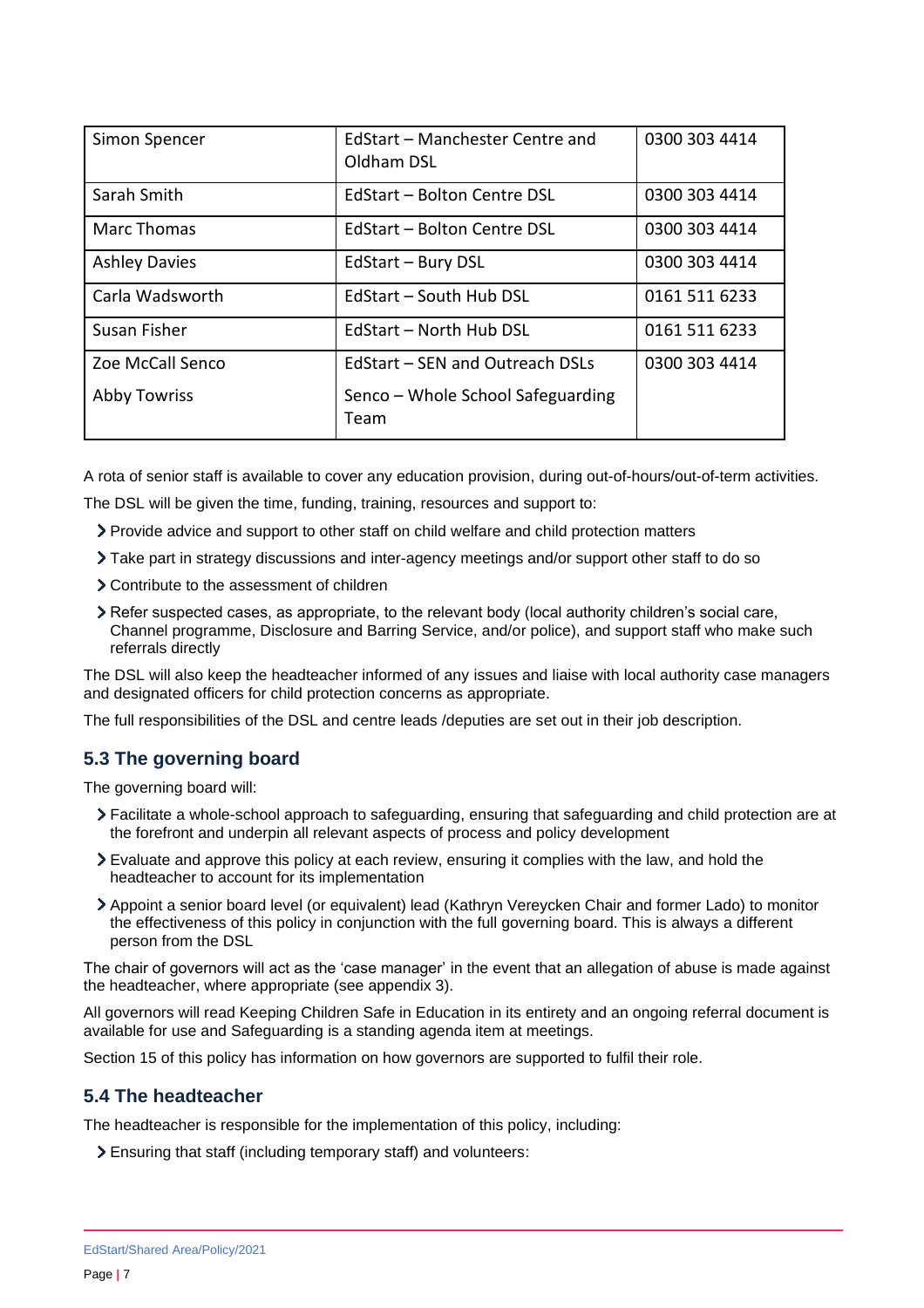- $\circ$  Are informed of our systems which support safeguarding, including this policy, as part of their induction
- $\circ$  Understand and follow the procedures included in this policy, particularly those concerning referrals of cases of suspected abuse and neglect
- Communicating this policy to parents/carers when their child joins the school and via the school website
- Ensuring that the DSL has appropriate time, funding, training and resources, and that there is always adequate cover if the DSL is absent
- Ensuring that all staff undertake appropriate safeguarding and child protection training, and updating the content of the training regularly
- Acting as the 'case manager' in the event of an allegation of abuse made against another member of staff or volunteer, where appropriate (see appendix 3)
- > Serious case reviews
- > New legislation
- Changes in procedures and promoting best practice
- Ensure that staff and volunteers are aware of SSCP current priorities from their Annual Report: Priorities for 2020/2021 are:
	- Neglect
	- Child Criminal Exploitation/Abuse
	- Expand and develop use of technology for service delivery

#### **These issues are reflected in our ongoing online training offer**

#### **How this is shared**:

Regular training updates, staff communication and individual line management and training programs. All training and communication are logged on our Single Central Register

## <span id="page-7-0"></span>**6. Confidentiality**

Staff ensure that confidentiality protocols are followed, and information is shared appropriately. The Proprietors or Designated Member of Staff discloses any information about a pupil to other members of staff on a need-to-know basis only.

All staff and volunteers must understand that they have a professional responsibility to share information with other agencies in order to safeguard children. All staff and volunteers must be clear with children of their duty to report and action. Key principles include.

- Timely information sharing is essential to effective safeguarding
- Fears about sharing information must not be allowed to stand in the way of the need to promote the welfare, and protect the safety, of children
- The Data Protection Act (DPA) 2018 and UK GDPR do not prevent, or limit, the sharing of information for the purposes of keeping children safe
- If staff need to share 'special category personal data', the DPA 2018 contains 'safeguarding of children and individuals at risk' as a processing condition that allows practitioners to share information without consent if it is not possible to gain consent, it cannot be reasonably expected that a practitioner gains consent, or if to gain consent would place a child at risk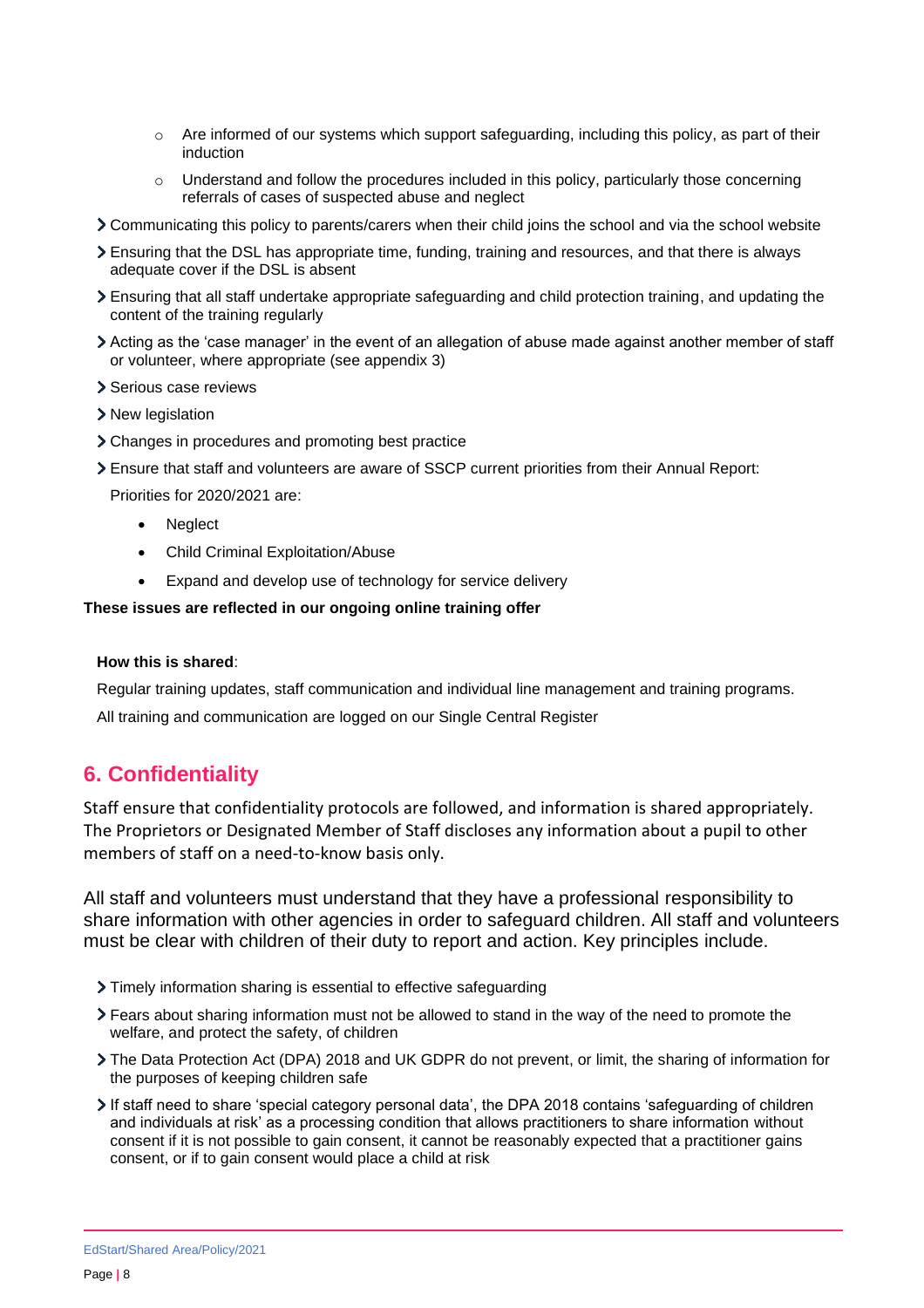- Staff should never promise a child that they will not tell anyone about a report of abuse, as this may not be in the child's best interests
- The government's [information sharing advice for safeguarding practitioners](https://www.gov.uk/government/publications/safeguarding-practitioners-information-sharing-advice) includes 7 'golden rules' for sharing information, and will support staff who have to make decisions about sharing information
- If staff are in any doubt about sharing information, they should speak to the designated safeguarding lead (or deputy)
- Confidentiality is also addressed in this policy with respect to record-keeping in section 14, and allegations of abuse against staff in appendix 3

# <span id="page-8-0"></span>**7. Recognising abuse and taking action**

Staff, volunteers and governors must follow the procedures set out below in the event of a safeguarding issue.

Please note – in this and subsequent sections, you should take any references to the DSL to mean "the DSL (or deputy DSL)".

## **7.1 If a child is suffering or likely to suffer harm, or in immediate danger**

Make a referral to children's social care and/or the police **immediately** if you believe a child is suffering or likely to suffer from harm, or is in immediate danger. **Anyone can make a referral.**

Tell the DSL (see section 5.2) as soon as possible if you make a referral directly.

<https://www.gov.uk/report-child-abuse-to-local-council>

See above summary contact table with telephone numbers and emails for each of our Local Authority areas.

## **7.2 If a child makes a disclosure to you**

If a child discloses a safeguarding issue to you, you should:

- Listen to and believe them. Allow them time to talk freely and do not ask leading questions
- Stay calm and do not show that you are shocked or upset
- Tell the child they have done the right thing in telling you. Do not tell them they should have told you sooner
- Explain what will happen next and that you will have to pass this information on. Do not promise to keep it a secret
- Write up your conversation as soon as possible in the child's own words. Stick to the facts, and do not put your own judgement on it
- Sign and date the write-up and pass it on to the DSL and log on Cpoms system. Alternatively, if appropriate, make a referral to children's social care and/or the police directly (see 7.1), and tell the DSL as soon as possible that you have done so. Aside from these people, do not disclose the information to anyone else unless told to do so by a relevant authority involved in the safeguarding process

## **7.3 If you discover that FGM has taken place or a pupil is at risk of FGM**

Keeping Children Safe in Education explains that FGM comprises "all procedures involving partial or total removal of the external female genitalia, or other injury to the female genital organs".

FGM is illegal in the UK and a form of child abuse with long-lasting, harmful consequences. It is also known as 'female genital cutting', 'circumcision' or 'initiation'.

Possible indicators that a pupil has already been subjected to FGM, and factors that suggest a pupil may be at risk, are set out in appendix 4 of this policy.

**Any teacher** who either:

• Is informed by a girl under 18 that an act of FGM has been carried out on her; or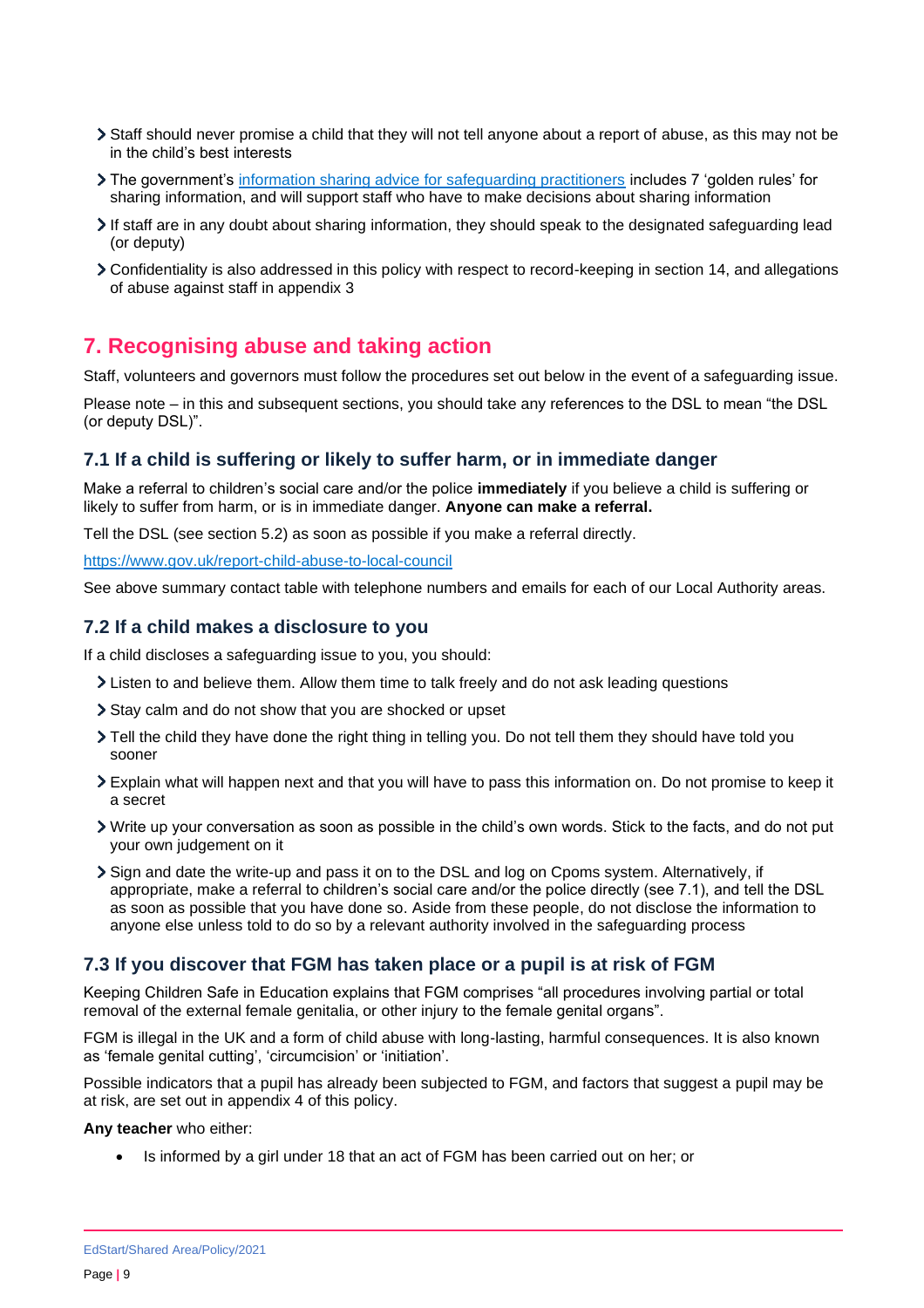• Observes physical signs which appear to show that an act of FGM has been carried out on a girl under 18 and they have no reason to believe that the act was necessary for the girl's physical or mental health or for purposes connected with labour or birth

Must immediately report this to the police, personally. This is a mandatory statutory duty, and teachers will face disciplinary sanctions for failing to meet it.

Unless they have been specifically told not to disclose, they should also discuss the case with the DSL and involve children's social care as appropriate.

**Any other member of staff** who discovers that an act of FGM appears to have been carried out on a **pupil under 18** must speak to the DSL and follow our local safeguarding procedures.

The duty for teachers mentioned above does not apply in cases where a pupil is *at risk* of FGM or FGM is suspected but is not known to have been carried out. Staff should not examine pupils.

## **7.4 If you have concerns about a child (as opposed to believing a child is suffering or likely to suffer from harm, or is in immediate danger)**

Figure 1 below, before section 7.7, illustrates the procedure to follow if you have any concerns about a child's welfare.

Where possible, speak to the DSL first to agree a course of action.

If in exceptional circumstances the DSL is not available, this should not delay appropriate action being taken. Speak to a member of the senior leadership team and/or take advice from local authority children's social care. You can also seek advice at any time from the NSPCC helpline on 0808 800 5000. Share details of any actions you take with the DSL as soon as practically possible.

Make a referral to local authority children's social care directly, if appropriate (see 'Referral' below). Share any action taken with the DSL as soon as possible. See contact contained within introduction pages.

## **Early help**

If early help is appropriate, the DSL will generally lead on liaising with other agencies and setting up an interagency assessment as appropriate. Staff may be required to support other agencies and professionals in an early help assessment, in some cases acting as the lead practitioner.

The DSL will keep the case under constant review and the school will consider a referral to local authority children's social care if the situation does not seem to be improving. Timelines of interventions will be monitored and reviewed.

Each Local authority has a designated earl help and mash procedure and centre managers will follow these in each centre area.

#### **Referral**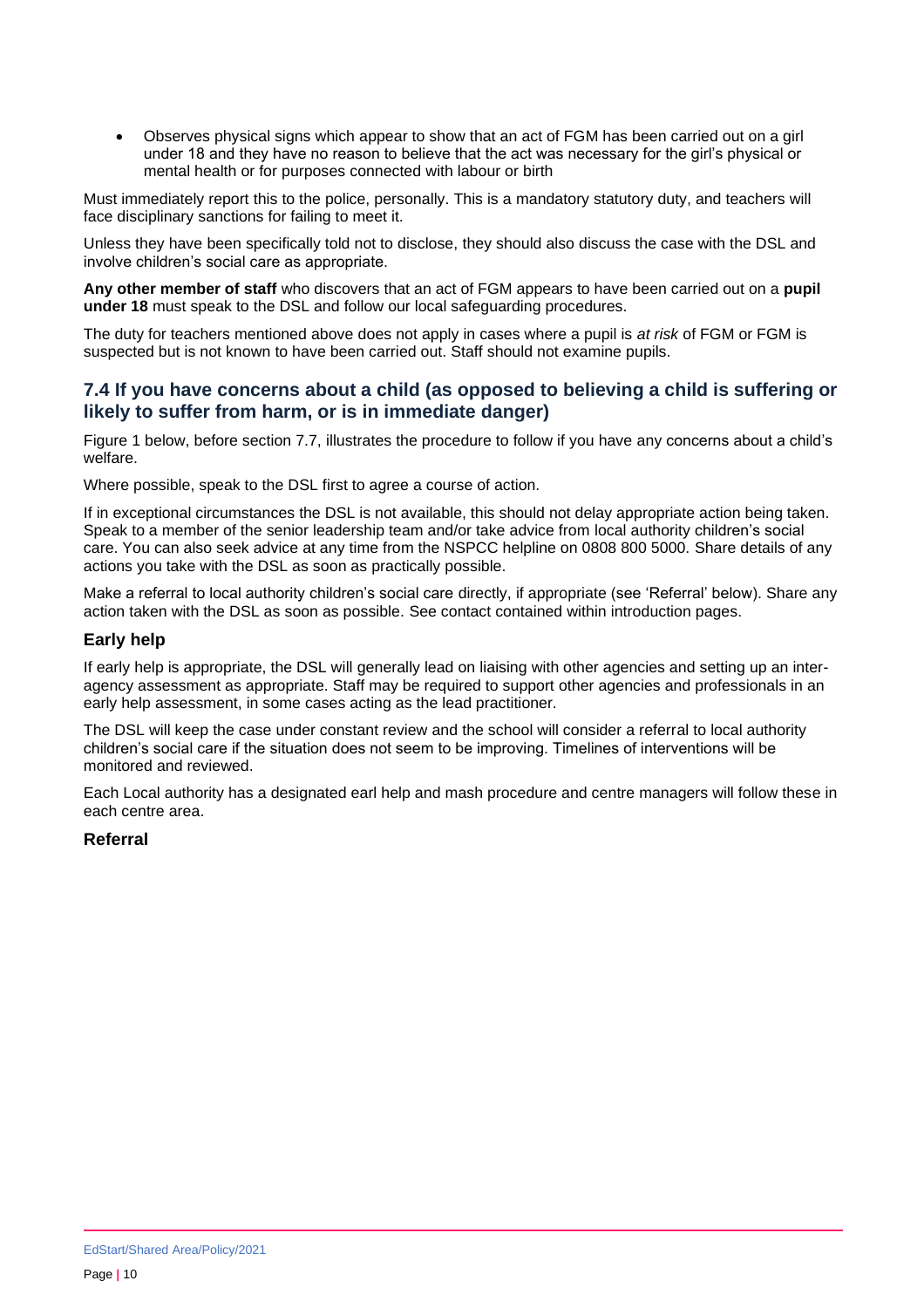If it is appropriate to refer the case to local authority children's social care or the police, the DSL will make the referral or support you to do so.

If you make a referral directly (see section 7.1), you must tell the DSL as soon as possible.

The local authority will make a decision within 1 working day of a referral about what course of action to take and will let the person who made the referral know the outcome. The DSL or person who made the referral must follow up with the local authority if this information is not made available, and ensure outcomes are properly recorded.

If the child's situation does not seem to be improving after the referral, the DSL or person who made the referral must follow local escalation procedures to ensure their concerns have been addressed and that the child's situation improves.

Local Authority matrix

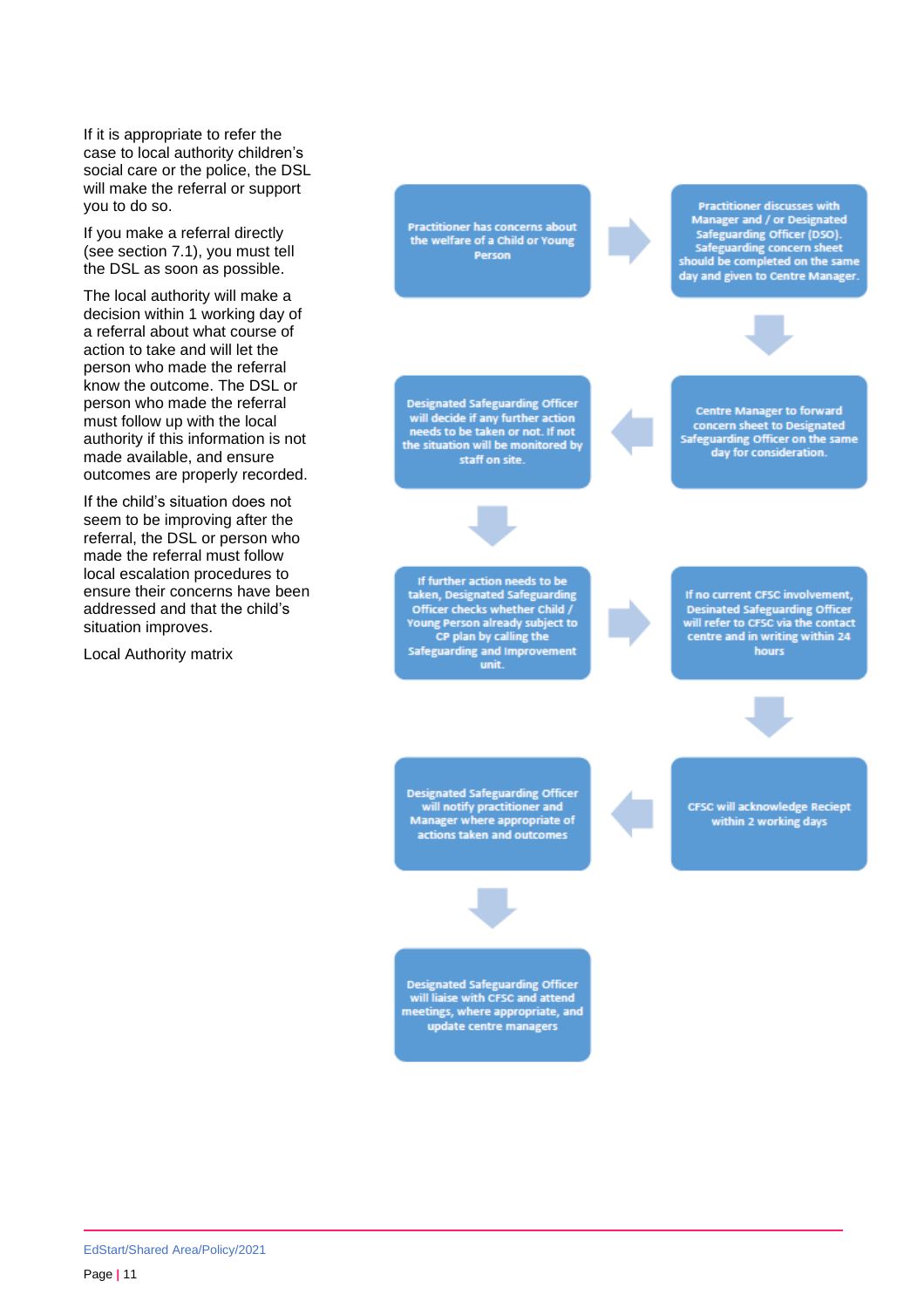## **7.5 If you have concerns about extremism**

If a child is not suffering or likely to suffer from harm, or in immediate danger, where possible speak to the DSL first to agree a course of action.

If in exceptional circumstances the DSL is not available, this should not delay appropriate action being taken. Speak to a member of the senior leadership team and/or seek advice from local authority children's social care. Make a referral to local authority children's social care directly, if appropriate (see 'Referral' above). Inform the DSL or deputy as soon as practically possible after the referral.

Where there is a concern, the DSL will consider the level of risk and decide which agency to make a referral to. This could include [Channel,](https://www.gov.uk/government/publications/channel-guidance) the government's programme for identifying and supporting individuals at risk of being drawn into terrorism, or the local authority children's social care team.

The Department for Education also has a dedicated telephone helpline, 020 7340 7264, which school staff and governors can call to raise concerns about extremism with respect to a pupil. You can also email [counter.extremism@education.gov.uk.](mailto:counter.extremism@education.gov.uk) Note that this is not for use in emergency situations.

In an emergency, call 999 or the confidential anti-terrorist hotline on 0800 789 321 if you:

- > Think someone is in immediate danger
- Think someone may be planning to travel to join an extremist group
- > See or hear something that may be terrorist-related

## **7.6 If you have a mental health concern**

We have an important role play to support the mental health and wellbeing of our students. Negative experiences and distressing life events can affect the mental health of children and their parents. This can include for example being fearful or withdrawn; aggressive or oppositional; or excessive clinginess.

We have members of staff on site daily to address any concerns regarding a child or member of staff's mental health concerns. With the access we have to external agencies we are able to signpost these concerns to ensure they are dealt with by a trained professional.

Mental health problems can, in some cases, be an indicator that a child has suffered or is at risk of suffering abuse, neglect or exploitation.

Staff will be alert to behavioural signs that suggest a child may be experiencing a mental health problem or be at risk of developing one.

If you have a mental health concern about a child that is also a safeguarding concern, take immediate action by following the steps in section 7.4.

If you have a mental health concern that is **not** also a safeguarding concern, speak to the DSL to agree a course of action.

We have existing referral pathways into CAMHS and Healthy Young Minds particular to each Local Authority Area. Department for Education guidance on [mental health and behaviour in schools](https://www.gov.uk/government/publications/mental-health-and-behaviour-in-schools--2) for more information.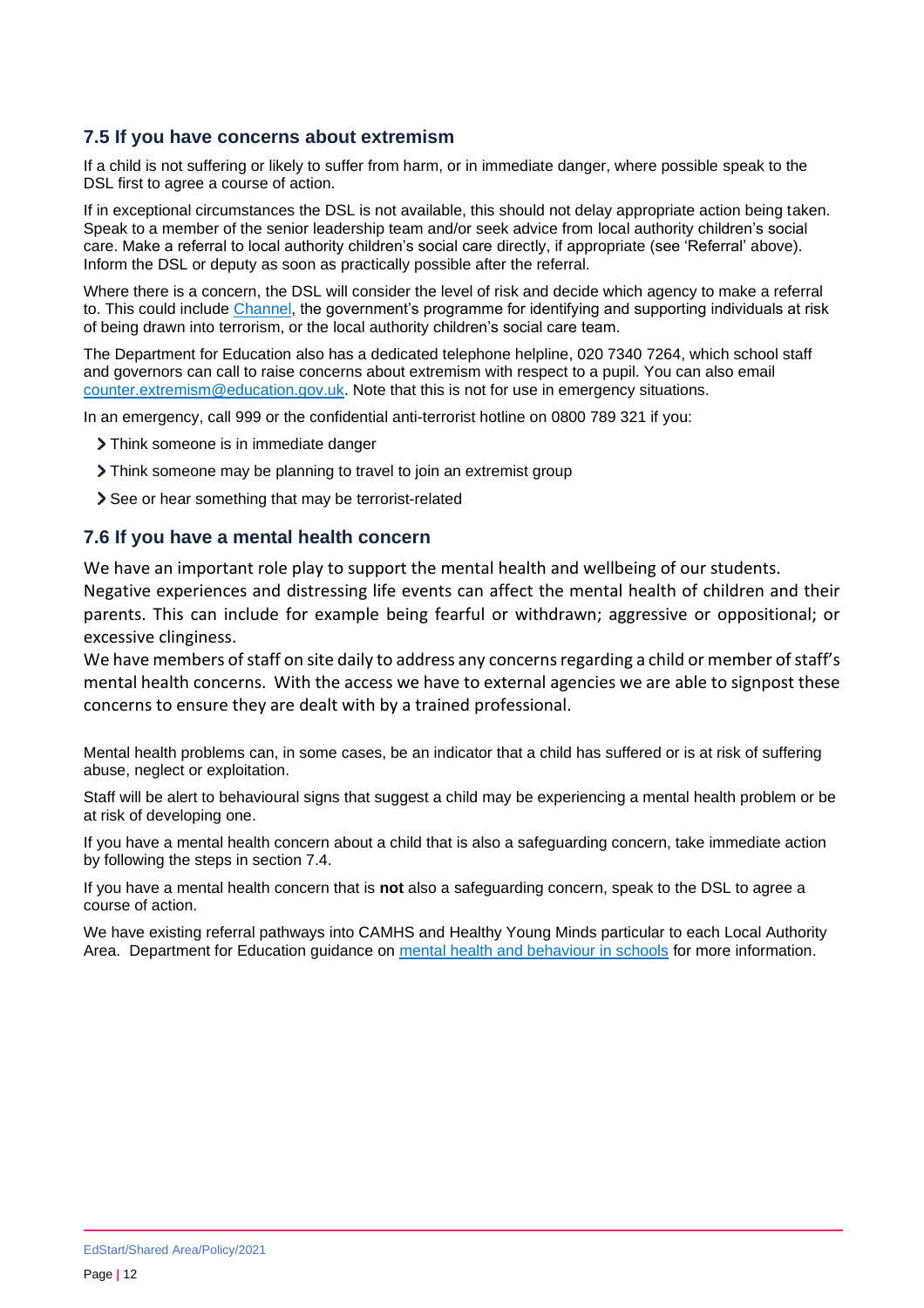#### **Figure 1: procedure if you have concerns about a child's welfare (as opposed to believing a child is suffering or likely to suffer from harm, or in immediate danger)**

(Note – if the DSL is unavailable, this should not delay action. See section 7.4 for what to do.)

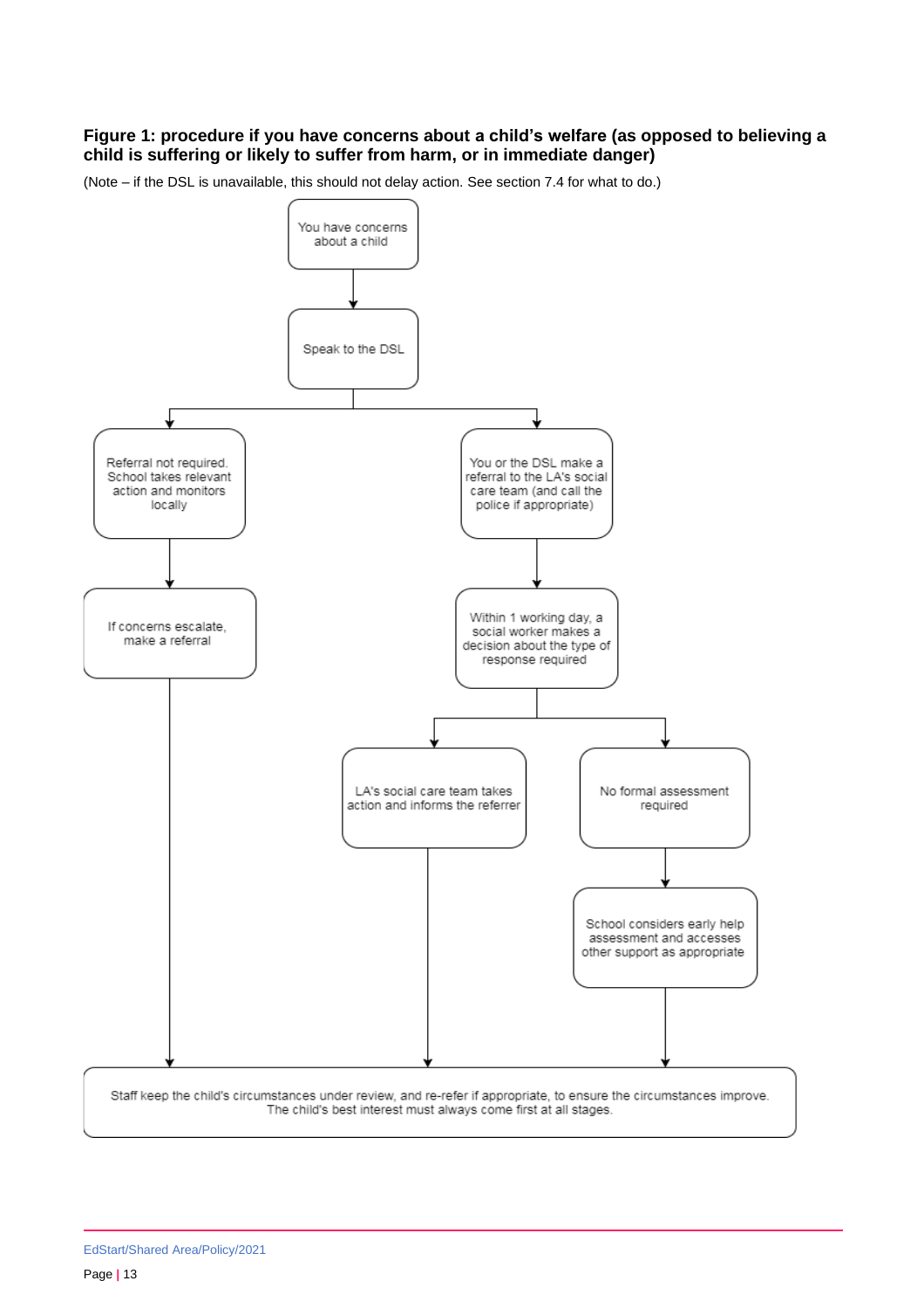## **7.7 Concerns about a staff member, supply teacher, volunteer or contractor**

If you have concerns about a member of staff (including a supply teacher, volunteer or contractor), or an allegation is made about a member of staff (including a supply teacher, volunteer or contractor) posing a risk of harm to children, speak to the headteacher as soon as possible. If the concerns/allegations are about the headteacher, speak to the chair of governors.

The headteacher/proprietor will then follow the procedures set out in appendix 3, if appropriate.

If the concerns/allegations are about the headteacher, speak to the Proprietor / Chair of Governors and the local authority designated officer (LADO).

Where you believe there is a conflict of interest in reporting a concern or allegation about a member of staff (including a supply teacher, volunteer or contractor) to the headteacher, report it directly to the local authority designated officer (LADO).

## **7.8 Allegations of abuse made against other pupils**

We recognise that children are capable of abusing their peers. Abuse will never be tolerated or passed off as "banter", "just having a laugh" or "part of growing up", as this can lead to a culture of unacceptable behaviours and an unsafe environment for pupils.

We also recognise the gendered nature of peer-on-peer abuse. However, all peer-on-peer abuse is unacceptable and will be taken seriously.

Most cases of pupils hurting other pupils will be dealt with under our school's behaviour policy, but this child protection and safeguarding policy will apply to any allegations that raise safeguarding concerns. This might include where the alleged behaviour:

- If is serious, and potentially a criminal offence
- Could put pupils in the school at risk
- > Is violent
- Involves pupils being forced to use drugs or alcohol
- Involves sexual exploitation, sexual abuse or sexual harassment, such as indecent exposure, sexual assault, upskirting or sexually inappropriate pictures or videos (including the sharing of nudes and seminudes)

See appendix 4 for more information about peer-on-peer abuse.

#### **Procedures for dealing with allegations of peer-on-peer abuse**

If a pupil makes an allegation of abuse against another pupil:

- You must record the allegation and tell the DSL, but do not investigate it
- The DSL will contact the local authority children's social care team and follow its advice, as well as the police if the allegation involves a potential criminal offence
- The DSL will put a risk assessment and support plan into place for all children involved (including the victim(s), the child(ren) against whom the allegation has been made and any others affected) with a named person they can talk to if needed
- The DSL will contact the children and adolescent mental health services (CAMHS), if appropriate

Peer on Peer Support

#### **Creating a supportive environment in school and minimising the risk of peer-on-peer abuse**

We recognise the importance of taking proactive action to minimise the risk of peer-on-peer abuse, and of creating a supportive environment where victims feel confident in reporting incidents.

To achieve this, we will:

Challenge any form of derogatory or sexualised language or inappropriate behaviour between peers, including requesting or sending sexual images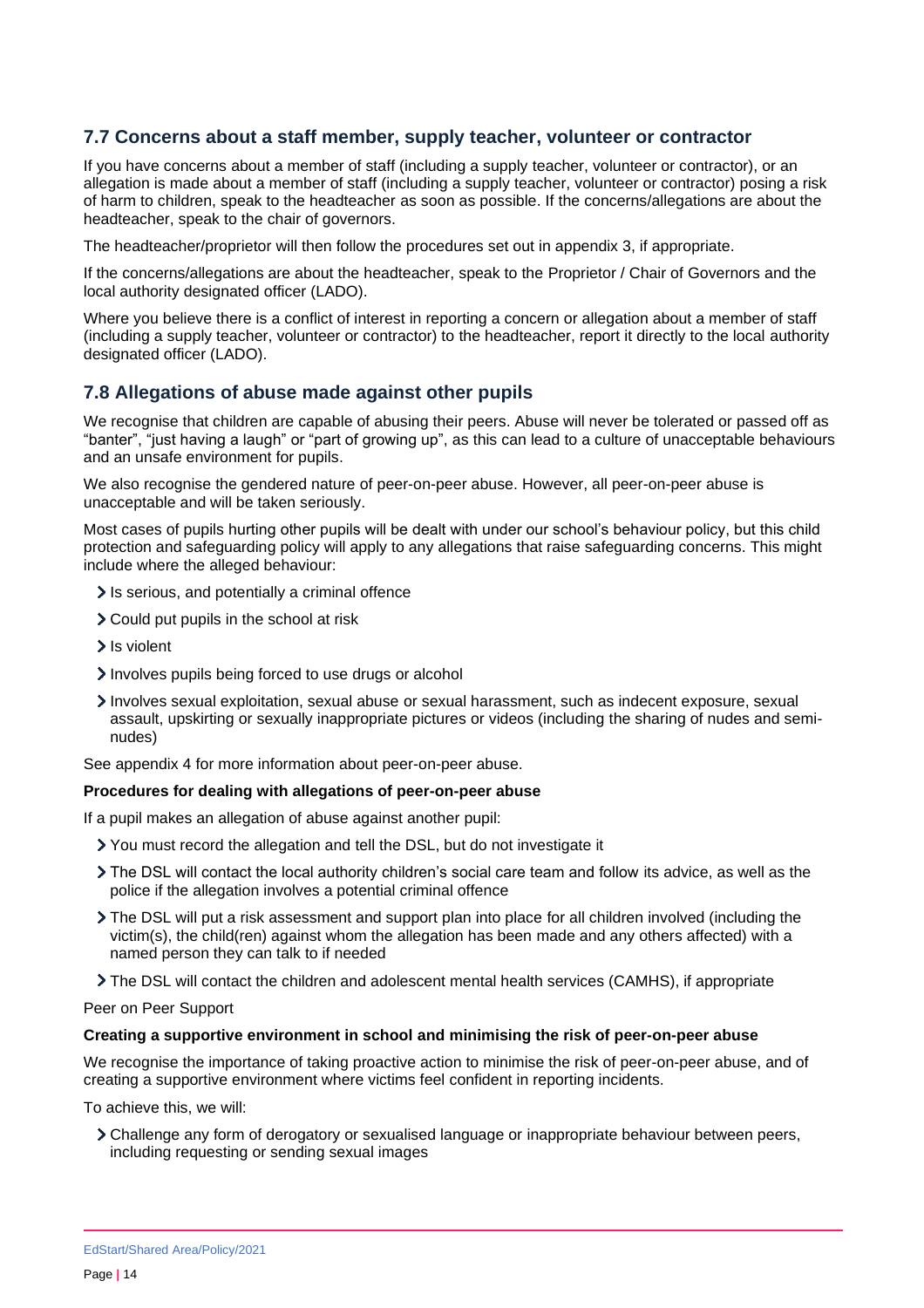- Be vigilant to issues that particularly affect different genders for example, sexualised or aggressive touching or grabbing towards female pupils, and initiation or hazing type violence with respect to boys
- Ensure our curriculum helps to educate pupils about appropriate behaviour and consent
- Ensure pupils are able to easily and confidently report abuse using our reporting systems (as described in section 7.10 below)
- Ensure staff reassure victims that they are being taken seriously
- Ensure staff are trained to understand:
	- o How to recognise the indicators and signs of peer-on-peer abuse, and know how to identify it and respond to reports
	- $\circ$  That even if there are no reports of peer-on-peer abuse in school, it does not mean it is not happening – staff should maintain an attitude of "it could happen here"
	- $\circ$  That if they have any concerns about a child's welfare, they should act on them immediately rather than wait to be told, and that victims may not always make a direct report. For example:
		- Children can show signs or act in ways they hope adults will notice and react to
		- A friend may make a report
		- A member of staff may overhear a conversation
		- A child's behaviour might indicate that something is wrong
	- o That certain children may face additional barriers to telling someone because of their vulnerability, disability, gender, ethnicity and/or sexual orientation
	- $\circ$  That a pupil harming a peer could be a sign that the child is being abused themselves, and that this would fall under the scope of this policy
	- $\circ$  The important role they have to play in preventing peer-on-peer abuse and responding where they believe a child may be at risk from it
	- o That they should speak to the DSL if they have any concerns

## **7.9 Sharing of nudes and semi-nudes ('sexting')**

#### **Your responsibilities when responding to an incident**

If you are made aware of an incident involving the consensual or non-consensual sharing of nude or seminude images/videos (also known as 'sexting' or 'youth produced sexual imagery'), you must report it to the DSL immediately.

#### You must **not**:

- View, copy, print, share, store or save the imagery yourself, or ask a pupil to share or download it (if you have already viewed the imagery by accident, you must report this to the DSL)
- Delete the imagery or ask the pupil to delete it
- Ask the pupil(s) who are involved in the incident to disclose information regarding the imagery (this is the DSL's responsibility)
- Share information about the incident with other members of staff, the pupil(s) it involves or their, or other, parents and/or carers
- Say or do anything to blame or shame any young people involved

You should explain that you need to report the incident and reassure the pupil(s) that they will receive support and help from the DSL.

#### **Initial review meeting**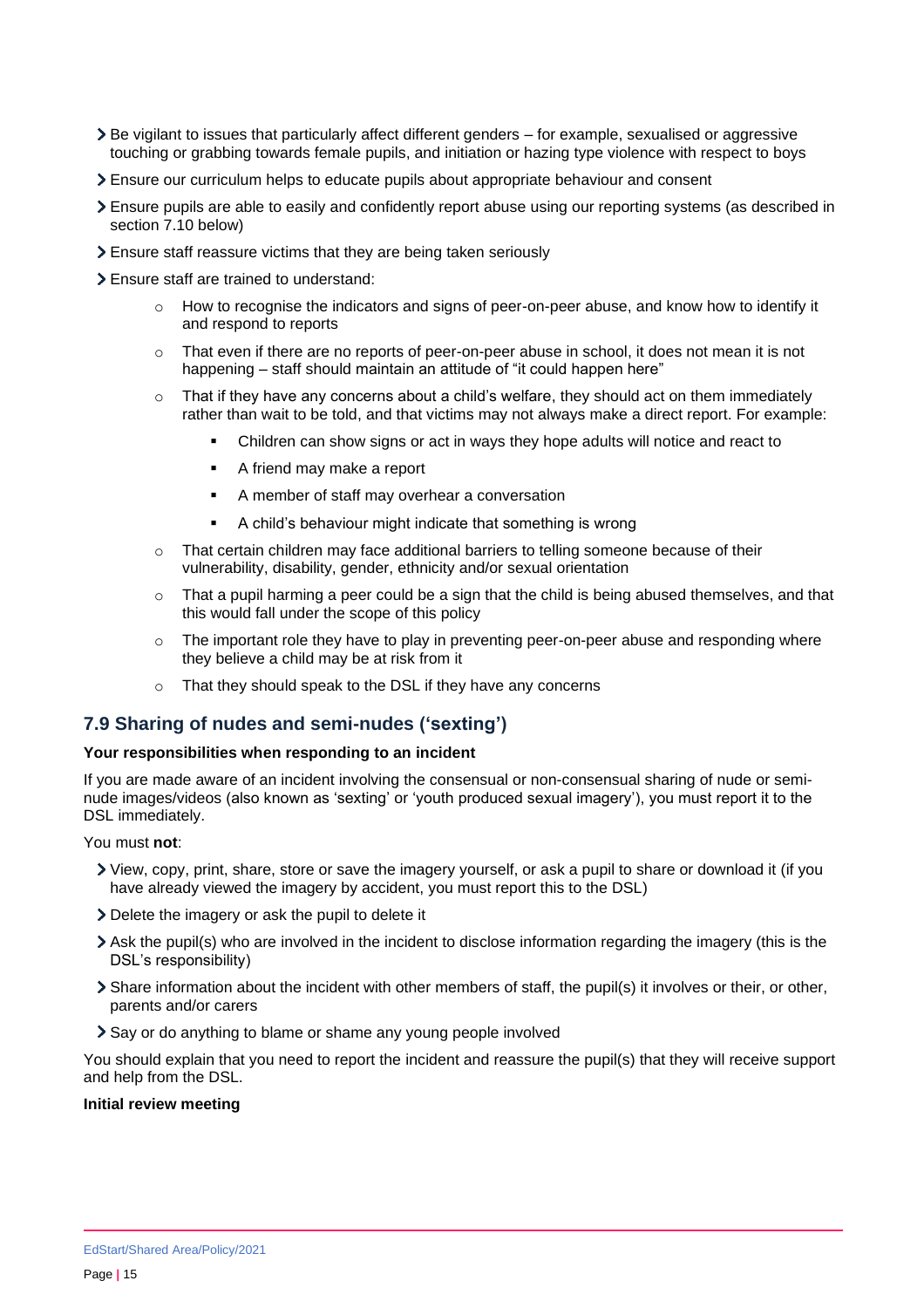Following a report of an incident, the DSL will hold an initial review meeting with appropriate school staff – this may include the staff member who reported the incident and the safeguarding or leadership team that deals with safeguarding concerns. This meeting will consider the initial evidence and aim to determine:

Whether there is an immediate risk to pupil(s)

- If a referral needs to be made to the police and/or children's social care
- $\triangleright$  If it is necessary to view the image(s) in order to safeguard the young person (in most cases, images or videos should not be viewed)
- What further information is required to decide on the best response
- Whether the image(s) has been shared widely and via what services and/or platforms (this may be unknown)
- Whether immediate action should be taken to delete or remove images or videos from devices or online services
- Any relevant facts about the pupils involved which would influence risk assessment
- If there is a need to contact another school, college, setting or individual
- Whether to contact parents or carers of the pupils involved (in most cases parents/carers should be involved)

The DSL will make an immediate referral to police and/or children's social care if:

- > The incident involves an adult
- There is reason to believe that a young person has been coerced, blackmailed or groomed, or if there are concerns about their capacity to consent (for example owing to special educational needs)
- What the DSL knows about the images or videos suggests the content depicts sexual acts which are unusual for the young person's developmental stage, or are violent
- The imagery involves sexual acts and any pupil in the images or videos is under 13
- The DSL has reason to believe a pupil is at immediate risk of harm owing to the sharing of nudes and semi-nudes (for example, the young person is presenting as suicidal or self-harming)

If none of the above apply then the DSL, in consultation with the headteacher and other members of staff as appropriate, may decide to respond to the incident without involving the police or children's social care. The decision will be made and recorded in line with the procedures set out in this policy.

#### **Further review by the DSL**

If at the initial review stage a decision has been made not to refer to police and/or children's social care, the DSL will conduct a further review to establish the facts and assess the risks.

They will hold interviews with the pupils involved (if appropriate).

If at any point in the process there is a concern that a pupil has been harmed or is at risk of harm, a referral will be made to children's social care and/or the police immediately.

#### **Informing parents/carers**

The DSL will inform parents/carers at an early stage and keep them involved in the process, unless there is a good reason to believe that involving them would put the pupil at risk of harm.

#### **Referring to the police**

If it is necessary to refer an incident to the police, this will be done through 101 and Community Liaison.

#### **Recording incidents**

All incidents of sharing of nudes and semi-nudes, and the decisions made in responding to them, will be recorded. The record-keeping arrangements set out in section 14 of this policy also apply to recording these incidents.

#### **Curriculum coverage**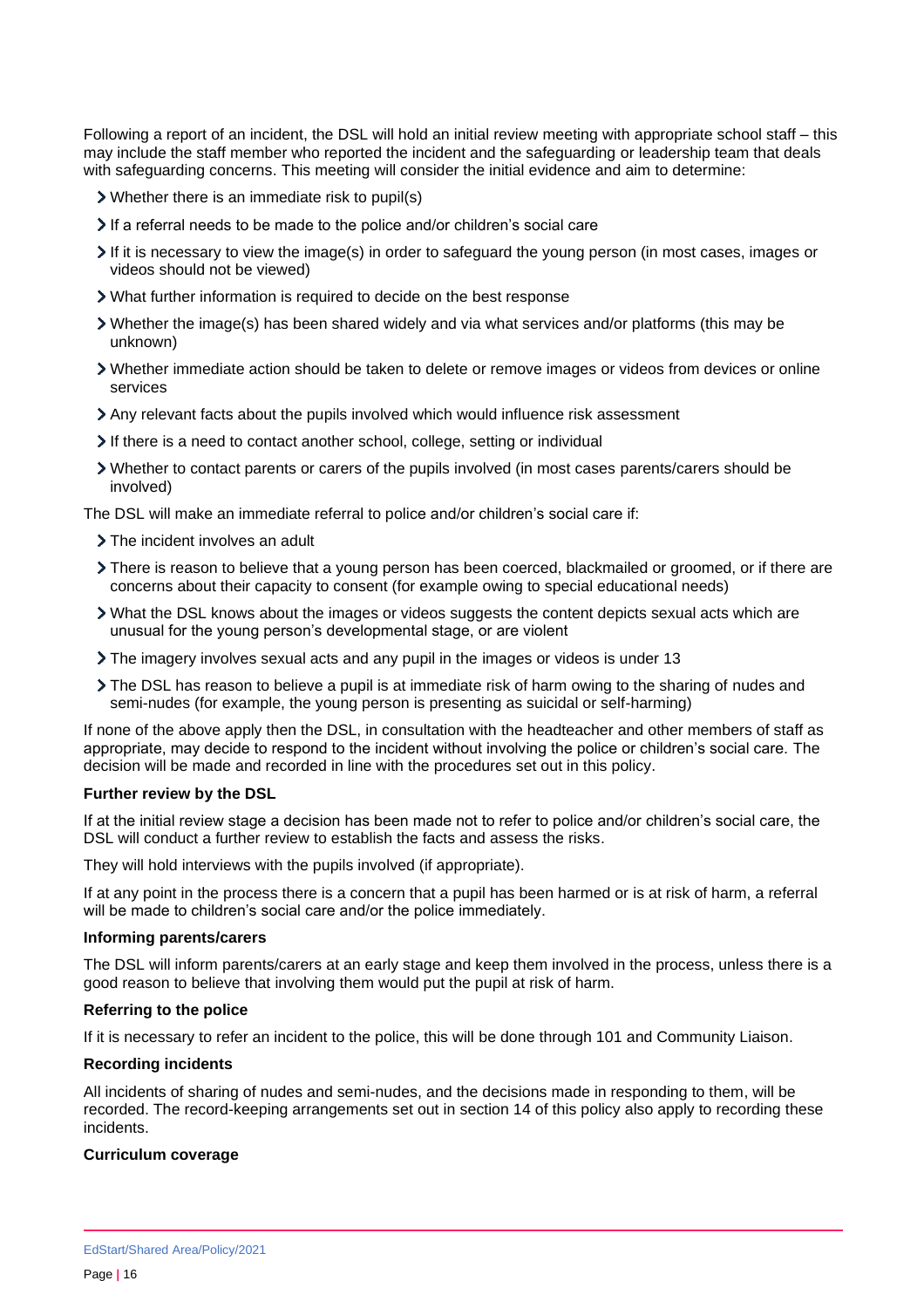All children have access to an appropriate curriculum, differentiated to meet their needs. This enables them to learn to develop the necessary skills to build self-esteem, respect others, defend those in need, resolve conflict without resorting to violence, question and challenge and to make informed choices in later life. Children and young people are encouraged to express and discuss their ideas, thoughts and feelings through a variety of activities and have access to a range of cultural opportunities which promote respect and empathy for others. There is access to information and materials from a diversity of sources which promote social, spiritual and moral well-being and physical and mental health.

Personal Health and Social Education and Citizenship lessons will provide opportunities for children and young people to discuss and debate a range of subjects including lifestyles, forced marriage, family patterns, religious beliefs and practices and human rights issues.

All children/young people will know that there are adults within EdStart whom they can approach in confidence if they are in difficulty or feeling worried and that their concerns will be taken seriously and treated with respect.

Teaching covers the following in relation to the sharing of nudes and semi-nudes:

- What it is
- > How it is most likely to be encountered
- The consequences of requesting, forwarding or providing such images, including when it is and is not abusive and when it may be deemed as online sexual harassment
- Issues of legality
- The risk of damage to people's feelings and reputation

Pupils also learn the strategies and skills needed to manage:

- Specific requests or pressure to provide (or forward) such images
- > The receipt of such images

This policy on the sharing of nudes and semi-nudes is also shared with pupils so they are aware of the processes the school will follow in the event of an incident.

## **7.10 Reporting systems for our pupils**

Where there is a safeguarding concern, we will take the child's wishes and feelings into account when determining what action to take and what services to provide.

We recognise the importance of ensuring pupils feel safe and comfortable to come forward and report any concerns and/or allegations.

To achieve this, we will:

- > Put systems in place for pupils to confidently report abuse
- Ensure our reporting systems are well promoted, easily understood and easily accessible for pupils. Cpoms is used for clear and time lined recording and review.
- Make it clear to pupils that their concerns will be taken seriously, and that they can safely express their views and give feedback
- Students can speak with any member of staff and are aware of Cpoms recording procedures and supportive escalation pathways. This is discussed in pupil reviews, start of year inductions and via PSHE lessons.
- Students will be kept informed of any actions and support via key worker and centre manager.

# <span id="page-16-0"></span>**8. Online safety and the use of mobile technology**

Staff Handbook regarding staff use.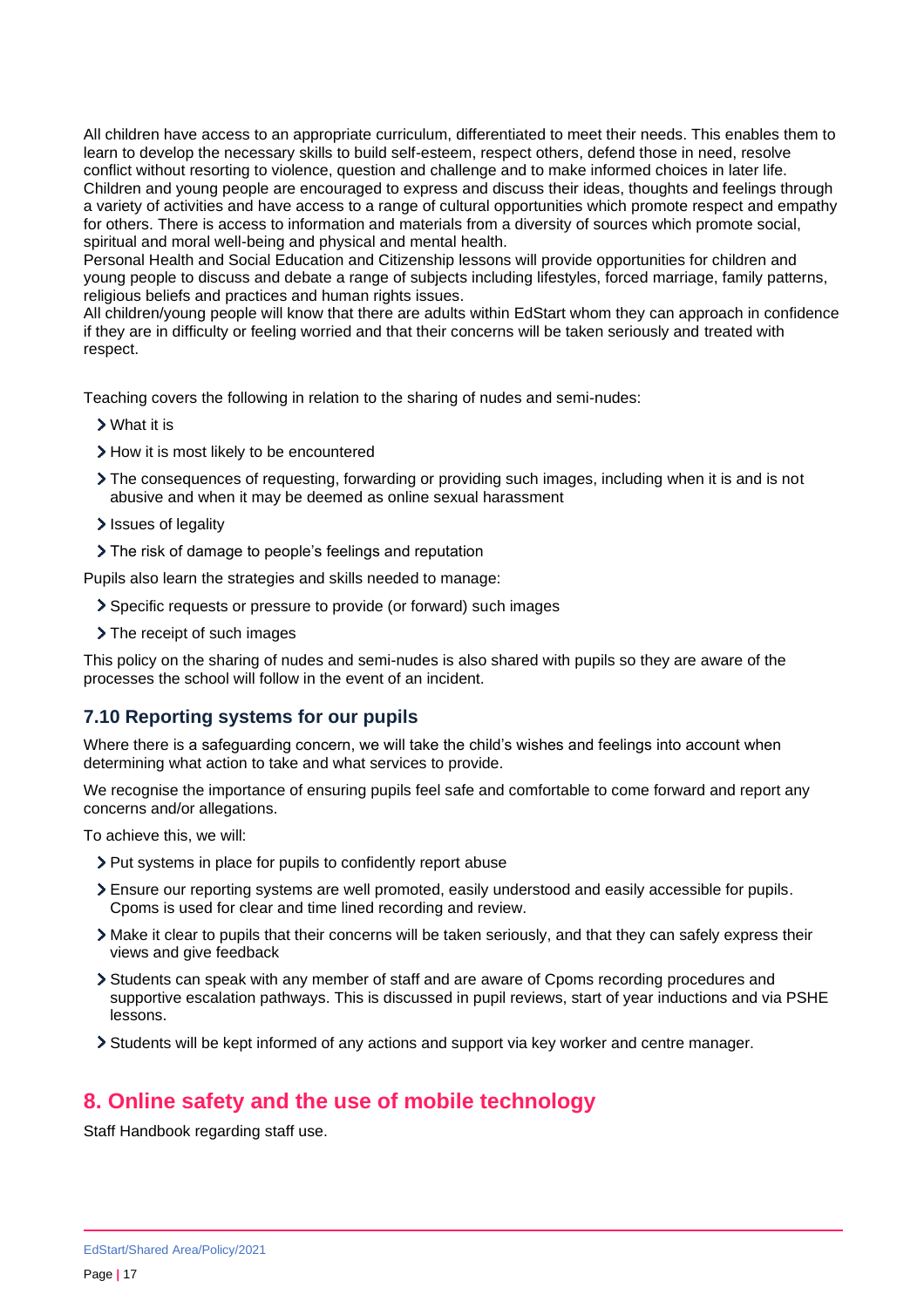We recognise the importance of safeguarding children from potentially harmful and inappropriate online material, and we understand that technology is a significant component in many safeguarding and wellbeing issues.

To address this, our school aims to:

- We have a school wide ban on student mobiles within premises and these are handed into reception each day and returned when a student leaves the provision.
- Have robust processes in place to ensure the online safety of pupils, staff, volunteers and governors
- Protect and educate the whole school community in its safe and responsible use of technology, including mobile and smart technology (which we refer to as 'mobile phones')
- Set clear guidelines for the use of mobile phones for the whole school community
- Establish clear mechanisms to identify, intervene in and escalate any incidents or concerns, where appropriate

#### **The 4 key categories of risk**

Our approach to online safety is based on addressing the following categories of risk:

- **Content** being exposed to illegal, inappropriate or harmful content, such as pornography, fake news, racism, misogyny, self-harm, suicide, anti-Semitism, radicalisation and extremism
- **Contact** being subjected to harmful online interaction with other users, such as peer-to-peer pressure, commercial advertising and adults posing as children or young adults with the intention to groom or exploit them for sexual, criminal, financial or other purposes
- **Conduct** personal online behaviour that increases the likelihood of, or causes, harm, such as making, sending and receiving explicit images (e.g. consensual and non-consensual sharing of nudes and seminudes and/or pornography), sharing other explicit images and online bullying; and
- **Commerce** risks such as online gambling, inappropriate advertising, phishing and/or financial scams

#### **To meet our aims and address the risks above we will:**

- Educate pupils about online safety as part of our curriculum. For example:
	- o The safe use of social media, the internet and technology
	- o Keeping personal information private
	- o How to recognise unacceptable behaviour online
	- $\circ$  How to report any incidents of cyber-bullying, ensuring pupils are encouraged to do so, including where they are a witness rather than a victim
- Train staff, as part of their induction, on safe internet use and online safeguarding issues including cyberbullying and the risks of online radicalisation. All staff members will receive refresher training at least once each academic year
- Educate parents/carers about online safety via our website, communications sent directly to them and during parents' evenings. We will also share clear procedures with them so they know how to raise concerns about online safety
- Make sure staff are aware of any restrictions placed on them with regards to the use of their mobile phone and cameras, for example that:
	- o Staff are allowed to bring their personal phones to school for their own use, but will limit such use to non-contact time when pupils are not present
	- $\circ$  Staff will not take pictures or recordings of pupils on their personal phones or cameras
- Make all pupils, parents/carers, staff, volunteers and governors aware that they are expected to sign an agreement regarding the acceptable use of the internet in school, use of the school's ICT systems and use of their mobile and smart technology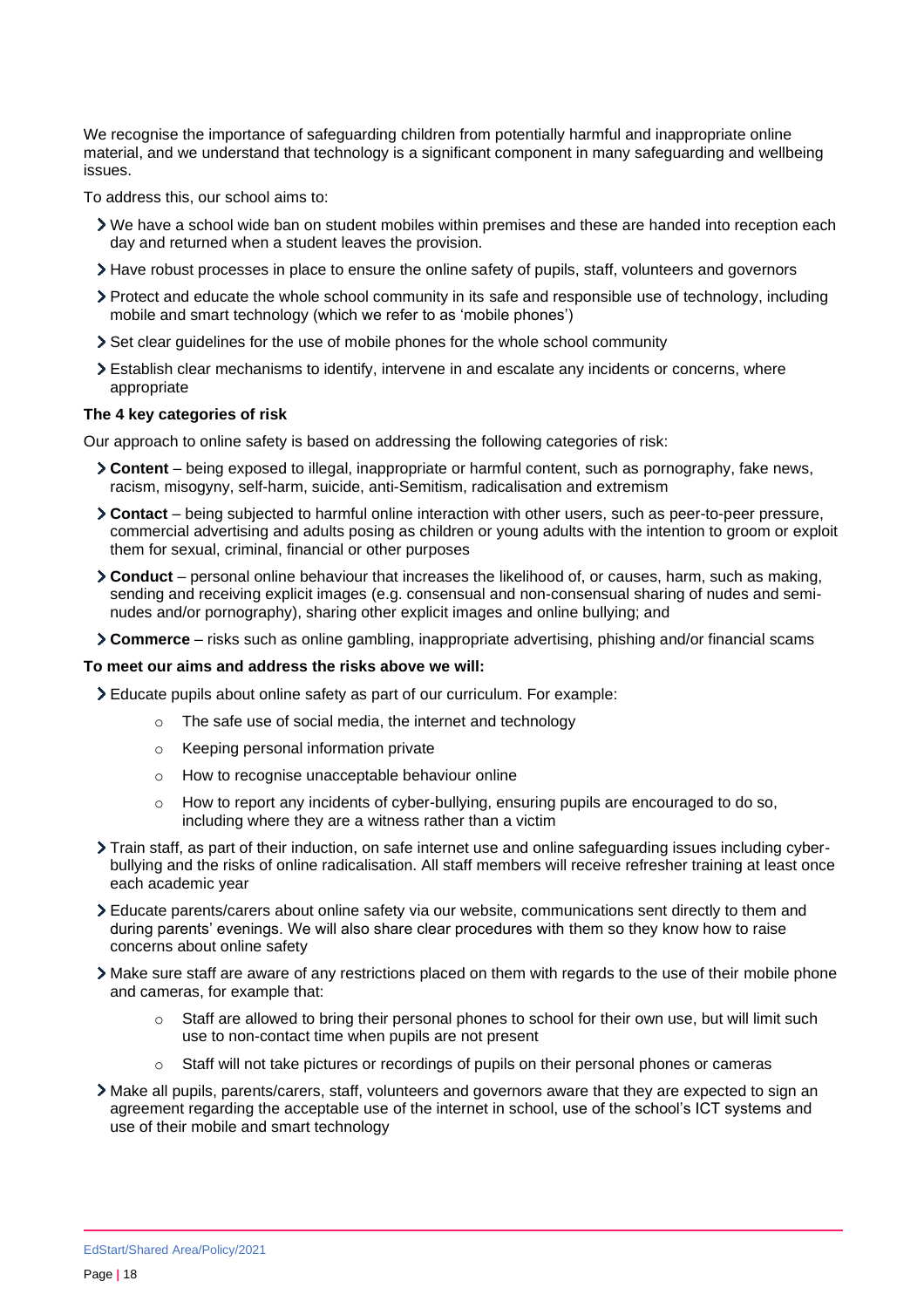- Explain the sanctions we will use if a pupil is in breach of our policies on the acceptable use of the internet and mobile phones
- Make sure all staff, pupils and parents/carers are aware that staff have the power to search pupils' phones, as set out in the [DfE's guidance on searching, screening and confiscation](https://www.gov.uk/government/publications/searching-screening-and-confiscation)
- Put in place robust filtering and monitoring systems to limit children's exposure to the 4 key categories of risk (described above) from the school's IT systems
- Carry out an annual review of our approach to online safety, supported by an annual risk assessment that considers and reflects the risks faced by our school community

This section summarises our approach to online safety and mobile phone use. For comprehensive details about our school's policy on online safety and the use of mobile phones, please refer to our online safety policy and mobile phone policy.

## <span id="page-18-0"></span>**9. Notifying parents or carers**

Where appropriate, we will discuss any concerns about a child with the child's parents or carers. The DSL will normally do this in the event of a suspicion or disclosure.

Other staff will only talk to parents or carers about any such concerns following consultation with the DSL.

If we believe that notifying the parents or carers would increase the risk to the child, we will discuss this with the local authority children's social care team before doing so.

In the case of allegations of abuse made against other children, we will normally notify the parents or carers of all the children involved.

# <span id="page-18-1"></span>**10. Pupils with special educational needs, disabilities or health issues**

We recognise that pupils with special educational needs (SEN) or disabilities or certain health conditions can face additional safeguarding challenges. Additional barriers can exist when recognising abuse and neglect in this group, including:

- Assumptions that indicators of possible abuse such as behaviour, mood and injury relate to the child's condition without further exploration
- Pupils being more prone to peer group isolation or bullying (including prejudice-based bullying) than other pupils
- The potential for pupils with SEN, disabilities or certain health conditions being disproportionally impacted by behaviours such as bullying, without outwardly showing any signs
- Communication barriers and difficulties in managing or reporting these challenges

We offer extra pastoral support for these pupils. This includes:

Case management by our Senco of all emerging needs and a multiagency approach to child centred responses and planning.

# <span id="page-18-2"></span>**11. Pupils with a social worker**

Pupils may need a social worker due to safeguarding or welfare needs. We recognise that a child's experiences of adversity and trauma can leave them vulnerable to further harm as well as potentially creating barriers to attendance, learning, behaviour and mental health.

The DSL and all members of staff will work with and support social workers to help protect vulnerable children.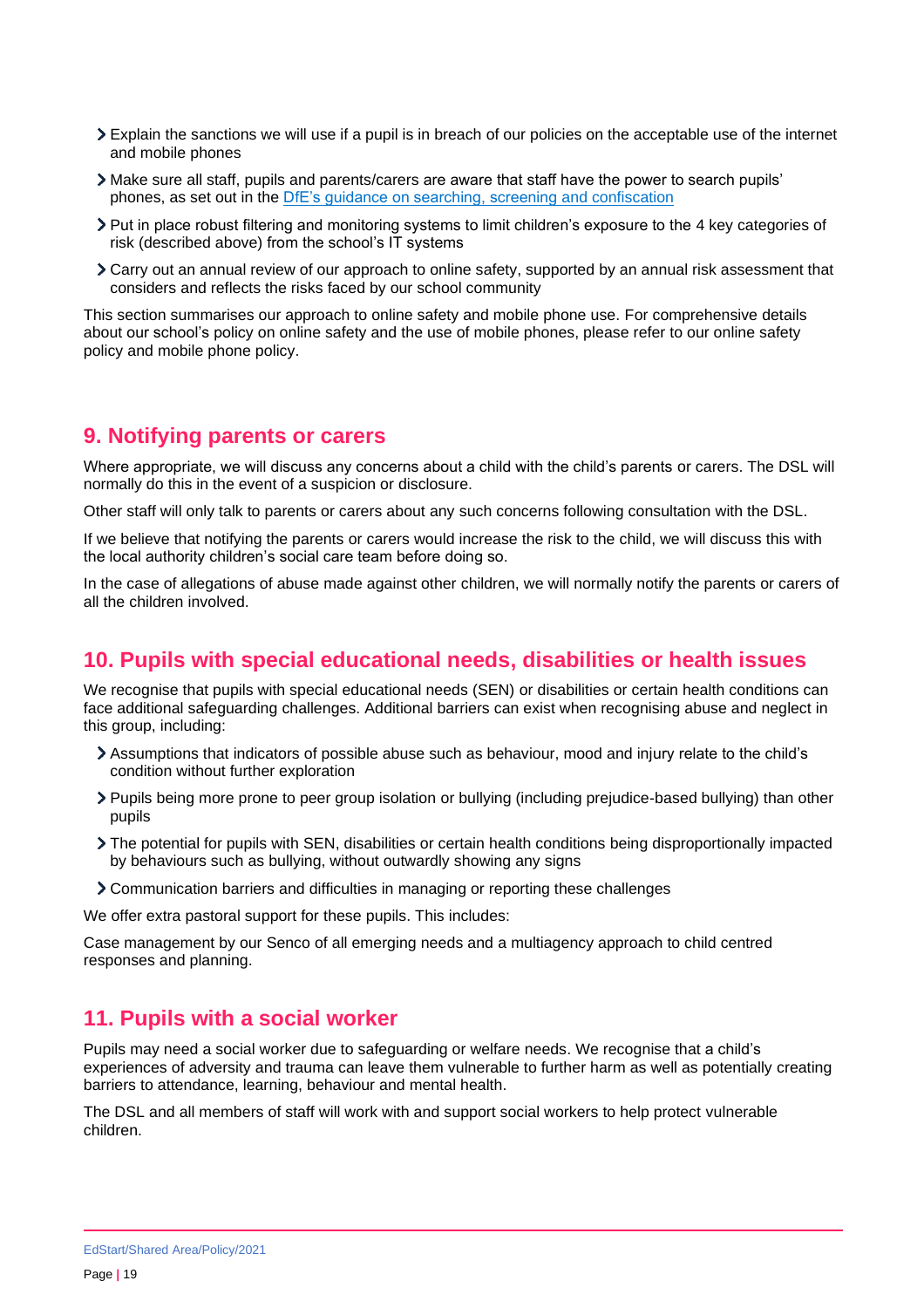Where we are aware that a pupil has a social worker, the DSL will always consider this fact to ensure any decisions are made in the best interests of the pupil's safety, welfare and educational outcomes. For example, it will inform decisions about:

Responding to unauthorised absence or missing education where there are known safeguarding risks

The provision of pastoral and/or academic support

# <span id="page-19-0"></span>**12. Looked-after and previously looked-after children**

We will ensure that staff have the skills, knowledge and understanding to keep looked-after children and previously looked-after children safe. In particular, we will ensure that:

- Appropriate (Centre Managers) and key worker staff have relevant information about a child's looked after legal status, contact arrangements with birth parents or those with parental responsibility, and care arrangements
- The DSL and Headteacher have details of children's social workers and relevant virtual school heads

As part of their role, they will:

- Work closely with the DSL to ensure that any safeguarding concerns regarding looked-after and previously looked-after children are quickly and effectively responded to
- Work with virtual school heads to promote the educational achievement of looked-after and previously looked-after children

# <span id="page-19-1"></span>**13. Complaints and concerns about school safeguarding policies**

## **13.1 Complaints against staff**

Complaints against staff that are likely to require a child protection investigation will be handled in accordance with our procedures for dealing with allegations of abuse made against staff (see appendix 3).

## **13.2 Other complaints**

Any concern or expression of disquiet made by a child or young person will be listened to seriously and acted upon as quickly as possible to safeguard his or her welfare.

We will make sure that the child or adult who has expressed the concern or made the complaint will be informed not only about the action to be taken but also where possible about the length of time required to resolve the complaint. We will endeavour to keep the child or adult informed about the progress of the complaint/expression of concern.

## **13.3 Whistle-blowing**

We will follow the whistle blowing protocol as agreed by the school proprietor and Governors.

Staff Handbook

# <span id="page-19-2"></span>**14. Record-keeping**

We will hold records in line with our records retention schedule.

All safeguarding concerns, discussions, decisions made and the reasons for those decisions, must be recorded in writing. If you are in any doubt about whether to record something, discuss it with the DSL.

Records will include and be recorded via the Cpoms Safeguarding System: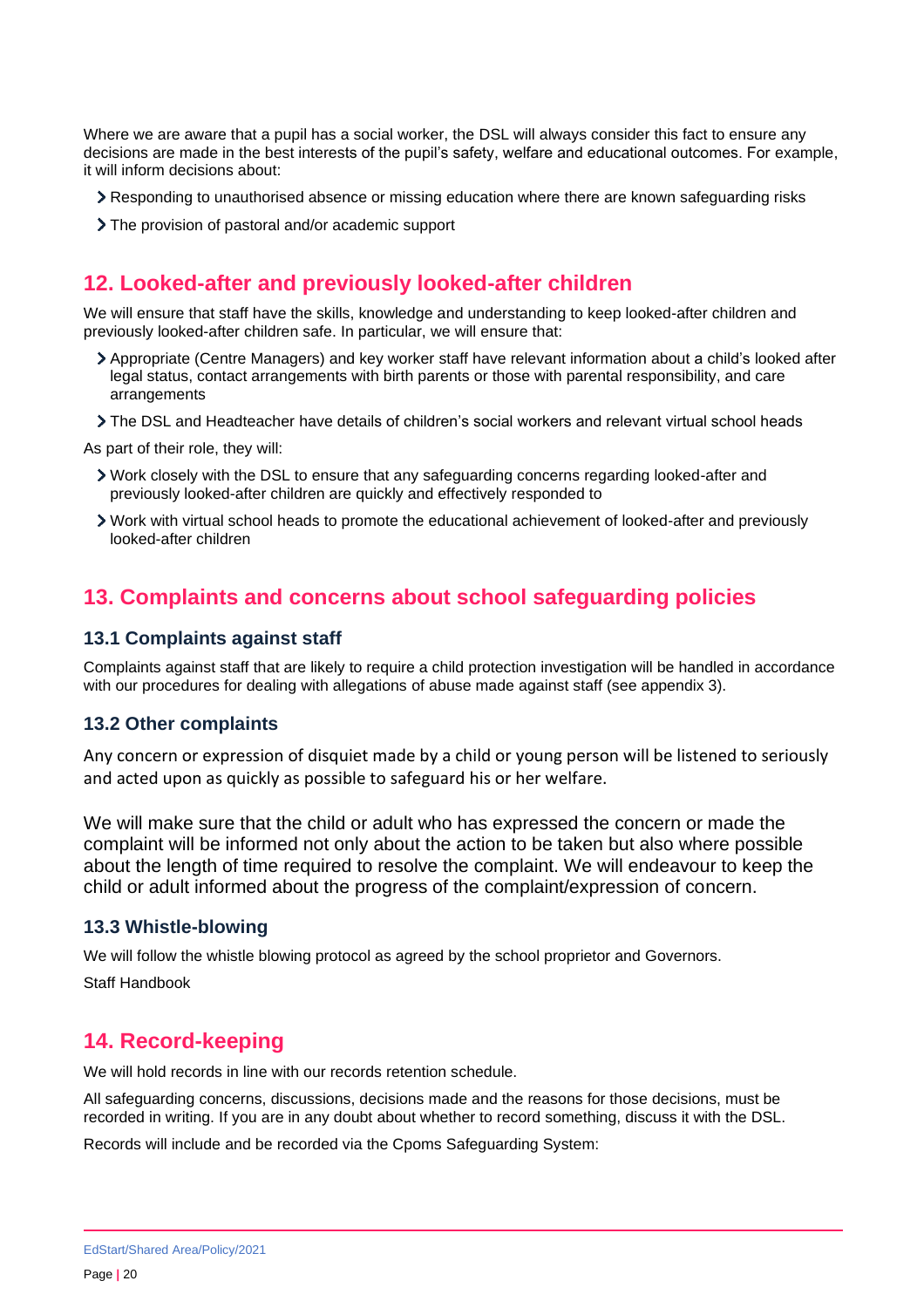A clear and comprehensive summary of the concern

- Details of how the concern was followed up and resolved
- A note of any action taken, decisions reached and the outcome
- **>** Relevant sharing with Dual registered school Safeguarding leads for shared care students.

Concerns and referrals will be kept in a separate child protection file for each child.

Any non-confidential records will be readily accessible and available. Confidential information and records will be held securely and only available to those who have a right or professional need to see them.

Safeguarding records relating to individual children will be retained for a reasonable period of time after they have left the school.

Safeguarding records which contain information about allegations of sexual abuse will be retained for the Independent Inquiry into Child Sexual Abuse (IICSA), for the term of the inquiry.

If a child for whom the school has, or has had, safeguarding concerns moves to another school, the DSL will ensure that their child protection file is forwarded promptly and securely, and separately from the main pupil file. In addition, if the concerns are significant or complex, and/or social services are involved, the DSL will speak to the DSL of the receiving school and provide information to enable them to have time to make any necessary preparations to ensure the safety of the child.

In addition:

- Appendix 2 sets out our policy on record-keeping specifically with respect to recruitment and preappointment checks
- Appendix 3 sets out our policy on record-keeping with respect to allegations of abuse made against staff

# <span id="page-20-0"></span>**15. Training**

## **15.1 All staff**

All staff members will undertake safeguarding and child protection training at induction, including on whistleblowing procedures and online safety, to ensure they understand the school's safeguarding systems and their responsibilities, and can identify signs of possible abuse or neglect.

This training will be regularly updated and will:

- Be integrated, aligned and considered as part of the whole-school safeguarding approach and wider staff training, and curriculum planning
- In line with advice and Guidance from local Safeguarding Partnerships.
- Have regard to the Teachers' Standards to support the expectation that all teachers and professionals:
	- o Manage behaviour effectively to ensure a good and safe environment
		- o Have a clear understanding of the needs of all pupils

All staff will have training on the government's anti-radicalisation strategy, Prevent, to enable them to identify children at risk of being drawn into terrorism and to challenge extremist ideas.

Staff will also receive regular safeguarding and child protection updates, including on online safety, as required but at least annually (for example, through emails, e-bulletins and staff meetings).

Contractors who are provided through a private finance initiative (PFI) or similar contract will also receive safeguarding training.

Volunteers will receive appropriate training, if applicable.

## **15.2 The DSL and [managers/deputies]**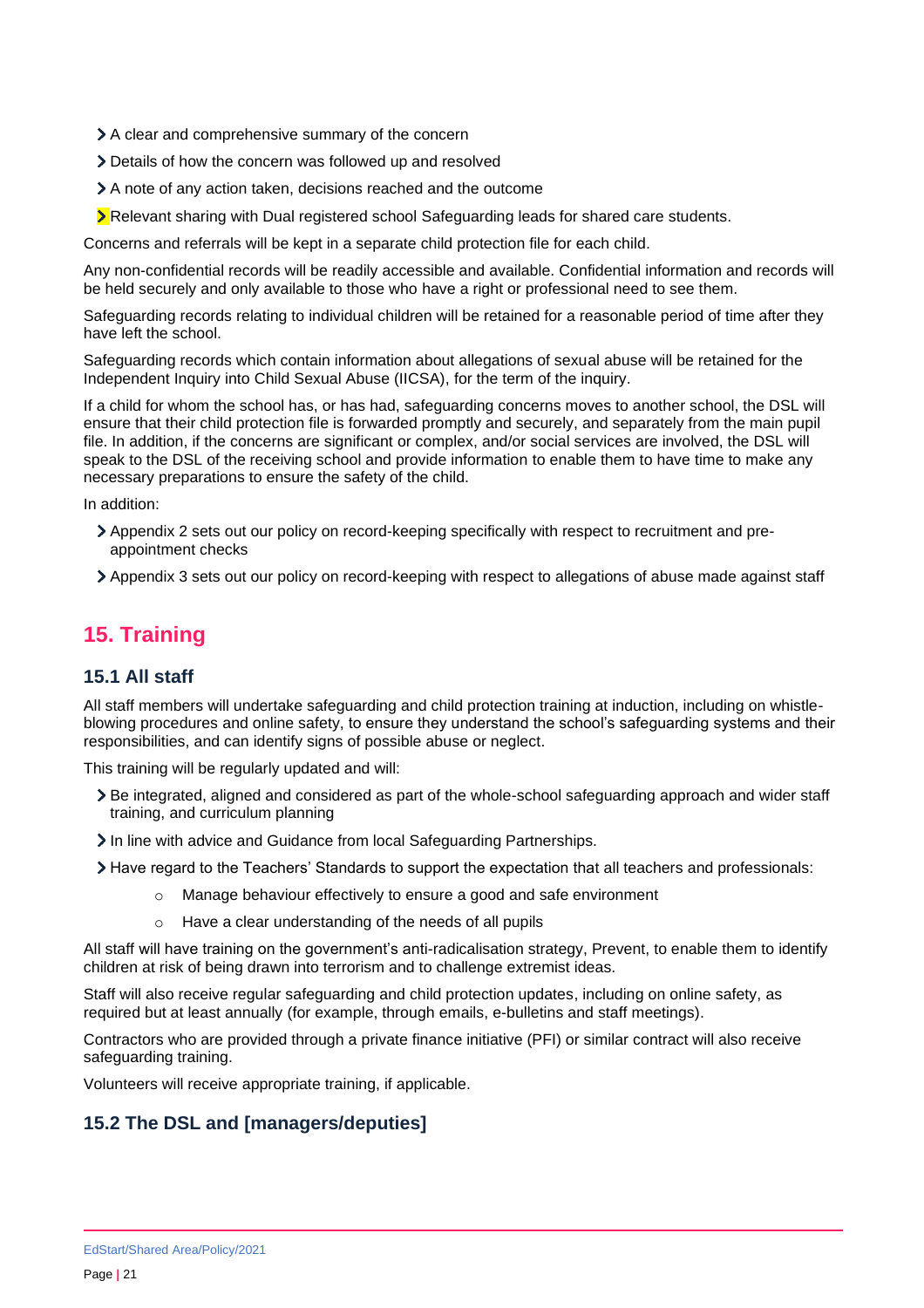The DSL and managers/deputies will undertake child protection and safeguarding training at least every 2 years.

In addition, they will update their knowledge and skills at regular intervals and at least annually (for example, through e-bulletins, meeting other DSLs, or taking time to read and digest safeguarding developments).

They will also undertake Prevent awareness training.

### **15.3 Governors**

All governors receive training about safeguarding, to make sure they have the knowledge and information needed to perform their functions and understand their responsibilities.

As the chair of governors may be required to act as the 'case manager' in the event that an allegation of abuse is made against the headteacher, they receive training in managing allegations for this purpose.

#### **15.4 Recruitment – interview panels**

At least one person conducting any interview for any post at the school will have undertaken safer recruitment training. This will cover, as a minimum, the contents of Keeping Children Safe in Education, and will be in line with local safeguarding procedures.

See appendix 2 of this policy for more information about our safer recruitment procedures.

#### **15.5 Staff who have contact with pupils and families**

All staff who have contact with children and families will have supervisions which will provide them with support, coaching and training, promote the interests of children and allow for confidential discussions of sensitive issues.

## <span id="page-21-0"></span>**16. Monitoring arrangements**

This policy will be reviewed **annually** by DSL and Headteacher At every review, it will be approved by the full governing board.

## <span id="page-21-1"></span>**17. Links with other policies**

This policy links to the following policies and procedures:

- > Behaviour
- > Staff behaviour/code of conduct
- Complaints
- > Health and safety
- > Attendance
- > Online safety
- Mobile phone use
- Equality
- > Relationships and sex education
- > First aid
- Curriculum
- Designated teacher for looked-after and previously looked-after children
- > Privacy notices
- Whistleblowing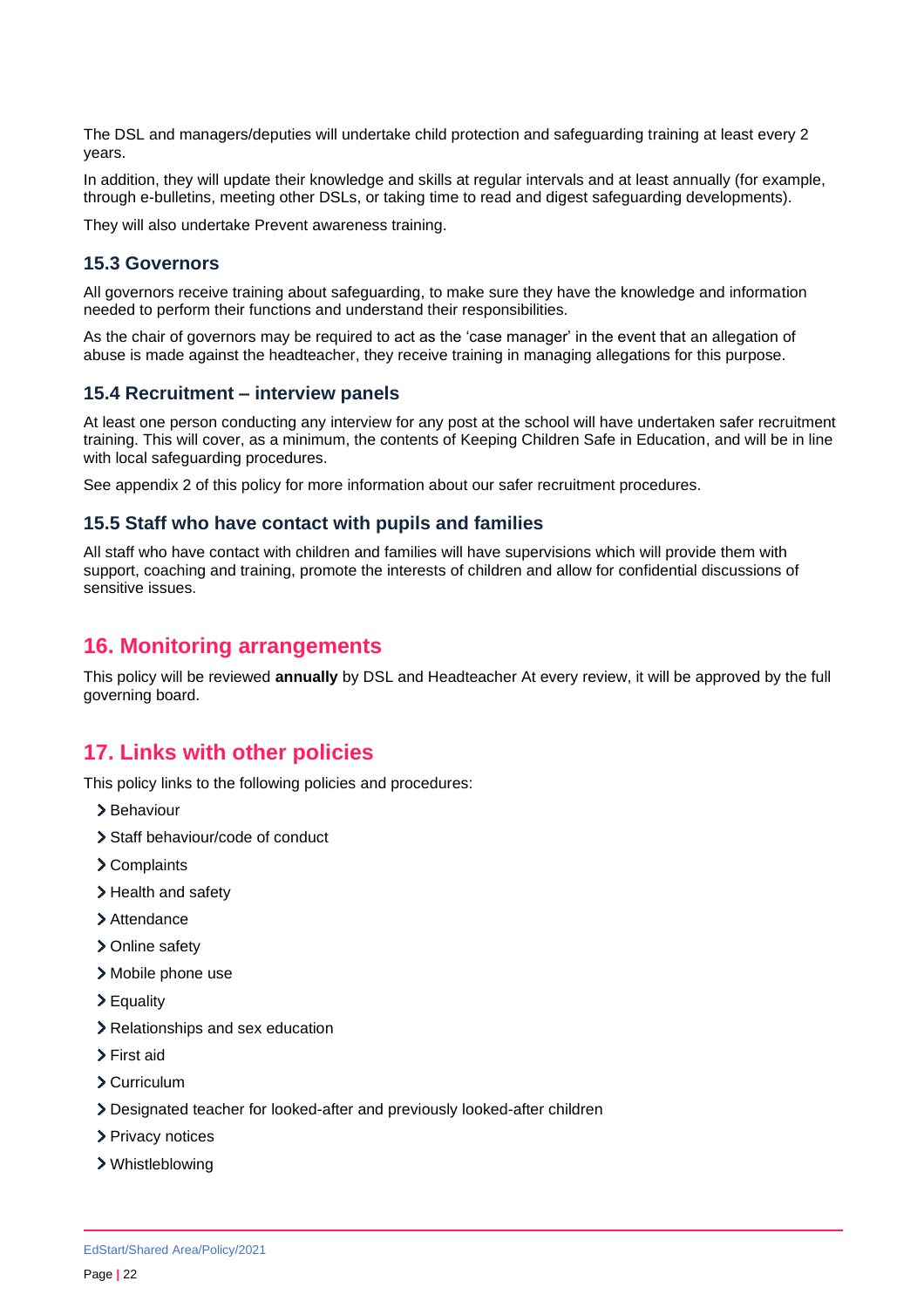Alternative Providers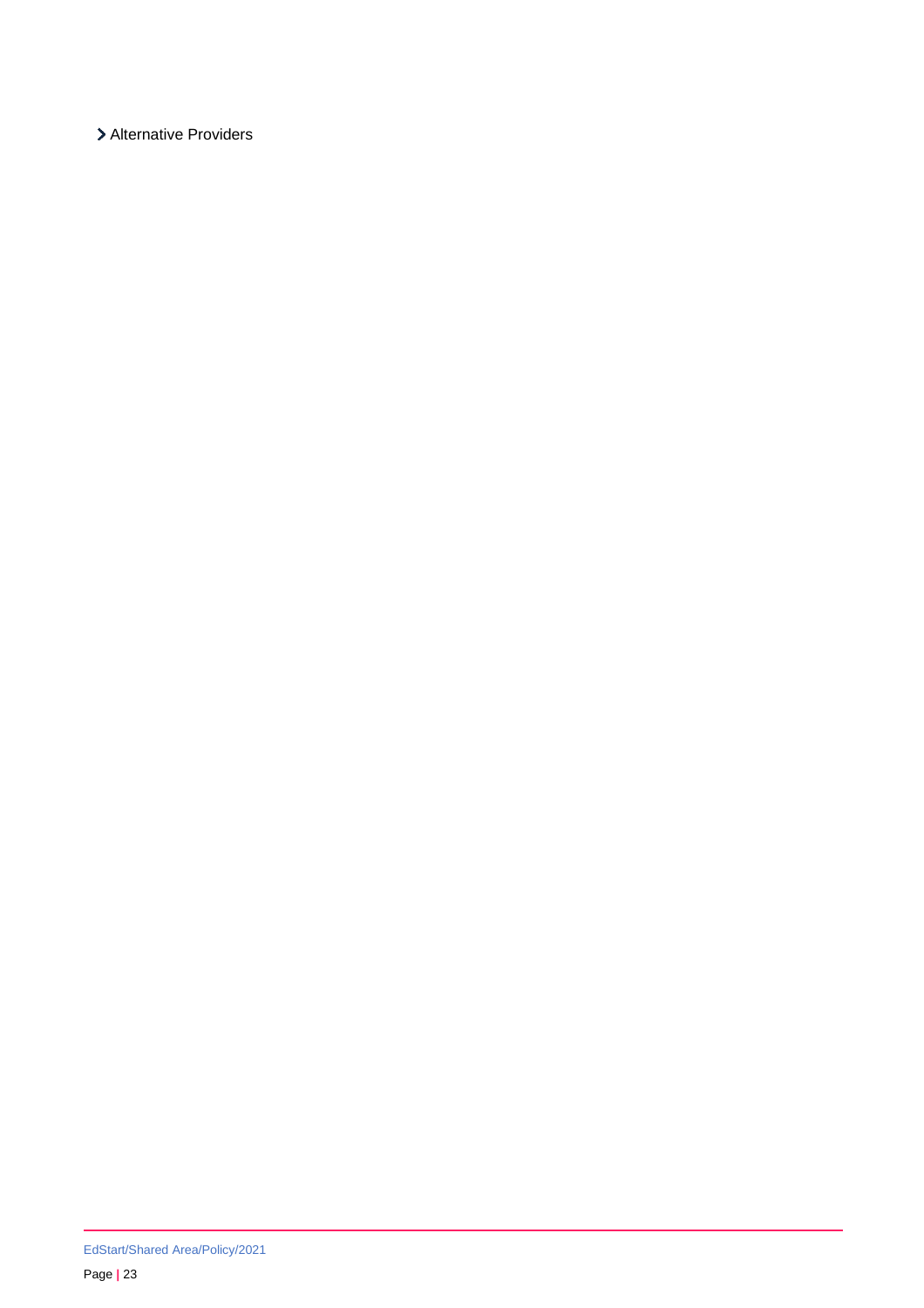#### **These appendices are based on the Department for Education's statutory guidance, Keeping Children Safe in Education.**

#### <span id="page-23-0"></span>**Appendix 1: types of abuse**

**Abuse**, including neglect, and safeguarding issues are rarely standalone events that can be covered by one definition or label. In most cases, multiple issues will overlap.

**Physical abuse** may involve hitting, shaking, throwing, poisoning, burning or scalding, drowning, suffocating or otherwise causing physical harm to a child. Physical harm may also be caused when a parent or carer fabricates the symptoms of, or deliberately induces, illness in a child.

**Emotional abuse** is the persistent emotional maltreatment of a child such as to cause severe and adverse effects on the child's emotional development. Some level of emotional abuse is involved in all types of maltreatment of a child, although it may occur alone.

Emotional abuse may involve:

- Conveying to a child that they are worthless or unloved, inadequate, or valued only insofar as they meet the needs of another person
- Not giving the child opportunities to express their views, deliberately silencing them or 'making fun' of what they say or how they communicate
- Age or developmentally inappropriate expectations being imposed on children. These may include interactions that are beyond a child's developmental capability, as well as overprotection and limitation of exploration and learning, or preventing the child participating in normal social interaction
- Seeing or hearing the ill-treatment of another
- Serious bullying (including cyber-bullying), causing children frequently to feel frightened or in danger, or the exploitation or corruption of children

**Sexual abuse** involves forcing or enticing a child or young person to take part in sexual activities, not necessarily involving a high level of violence, whether or not the child is aware of what is happening. The activities may involve:

- Physical contact, including assault by penetration (for example rape or oral sex) or non-penetrative acts such as masturbation, kissing, rubbing and touching outside of clothing
- Non-contact activities, such as involving children in looking at, or in the production of, sexual images, watching sexual activities, encouraging children to behave in sexually inappropriate ways, or grooming a child in preparation for abuse (including via the internet)

Sexual abuse is not solely perpetrated by adult males. Women can also commit acts of sexual abuse, as can other children.

**Neglect** is the persistent failure to meet a child's basic physical and/or psychological needs, likely to result in the serious impairment of the child's health or development. Neglect may occur during pregnancy as a result of maternal substance abuse.

Once a child is born, neglect may involve a parent or carer failing to:

- Provide adequate food, clothing and shelter (including exclusion from home or abandonment)
- Protect a child from physical and emotional harm or danger
- Ensure adequate supervision (including the use of inadequate care-givers)
- Ensure access to appropriate medical care or treatment

It may also include neglect of, or unresponsiveness to, a child's basic emotional needs.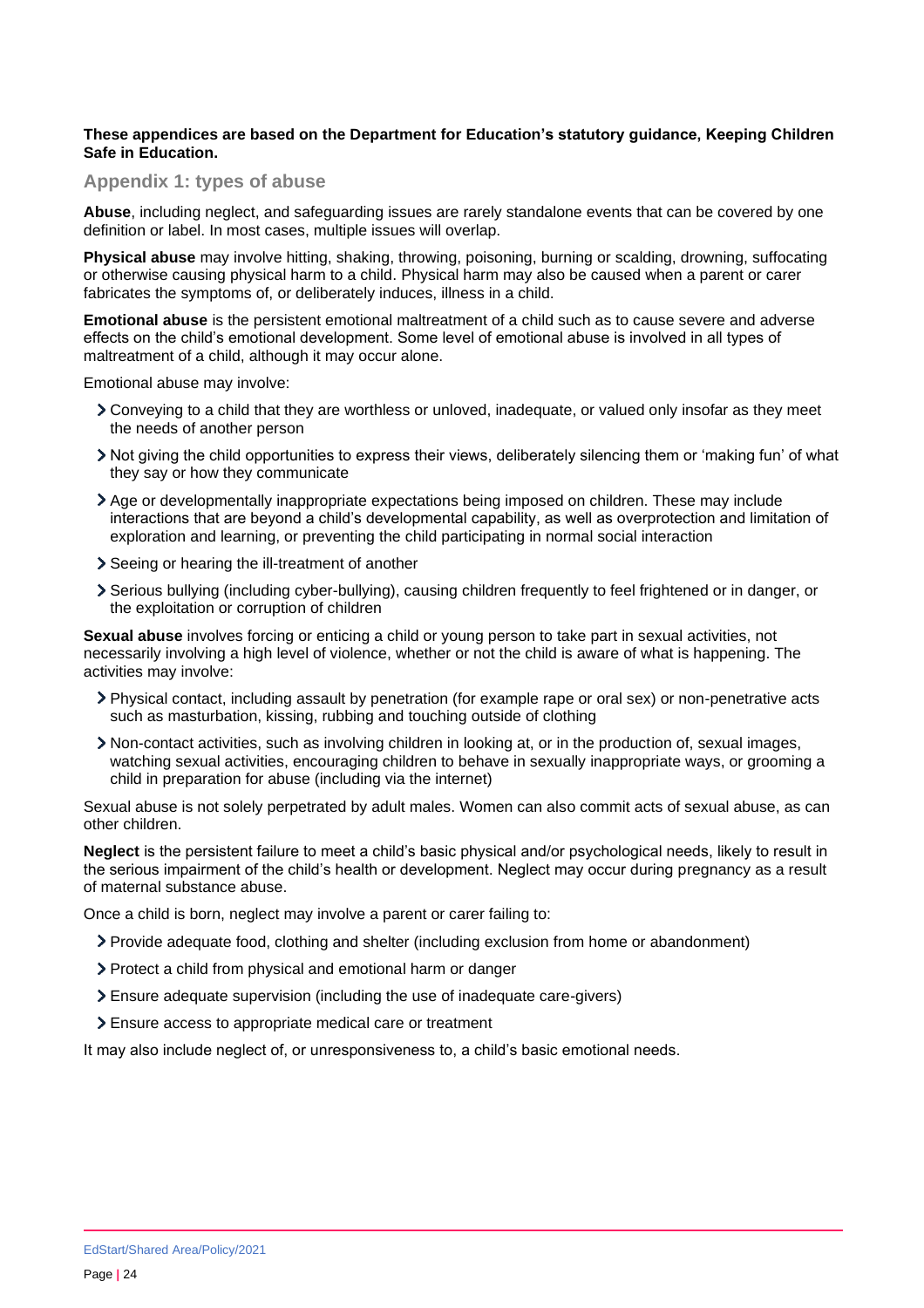## <span id="page-24-0"></span>**Appendix 2: safer recruitment and DBS checks – policy and procedures**

## **Recruitment and selection process**

The recruitment steps outlined below are based on part 3 of Keeping Children Safe in Education.

To make sure we recruit suitable people, we will ensure that those involved in the recruitment and employment of staff to work with children have received appropriate safer recruitment training.

We have put the following steps in place during our recruitment and selection process to ensure we are committed to safeguarding and promoting the welfare of children.

#### **Advertising**

When advertising roles, we will make clear:

- Our school's commitment to safeguarding and promoting the welfare of children
- > That safeguarding checks will be undertaken
- The safeguarding requirements and responsibilities of the role, such as the extent to which the role will involve contact with children
- Whether or not the role is exempt from the Rehabilitation of Offenders Act 1974 and the amendments to the Exceptions Order 1975, 2013 and 2020. If the role is exempt, certain spent convictions and cautions are 'protected', so they do not need to be disclosed, and if they are disclosed, we cannot take them into account

#### **Application forms**

Our application forms will:

- Include a statement saying that it is an offence to apply for the role if an applicant is barred from engaging in regulated activity relevant to children (where the role involves this type of regulated activity)
- Include a copy of, or link to, our child protection and safeguarding policy and our policy on the employment of ex-offenders

#### **Shortlisting**

Our shortlisting process will involve at least 2 people and will:

- Consider any inconsistencies and look for gaps in employment and reasons given for them
- Explore all potential concerns

Once we have shortlisted candidates, we will ask shortlisted candidates to:

- Complete a self-declaration of their criminal record or any information that would make them unsuitable to work with children, so that they have the opportunity to share relevant information and discuss it at interview stage. The information we will ask for includes:
	- $\circ$  If they have a criminal history
	- o Whether they are included on the barred list
	- o Whether they are prohibited from teaching
	- $\circ$  Information about any criminal offences committed in any country in line with the law as applicable in England and Wales
	- o Any relevant overseas information

Sign a declaration confirming the information they have provided is true

#### **Seeking references and checking employment history**

We will obtain references before interview. Any concerns raised will be explored further with referees and taken up with the candidate at interview.

When seeking references we will: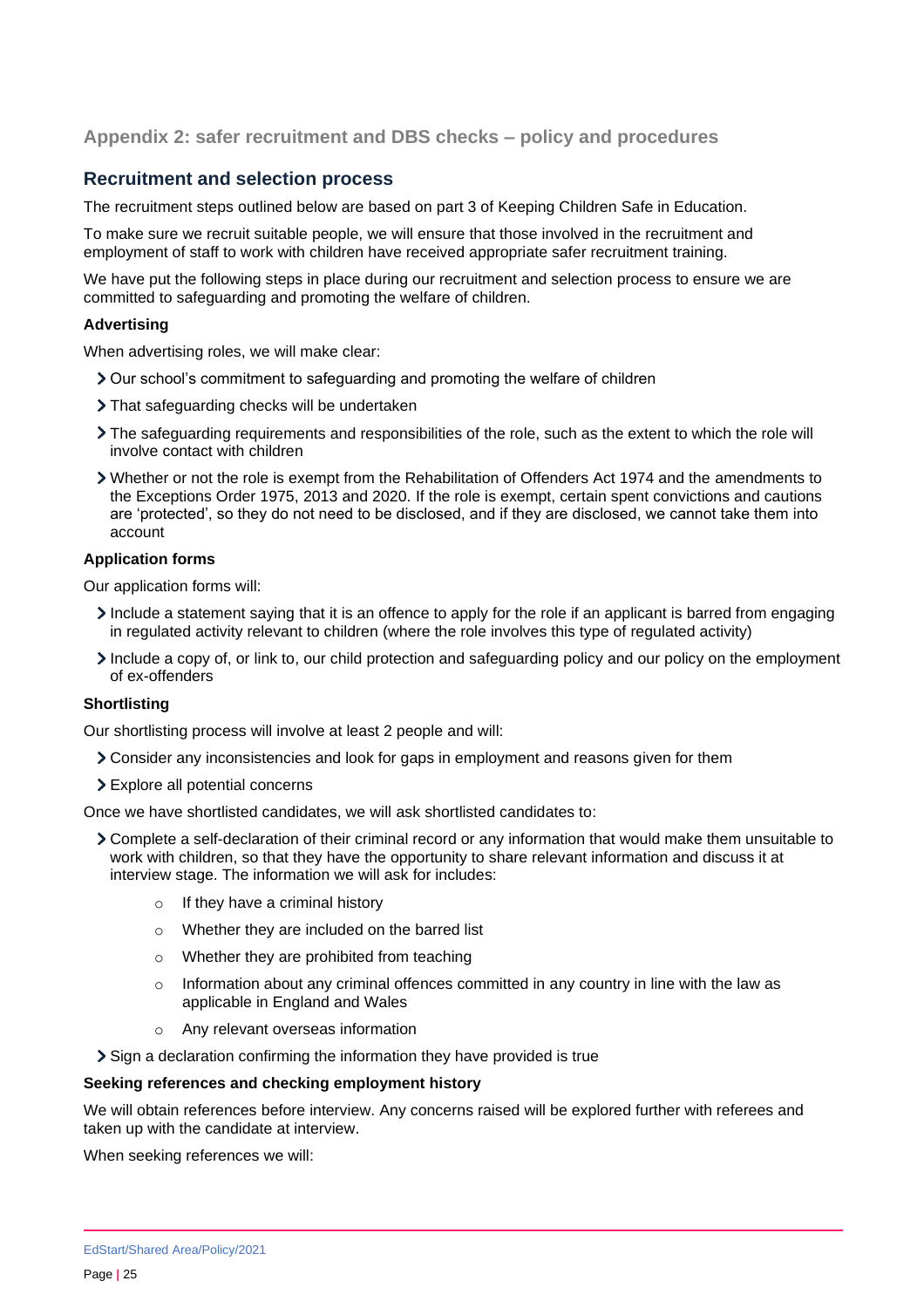- > Not accept open references
- Liaise directly with referees and verify any information contained within references with the referees
- Ensure any references are from the candidate's current employer and completed by a senior person. Where the referee is school based, we will ask for the reference to be confirmed by the headteacher/principal as accurate in respect to disciplinary investigations
- Obtain verification of the candidate's most recent relevant period of employment if they are not currently employed
- Secure a reference from the relevant employer from the last time the candidate worked with children if they are not currently working with children
- Compare the information on the application form with that in the reference and take up any inconsistencies with the candidate
- Resolve any concerns before any appointment is confirmed

#### **Interview and selection**

When interviewing candidates, we will:

- Probe any gaps in employment, or where the candidate has changed employment or location frequently, and ask candidates to explain this
- Explore any potential areas of concern to determine the candidate's suitability to work with children
- Record all information considered and decisions made

## **Pre-appointment vetting checks**

We will record all information on the checks carried out in the school's single central record (SCR). Copies of these checks, where appropriate, will be held in individuals' personnel files. We follow requirements and best practice in retaining copies of these checks, as set out below.

#### **New staff**

All offers of appointment will be conditional until satisfactory completion of the necessary pre-employment checks. When appointing new staff, we will:

- Verify their identity
- Obtain (via the applicant) an enhanced DBS certificate, including barred list information for those who will be engaging in regulated activity (see definition below). We will obtain the certificate before, or as soon as practicable after, appointment, including when using the DBS update service. We will not keep a copy of the certificate for longer than 6 months, but when the copy is destroyed we may still keep a record of the fact that vetting took place, the result of the check and recruitment decision taken
- Obtain a separate barred list check if they will start work in regulated activity before the DBS certificate is available
- Verify their mental and physical fitness to carry out their work responsibilities
- Verify their right to work in the UK. We will keep a copy of this verification for the duration of the member of staff's employment and for 2 years afterwards
- Verify their professional qualifications, as appropriate
- Ensure they are not subject to a prohibition order if they are employed to be a teacher
- Carry out further additional checks, as appropriate, on candidates who have lived or worked outside of the UK. Where available, these will include:
	- $\circ$  For all staff, including teaching positions: [criminal records checks for overseas applicants](https://www.gov.uk/government/publications/criminal-records-checks-for-overseas-applicants)
	- o For teaching positions: obtaining a letter of professional standing from the professional regulating authority in the country where the applicant has worked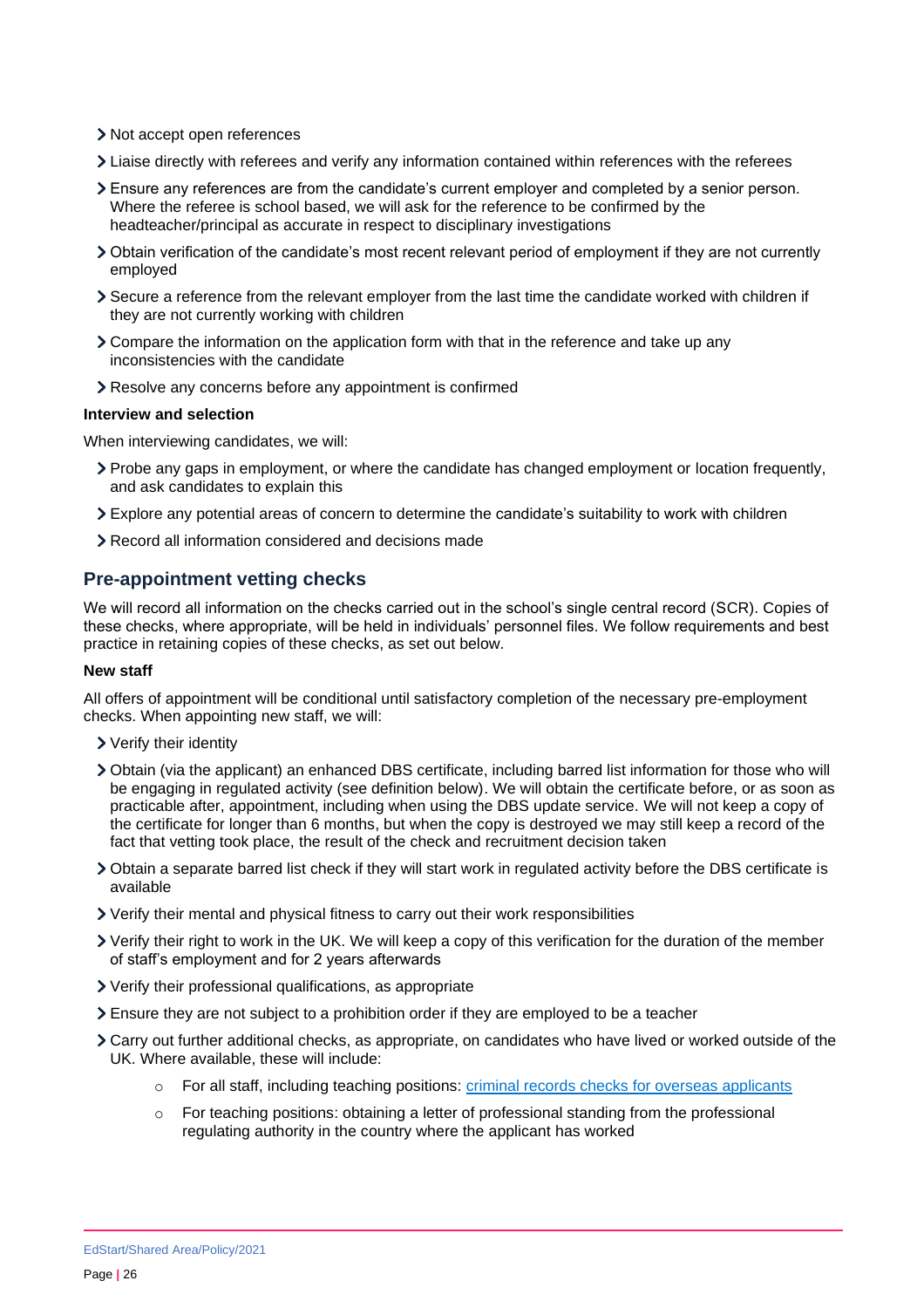Check that candidates taking up a management position\* are not subject to a prohibition from management (section 128) direction made by the secretary of state

\* Management positions are most likely to include, but are not limited to, headteachers, principals and deputy/assistant headteachers.

**Regulated activity** means a person who will be:

- Responsible, on a regular basis in a school or college, for teaching, training, instructing, caring for or supervising children; or
- Carrying out paid, or unsupervised unpaid, work regularly in a school or college where that work provides an opportunity for contact with children; or
- Engaging in intimate or personal care or overnight activity, even if this happens only once and regardless of whether they are supervised or not

#### **Existing staff**

In certain circumstances we will carry out all the relevant checks on existing staff as if the individual was a new member of staff. These circumstances are when:

- There are concerns about an existing member of staff's suitability to work with children; or
- An individual moves from a post that is not regulated activity to one that is; or
- There has been a break in service of 12 weeks or more

We will refer to the DBS anyone who has harmed, or poses a risk of harm, to a child or vulnerable adult where:

- We believe the individual has engaged in [relevant conduct;](https://www.gov.uk/guidance/making-barring-referrals-to-the-dbs#relevant-conduct-in-relation-to-children) or
- We believe the individual has received a caution or conviction for a relevant (automatic barring either with or without the right to make representations) offence, under the [Safeguarding Vulnerable Groups Act 2006](http://www.legislation.gov.uk/uksi/2009/37/contents/made)  [\(Prescribed Criteria and Miscellaneous Provisions\) Regulations 2009;](http://www.legislation.gov.uk/uksi/2009/37/contents/made) or
- We believe the 'harm test' is satisfied in respect of the individual (i.e. they may harm a child or vulnerable adult or put them at risk of harm); and
- The individual has been removed from working in regulated activity (paid or unpaid) or would have been removed if they had not left

#### **Agency and third-party staff**

We will obtain written notification from any agency or third-party organisation that it has carried out the necessary safer recruitment checks that we would otherwise perform. We will also check that the person presenting themselves for work is the same person on whom the checks have been made.

#### **Contractors**

We will ensure that any contractor, or any employee of the contractor, who is to work at the school has had the appropriate level of DBS check (this includes contractors who are provided through a PFI or similar contract). This will be:

- An enhanced DBS check with barred list information for contractors engaging in regulated activity
- An enhanced DBS check, not including barred list information, for all other contractors who are not in regulated activity but whose work provides them with an opportunity for regular contact with children

We will obtain the DBS check for self-employed contractors.

We will not keep copies of such checks for longer than 6 months.

Contractors who have not had any checks will not be allowed to work unsupervised or engage in regulated activity under any circumstances.

We will check the identity of all contractors and their staff on arrival at the school.

#### **Trainee/student teachers**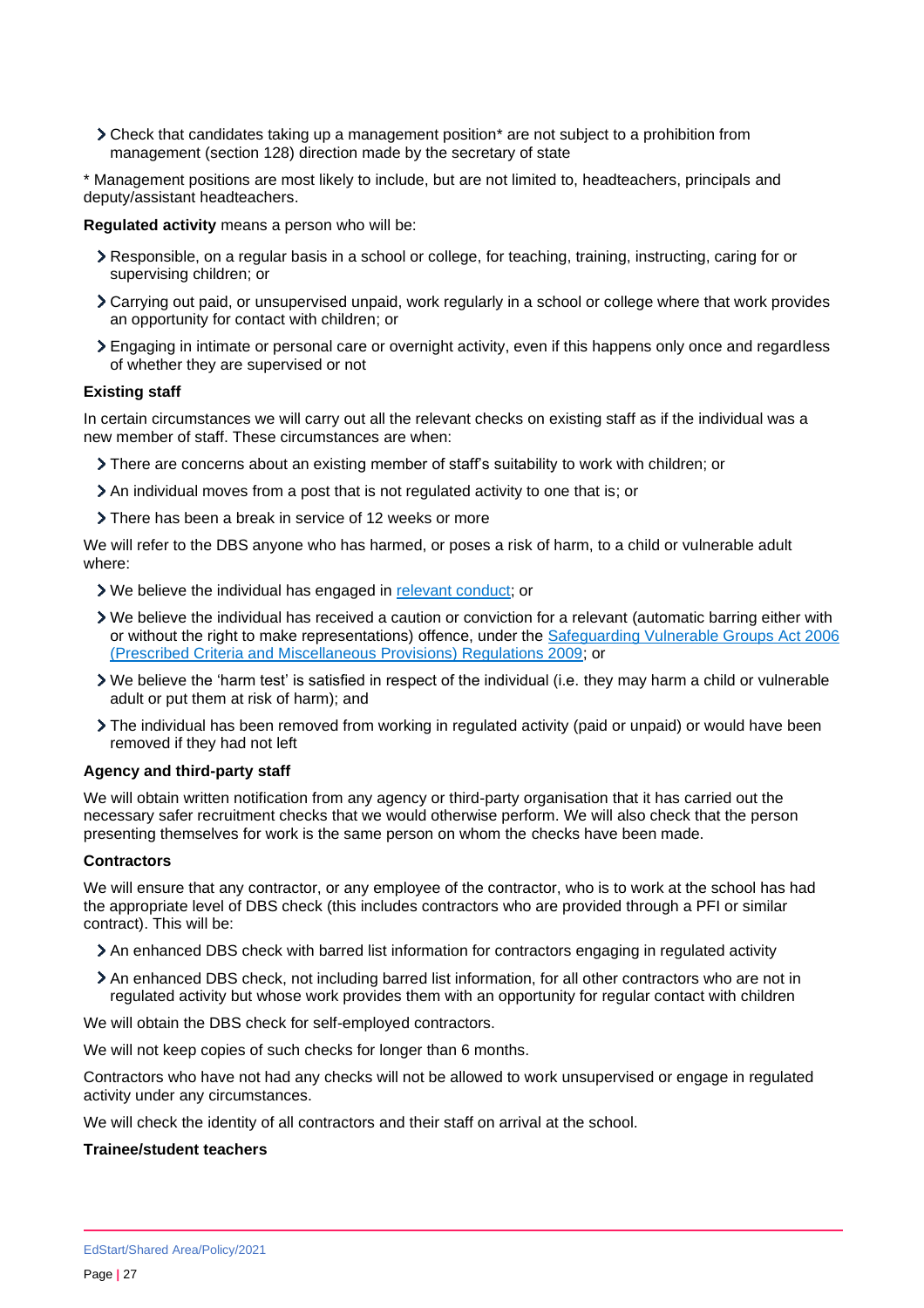Where applicants for initial teacher training are salaried by us, we will ensure that all necessary checks are carried out.

Where trainee teachers are fee-funded, we will obtain written confirmation from the training provider that necessary checks have been carried out and that the trainee has been judged by the provider to be suitable to work with children.

#### **Volunteers**

We will:

- Never leave an unchecked volunteer unsupervised or allow them to work in regulated activity
- Obtain an enhanced DBS check with barred list information for all volunteers who are new to working in regulated activity
- Carry out a risk assessment when deciding whether to seek an enhanced DBS check without barred list information for any volunteers not engaging in regulated activity. We will retain a record of this risk assessment

#### **Governors**

All schools include:

All governors] will have an enhanced DBS check without barred list information.

They will have an enhanced DBS check with barred list information if working in regulated activity.

The chair of the board will have their DBS check countersigned by the secretary of state.

All proprietors, trustees, local governors and members will also have the following checks:

- A section 128 check (to check prohibition on participation in management under section 128 of the [Education and Skills Act 2008\)](https://www.legislation.gov.uk/ukpga/2008/25/section/128). [
- > Identity
- > Right to work in the UK
- Other checks deemed necessary if they have lived or worked outside the UK

#### **Staff working in alternative provision settings**

Where we place a pupil with an alternative provision provider, we obtain written confirmation from the provider that they have carried out the appropriate safeguarding checks on individuals working there that we would otherwise perform.

#### **Adults who supervise pupils on work experience**

When organising work experience, we will ensure that policies and procedures are in place to protect children from harm.

We will also consider whether it is necessary for barred list checks to be carried out on the individuals who supervise a pupil under 16 on work experience. This will depend on the specific circumstances of the work experience, including the nature of the supervision, the frequency of the activity being supervised, and whether the work is regulated activity.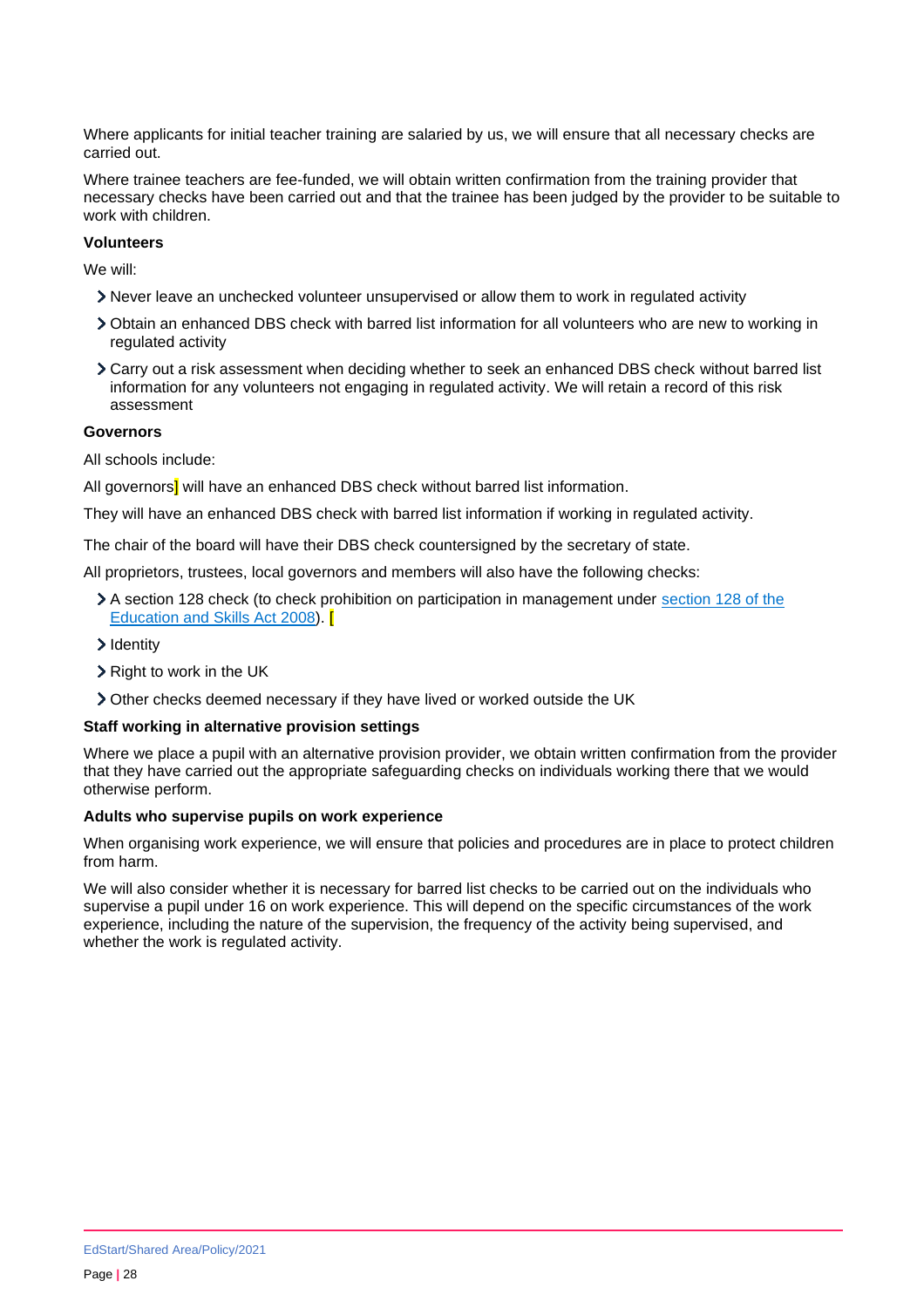## <span id="page-28-0"></span>**Appendix 3: allegations of abuse made against staff**

## **Section 1: allegations that may meet the harms threshold**

This section is based on 'Section 1: Allegations that may meet the harms threshold' in part 4 of Keeping Children Safe in Education.

This section applies to all cases in which it is alleged that a current member of staff, including a supply teacher, volunteer or contractor, has:

- Behaved in a way that has harmed a child, or may have harmed a child, and/or
- Possibly committed a criminal offence against or related to a child, and/or
- Behaved towards a child or children in a way that indicates he or she may pose a risk of harm to children, and/or
- $\geq$  Behaved or may have behaved in a way that indicates they may not be suitable to work with children this includes behaviour taking place both inside and outside of school

We will deal with any allegation of abuse quickly, in a fair and consistent way that provides effective child protection while also supporting the individual who is the subject of the allegation.

A 'case manager' will lead any investigation. This will be the headteacher, or the chair of governors or proprietor where the headteacher is the subject of the allegation. The case manager will be identified at the earliest opportunity.

Our procedures for dealing with allegations will be applied with common sense and judgement.

#### **Suspension of the accused until the case is resolved**

Suspension of the accused will not be the default position and will only be considered in cases where there is reason to suspect that a child or other children is/are at risk of harm, or the case is so serious that there might be grounds for dismissal. In such cases, we will only suspend an individual if we have considered all other options available and there is no reasonable alternative.

Based on an assessment of risk, we will consider alternatives such as:

- Redeployment within the school so that the individual does not have direct contact with the child or children concerned
- Providing an assistant to be present when the individual has contact with children
- Redeploying the individual to alternative work in the school so that they do not have unsupervised access to children
- Moving the child or children to classes where they will not come into contact with the individual, making it clear that this is not a punishment and parents/carers have been consulted
- Temporarily redeploying the individual to another role in a different location, for example to an alternative school or other work for the school in another site.

If in doubt, the case manager will seek views from the school's personnel adviser and the designated officer at the local authority, as well as the police and children's social care where they have been involved.

## **Definitions for outcomes of allegation investigations**

- **Substantiated:** there is sufficient evidence to prove the allegation
- **Malicious:** there is sufficient evidence to disprove the allegation and there has been a deliberate act to deceive, or to cause harm to the subject of the allegation
- **False:** there is sufficient evidence to disprove the allegation
- **Unsubstantiated:** there is insufficient evidence to either prove or disprove the allegation (this does not imply guilt or innocence)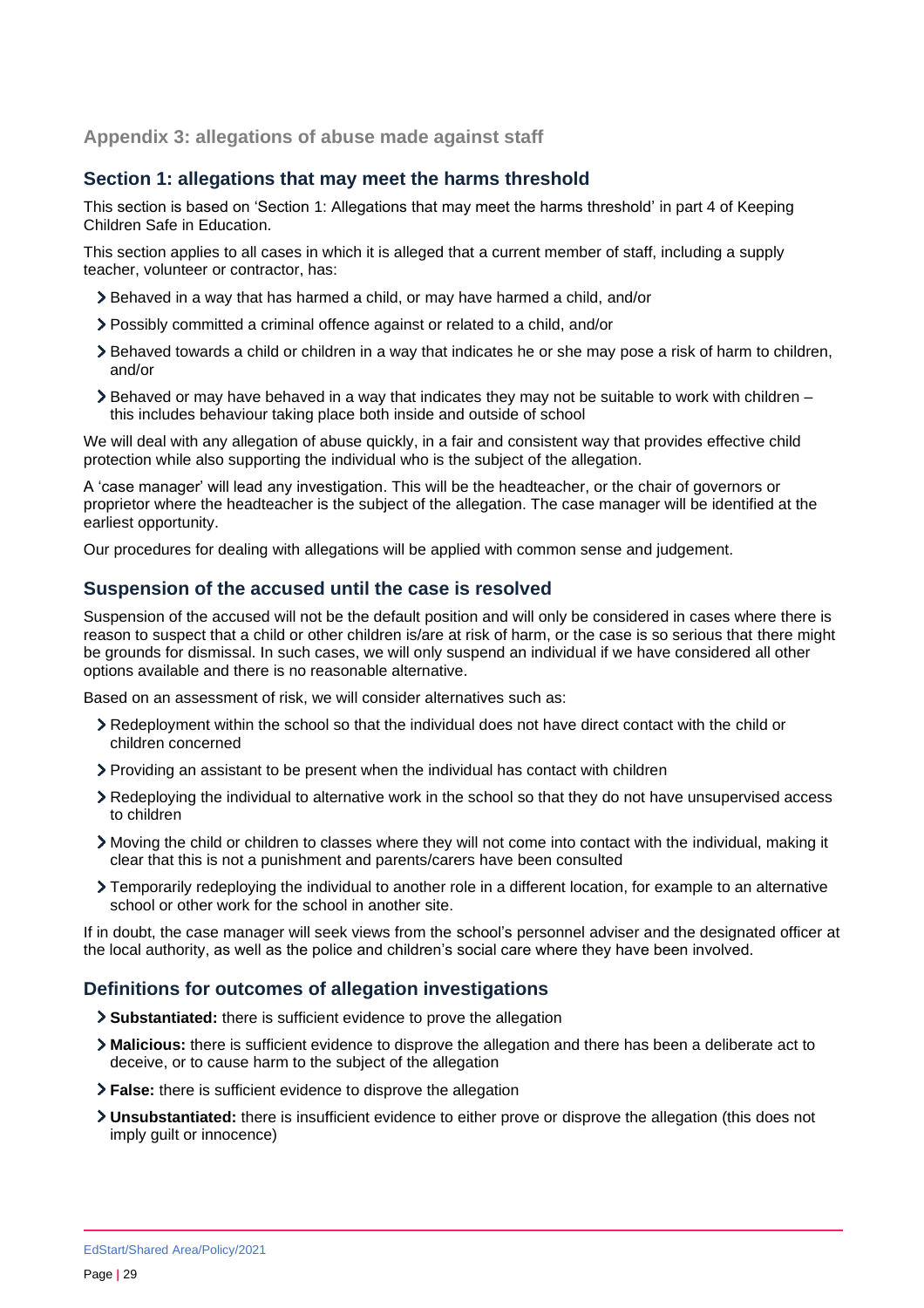**Unfounded**: to reflect cases where there is no evidence or proper basis which supports the allegation being made

## **Procedure for dealing with allegations**

In the event of an allegation that meets the criteria above, the case manager will take the following steps:

- Conduct basic enquiries in line with local procedures to establish the facts to help determine whether there is any foundation to the allegation before carrying on with the steps below
- Discuss the allegation with the designated officer at the local authority. This is to consider the nature, content and context of the allegation and agree a course of action, including whether further enquiries are necessary to enable a decision on how to proceed, and whether it is necessary to involve the police and/or children's social care services. (The case manager may, on occasion, consider it necessary to involve the police *before* consulting the designated officer – for example, if the accused individual is deemed to be an immediate risk to children or there is evidence of a possible criminal offence. In such cases, the case manager will notify the designated officer as soon as practicably possible after contacting the police)
- Inform the accused individual of the concerns or allegations and likely course of action as soon as possible after speaking to the designated officer (and the police or children's social care services, where necessary). Where the police and/or children's social care services are involved, the case manager will only share such information with the individual as has been agreed with those agencies
- Where appropriate (in the circumstances described above), carefully consider whether suspension of the individual from contact with children at the school is justified or whether alternative arrangements such as those outlined above can be put in place. Advice will be sought from the designated officer, police and/or children's social care services, as appropriate
- Where the case manager is concerned about the welfare of other children in the community or the individual's family, they will discuss these concerns with the DSL and make a risk assessment of the situation. If necessary, the DSL may make a referral to children's social care
- **If immediate suspension is considered necessary**, agree and record the rationale for this with the designated officer. The record will include information about the alternatives to suspension that have been considered, and why they were rejected. Written confirmation of the suspension will be provided to the individual facing the allegation or concern within 1 working day, and the individual will be given a named contact at the school and their contact details
- **If it is decided that no further action is to be taken** in regard to the subject of the allegation or concern, record this decision and the justification for it and agree with the designated officer what information should be put in writing to the individual and by whom, as well as what action should follow both in respect of the individual and those who made the initial allegation
- **If it is decided that further action is needed**, take steps as agreed with the designated officer to initiate the appropriate action in school and/or liaise with the police and/or children's social care services as appropriate
- Provide effective support for the individual facing the allegation or concern, including appointing a named representative to keep them informed of the progress of the case and considering what other support is appropriate. A named pastoral support and communication link will be put in place for the individual. External support will be proportioned if required.
- Inform the parents or carers of the child/children involved about the allegation as soon as possible if they do not already know (following agreement with children's social care services and/or the police, if applicable). The case manager will also inform the parents or carers of the requirement to maintain confidentiality about any allegations made against teachers (where this applies) while investigations are ongoing. Any parent or carer who wishes to have the confidentiality restrictions removed in respect of a teacher will be advised to seek legal advice
- Keep the parents or carers of the child/children involved informed of the progress of the case (only in relation to their child – no information will be shared regarding the staff member)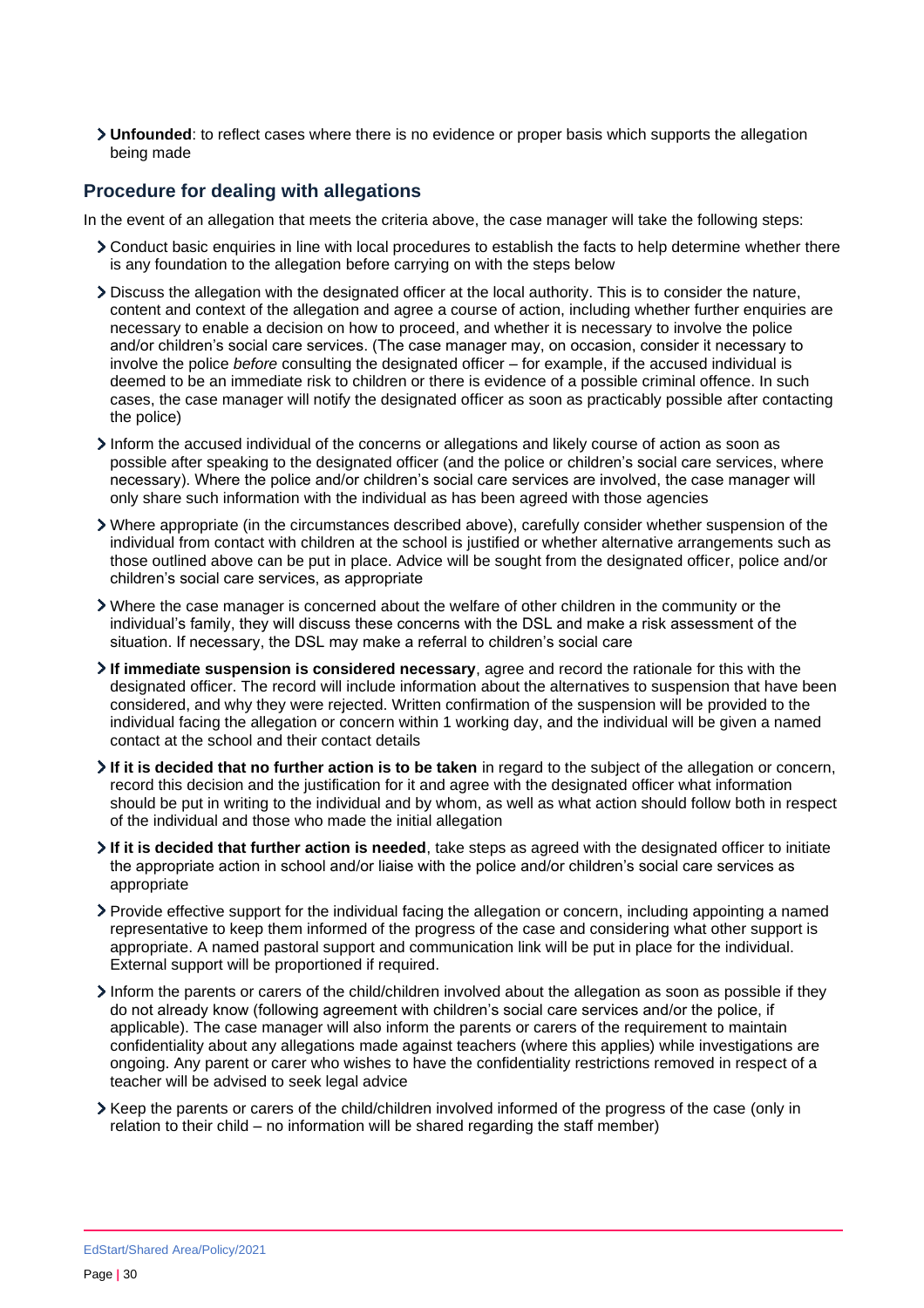Make a referral to the DBS where it is thought that the individual facing the allegation or concern has engaged in conduct that harmed or is likely to harm a child, or if the individual otherwise poses a risk of harm to a child

If the school is made aware that the secretary of state has made an interim prohibition order in respect of an individual, we will immediately suspend that individual from teaching, pending the findings of the investigation by the Teaching Regulation Agency.

Where the police are involved, wherever possible the school will ask the police at the start of the investigation to obtain consent from the individuals involved to share their statements and evidence for use in the school's disciplinary process, should this be required at a later point.

#### **Additional considerations for supply teachers and all contracted staff**

If there are concerns or an allegation is made against someone not directly employed by the school, such as a supply teacher or contracted staff member provided by an agency, we will take the actions below in addition to our standard procedures.

- We will not decide to stop using an individual due to safeguarding concerns without finding out the facts and liaising with our LADO to determine a suitable outcome
- The governing board will discuss with the agency whether it is appropriate to suspend the individual, or redeploy them to another part of the school, while the school carries out the investigation
- We will involve the agency fully, but the school will take the lead in collecting the necessary information and providing it to the LADO as required
- We will address issues such as information sharing, to ensure any previous concerns or allegations known to the agency are taken into account (we will do this, for example, as part of the allegations management meeting or by liaising directly with the agency where necessary)

When using an agency, we will inform them of our process for managing allegations, and keep them updated about our policies as necessary, and will invite the agency's HR manager or equivalent to meetings as appropriate.

## **Timescales**

We will deal with all allegations as quickly and effectively as possible and will endeavour to comply with the following timescales, where reasonably practicable:

- Any cases where it is clear immediately that the allegation is unsubstantiated or malicious should be resolved within 1 week
- If the nature of an allegation does not require formal disciplinary action, appropriate action should be taken within 3 working days
- If a disciplinary hearing is required and can be held without further investigation, this should be held within 15 working days

However, these are objectives only and where they are not met, we will endeavour to take the required action as soon as possible thereafter.

## **Specific actions**

#### **Action following a criminal investigation or prosecution**

The case manager will discuss with the local authority's designated officer whether any further action, including disciplinary action, is appropriate and, if so, how to proceed, taking into account information provided by the police and/or children's social care services.

#### **Conclusion of a case where the allegation is substantiated**

If the allegation is substantiated and the individual is dismissed or the school ceases to use their services, or the individual resigns or otherwise ceases to provide their services, the school will make a referral to the DBS for consideration of whether inclusion on the barred lists is required.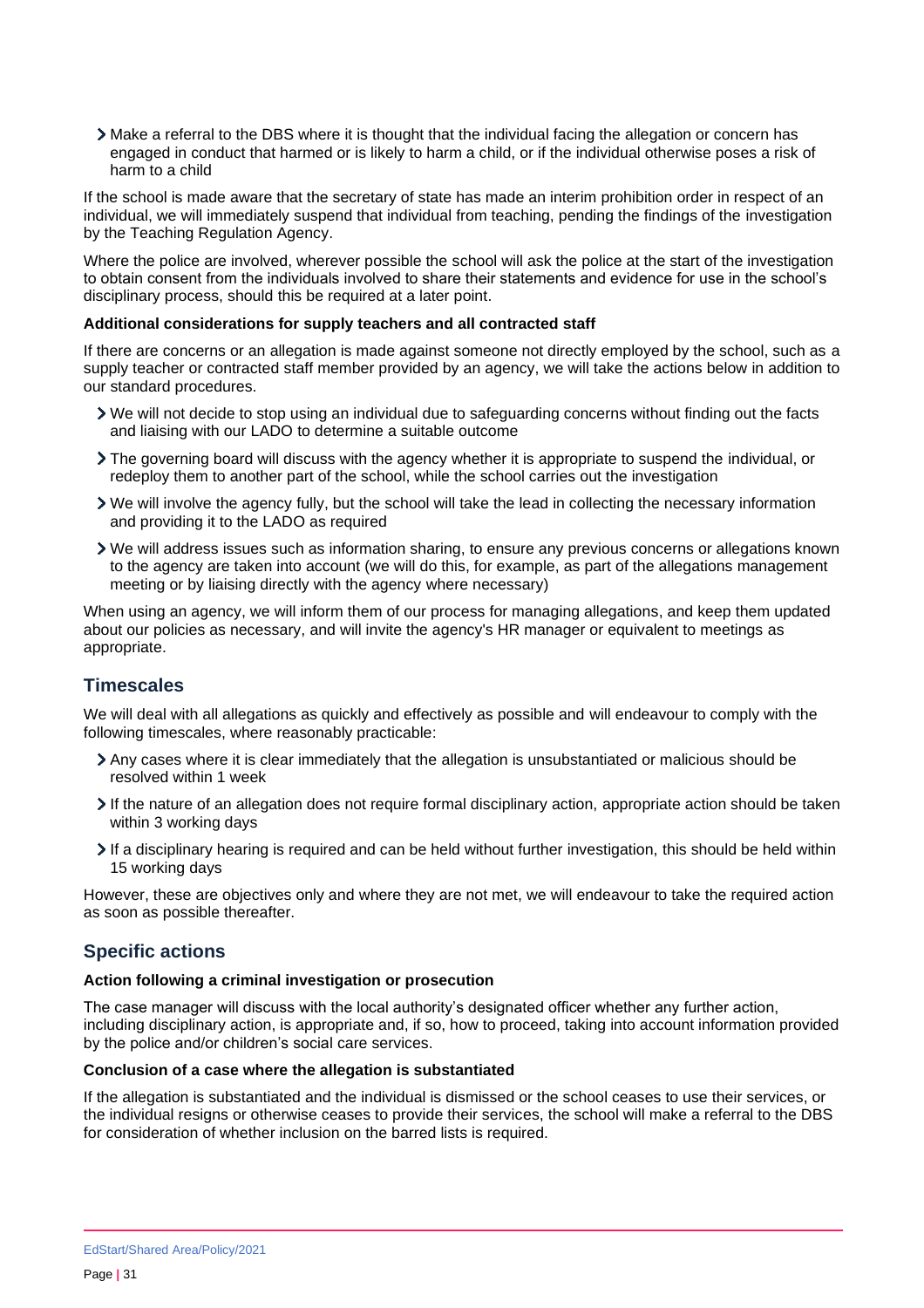If the individual concerned is a member of teaching staff, the school will consider whether to refer the matter to the Teaching Regulation Agency to consider prohibiting the individual from teaching.

#### **Individuals returning to work after suspension**

If it is decided on the conclusion of a case that an individual who has been suspended can return to work, the case manager will consider how best to facilitate this.

The case manager will also consider how best to manage the individual's contact with the child or children who made the allegation, if they are still attending the school.

#### **Unsubstantiated, unfounded, false or malicious reports**

If a report is:

- Determined to be unsubstantiated, unfounded, false or malicious, the DSL will consider the appropriate next steps. If they consider that the child and/or person who made the allegation is in need of help, or the allegation may have been a cry for help, a referral to children's social care may be appropriate
- Shown to be deliberately invented, or malicious, the school will consider whether any disciplinary action is appropriate against the individual(s) who made it

#### **Unsubstantiated, unfounded, false or malicious allegations**

If an allegation is:

- Determined to be unsubstantiated, unfounded, false or malicious, the LADO and case manager will consider the appropriate next steps. If they consider that the child and/or person who made the allegation is in need of help, or the allegation may have been a cry for help, a referral to children's social care may be appropriate
- Shown to be deliberately invented, or malicious, the school will consider whether any disciplinary action is appropriate against the individual(s) who made it

#### **Confidentiality and information sharing**

The school will make every effort to maintain confidentiality and guard against unwanted publicity while an allegation is being investigated or considered.

The case manager will take advice from the LADO, police and children's social care services, as appropriate, to agree:

- Who needs to know about the allegation and what information can be shared
- How to manage speculation, leaks and gossip, including how to make parents or carers of a child/children involved aware of their obligations with respect to confidentiality
- What, if any, information can be reasonably given to the wider community to reduce speculation
- How to manage press interest if, and when, it arises

#### **Record-keeping**

The case manager will maintain clear records about any case where the allegation or concern meets the criteria above and store them on the individual's confidential personnel file for the duration of the case.

The records of any allegation that, following an investigation, is found to be malicious or false will be deleted from the individual's personnel file (unless the individual consents for the records to be retained on the file).

For all other allegations (which are not found to be malicious or false), the following information will be kept on the file of the individual concerned:

- A clear and comprehensive summary of the allegation
- Details of how the allegation was followed up and resolved
- Notes of any action taken, decisions reached and the outcome
- A declaration on whether the information will be referred to in any future reference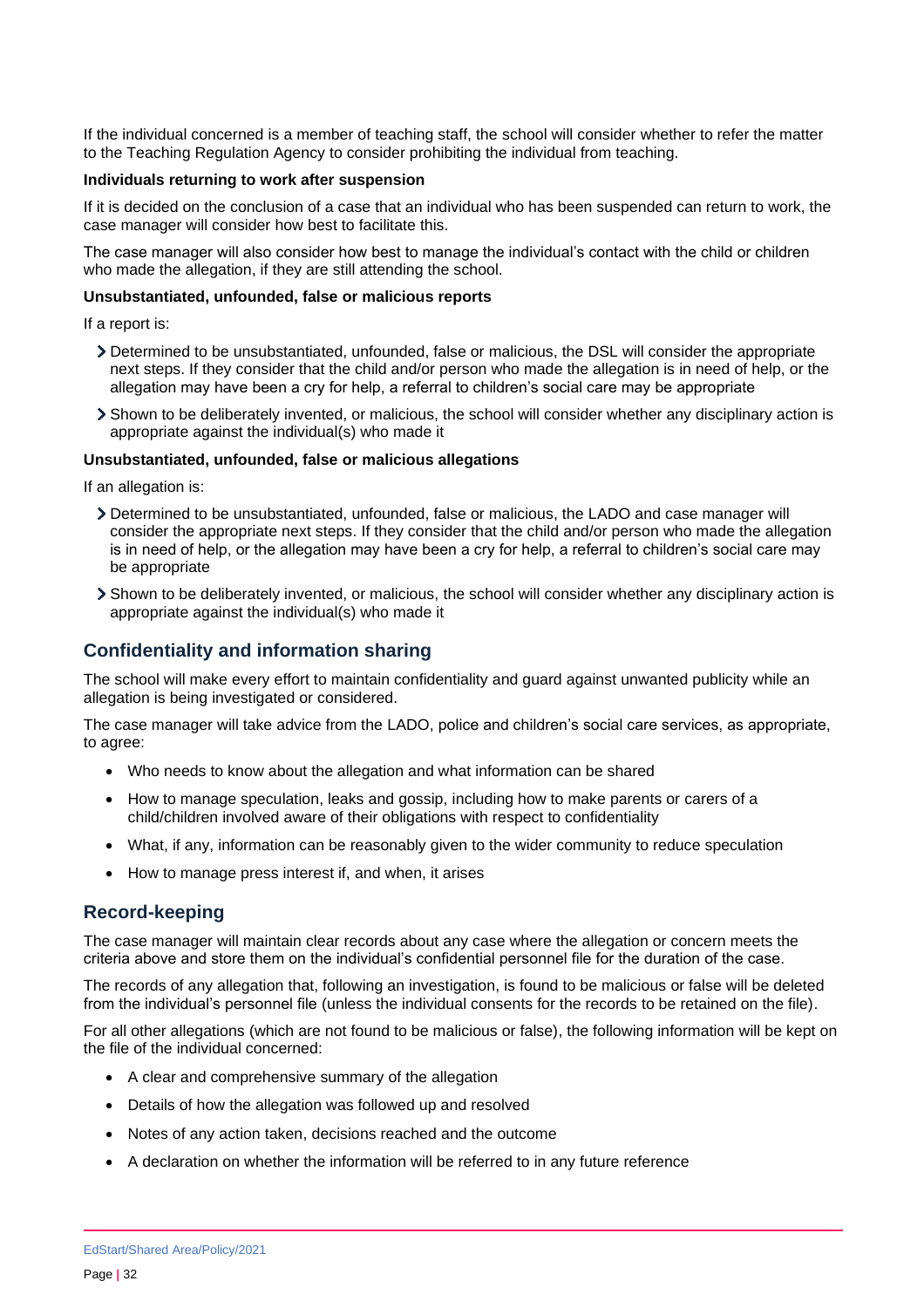In these cases, the school will provide a copy to the individual, in agreement with children's social care or the police as appropriate.

Where records contain information about allegations of sexual abuse, we will preserve these for the Independent Inquiry into Child Sexual Abuse (IICSA), for the term of the inquiry. We will retain all other records at least until the individual has reached normal pension age, or for 10 years from the date of the allegation if that is longer.

## **References**

When providing employer references, we will:

- Not refer to any allegation that has been found to be false, unfounded, unsubstantiated or malicious, or any repeated allegations which have all been found to be false, unfounded, unsubstantiated or malicious
- Include substantiated allegations, provided that the information is factual and does not include opinions

#### **Learning lessons**

After any cases where the allegations are *substantiated*, the case manager will review the circumstances of the case with the local authority's designated officer to determine whether there are any improvements that we can make to the school's procedures or practice to help prevent similar events in the future.

This will include consideration of (as applicable):

- Issues arising from the decision to suspend the member of staff
- The duration of the suspension
- Whether or not the suspension was justified
- The use of suspension when the individual is subsequently reinstated. We will consider how future investigations of a similar nature could be carried out without suspending the individual

For all other cases, the case manager will consider the facts and determine whether any improvements can be made.

#### **Non-recent allegations**

Abuse can be reported, no matter how long ago it happened.

We will report any non-recent allegations made by a child to the LADO in line with our local authority's procedures for dealing with non-recent allegations.

Where an adult makes an allegation to the school that they were abused as a child, we will advise the individual to report the allegation to the police.

#### **Section 2: concerns that do not meet the harm threshold**

The section is based on 'Section 2: Concerns that do not meet the harm threshold' in part 4 of Keeping Children Safe in Education.

This section applies to all concerns (including allegations) about members of staff, including supply teachers, volunteers and contractors, which do not meet the harm threshold set out in section 1 above.

Concerns may arise through, for example:

- > Suspicion
- Complaint
- Disclosure made by a child, parent or other adult within or outside the school
- > Pre-employment vetting checks

We recognise the importance of responding to and dealing with any concerns in a timely manner to safeguard the welfare of children.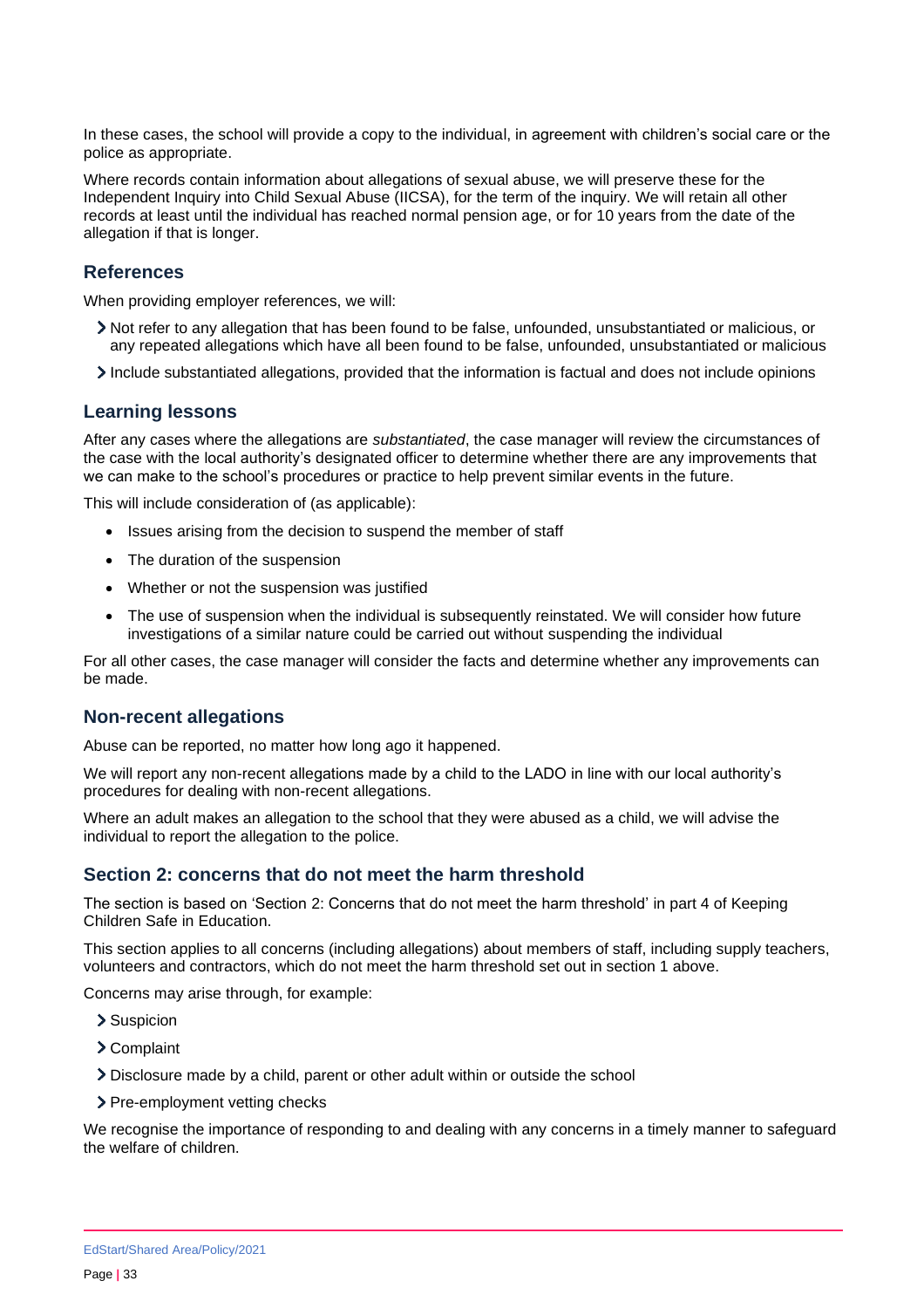## **Definition of low-level concerns**

The term 'low-level' concern is any concern – no matter how small – that an adult working in or on behalf of the school may have acted in a way that:

- Is inconsistent with the staff code of conduct, including inappropriate conduct outside of work, **and**
- Does not meet the allegations threshold or is otherwise not considered serious enough to consider a referral to the designated officer at the local authority

Examples of such behaviour could include, but are not limited to:

- > Being overly friendly with children
- > Having favourites
- > Taking photographs of children on their mobile phone
- Engaging with a child on a one-to-one basis in a secluded area or behind a closed door
- Using inappropriate sexualised, intimidating or offensive language

#### **Sharing low-level concerns**

We recognise the importance of creating a culture of openness, trust and transparency to encourage all staff to share low-level concerns so that they can be addressed appropriately.

We will create this culture by:

- Ensuring staff are clear about what appropriate behaviour is, and are confident in distinguishing expected and appropriate behaviour from concerning, problematic or inappropriate behaviour, in themselves and others
- Empowering staff to share any low-level concerns as per section 7.7 of this policy
- Empowering staff to self-refer
- Addressing unprofessional behaviour and supporting the individual to correct it at an early stage
- Providing a responsive, sensitive and proportionate handling of such concerns when they are raised
- > Helping to identify any weakness in the school's safeguarding system

#### **Responding to low-level concerns**

If the concern is raised via a third party, the headteacher will collect evidence where necessary by speaking:

- Directly to the person who raised the concern, unless it has been raised anonymously
- > To the individual involved and any witnesses

The headteacher will use the information collected to categorise the type of behaviour and determine any further action, in line with the school's [staff behaviour policy/code of conduct].

Keeping Children Safe in Education also links to this report for more information [Developing and implementing](https://www.farrer.co.uk/news-and-insights/developing-and-implementing-a-low-level-concerns-policy-a-guide-for-organisations-which-work-with-children/)  [a low-level concerns policy: A guide for organisations which work with children\]](https://www.farrer.co.uk/news-and-insights/developing-and-implementing-a-low-level-concerns-policy-a-guide-for-organisations-which-work-with-children/)

#### **Record keeping**

All low-level concerns will be recorded in writing. In addition to details of the concern raised, records will include the context in which the concern arose, any action taken and the rationale for decisions and action taken.

Records will be:

- Xept confidential, held securely and comply with the DPA 2018 and UK GDPR
- Reviewed so that potential patterns of concerning, problematic or inappropriate behaviour can be identified. Where a pattern of such behaviour is identified, we will decide on a course of action, either through our disciplinary procedures or, where a pattern of behaviour moves from a concern to meeting the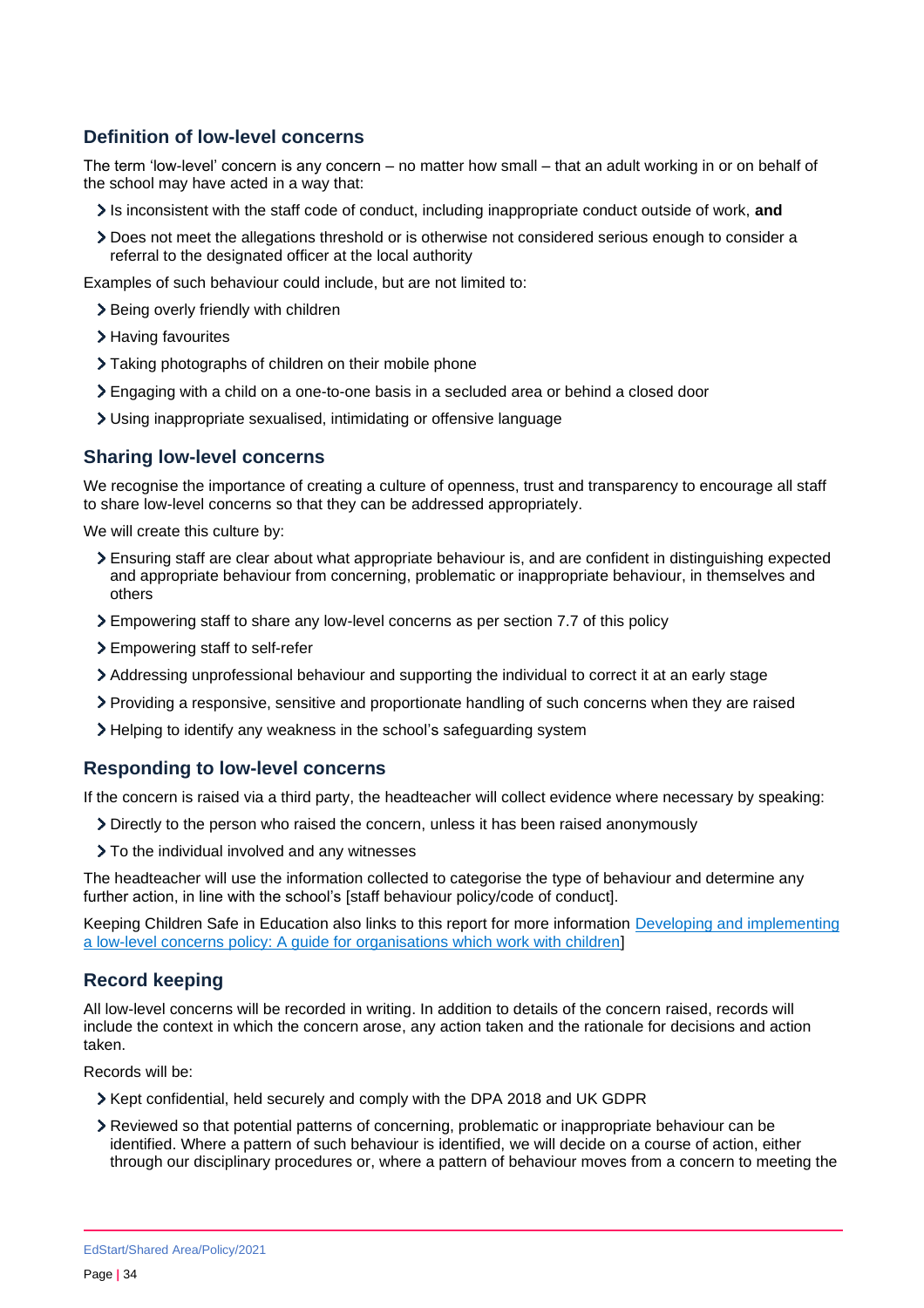harms threshold as described in section 1 of this appendix, we will refer it to the designated officer at the local authority

Retained at least until the individual leaves employment at the school

Where a low-level concern relates to a supply teacher or contractor, we will notify the individual's employer, so any potential patterns of inappropriate behaviour can be identified.

## **References**

We will not include low-level concerns in references unless:

- The concern (or group of concerns) has met the threshold for referral to the designated officer at the local authority and is found to be substantiated; and/or
- The concern (or group of concerns) relates to issues which would ordinarily be included in a reference, such as misconduct or poor performance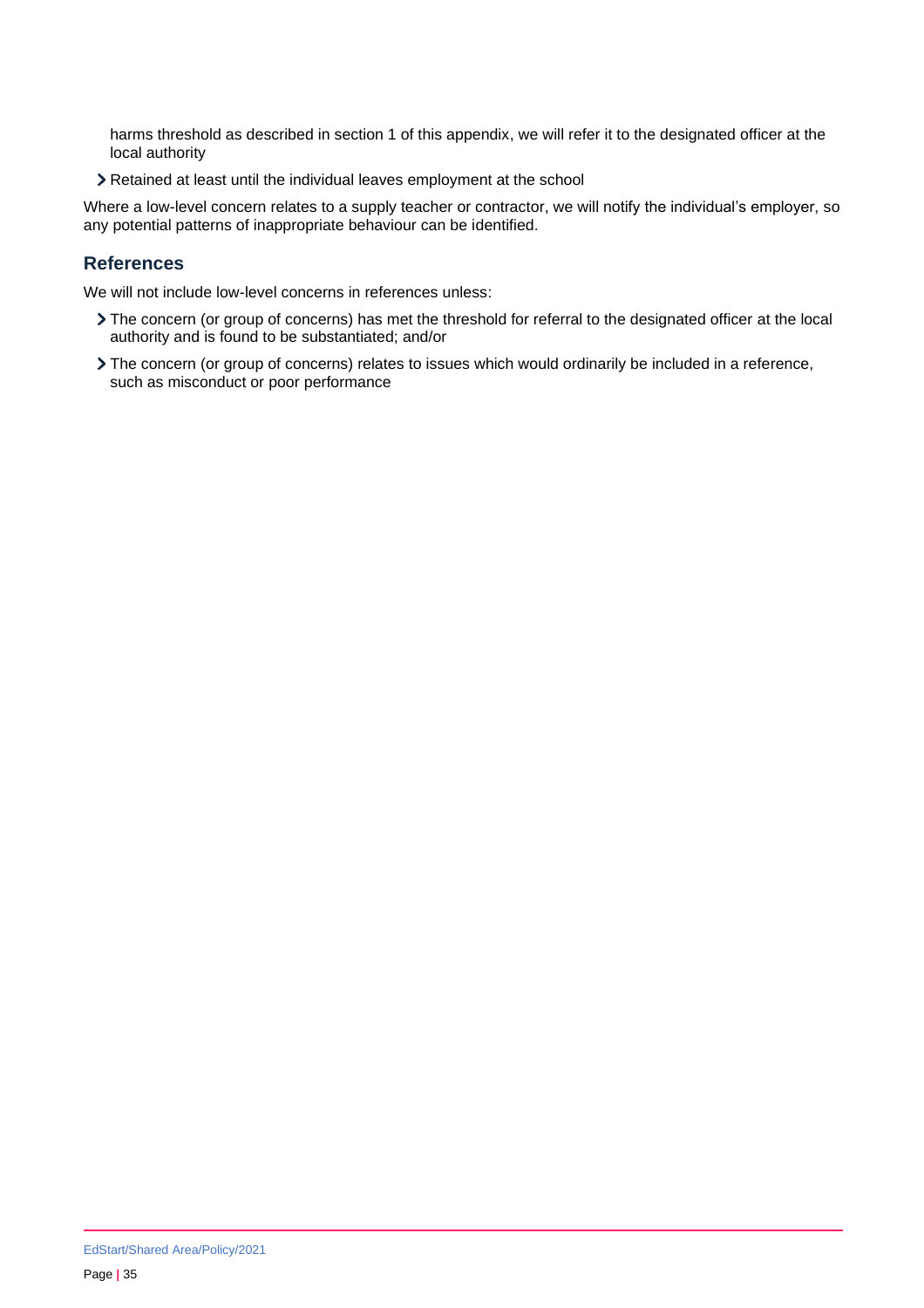## **Children missing from education**

A child going missing from education, particularly repeatedly, can be a warning sign of a range of safeguarding issues. This might include abuse or neglect, such as sexual abuse or exploitation or child criminal exploitation, or issues such as mental health problems, substance abuse, radicalisation, FGM or forced marriage.

There are many circumstances where a child may become missing from education, but some children are particularly at risk. These include children who:

- > Are at risk of harm or neglect
- > Are at risk of forced marriage or FGM
- Come from Gypsy, Roma, or Traveller families
- > Come from the families of service personnel
- > Go missing or run away from home or care
- > Are supervised by the youth justice system
- Cease to attend a school
- Come from new migrant families

We will follow our procedures for unauthorised absence and for dealing with children who go missing from education, particularly on repeat occasions, to help identify the risk of abuse and neglect, including sexual exploitation, and to help prevent the risks of going missing in future. This includes informing the local authority if a child leaves the school without a new school being named, and adhering to requirements with respect to sharing information with the local authority, when applicable, when removing a child's name from the admission register at non-standard transition points.

Staff will be trained in signs to look out for and the individual triggers to be aware of when considering the risks of potential safeguarding concerns which may be related to being missing, such as travelling to conflict zones, FGM and forced marriage.

If a staff member suspects that a child is suffering from harm or neglect, we will follow local child protection procedures, including with respect to making reasonable enquiries. We will make an immediate referral to the local authority children's social care team, and the police, if the child is suffering or likely to suffer from harm, or in immediate danger.

## **Child criminal exploitation**

Child criminal exploitation (CCE) is a form of abuse where an individual or group takes advantage of an imbalance of power to coerce, control, manipulate or deceive a child into criminal activity, in exchange for something the victim needs or wants, and/or for the financial or other advantage of the perpetrator or facilitator, and/or through violence or the threat of violence.

The abuse can be perpetrated by males or females, and children or adults. It can be a one-off occurrence or a series of incidents over time, and range from opportunistic to complex organised abuse.

The victim can be exploited even when the activity appears to be consensual. It does not always involve physical contact and can happen online. For example, young people may be forced to work in cannabis factories, coerced into moving drugs or money across the country (county lines), forced to shoplift or pickpocket, or to threaten other young people.

Indicators of CCE can include a child:

- Appearing with unexplained gifts or new possessions
- Associating with other young people involved in exploitation
- > Suffering from changes in emotional wellbeing
- Misusing drugs and alcohol
- Going missing for periods of time or regularly coming home late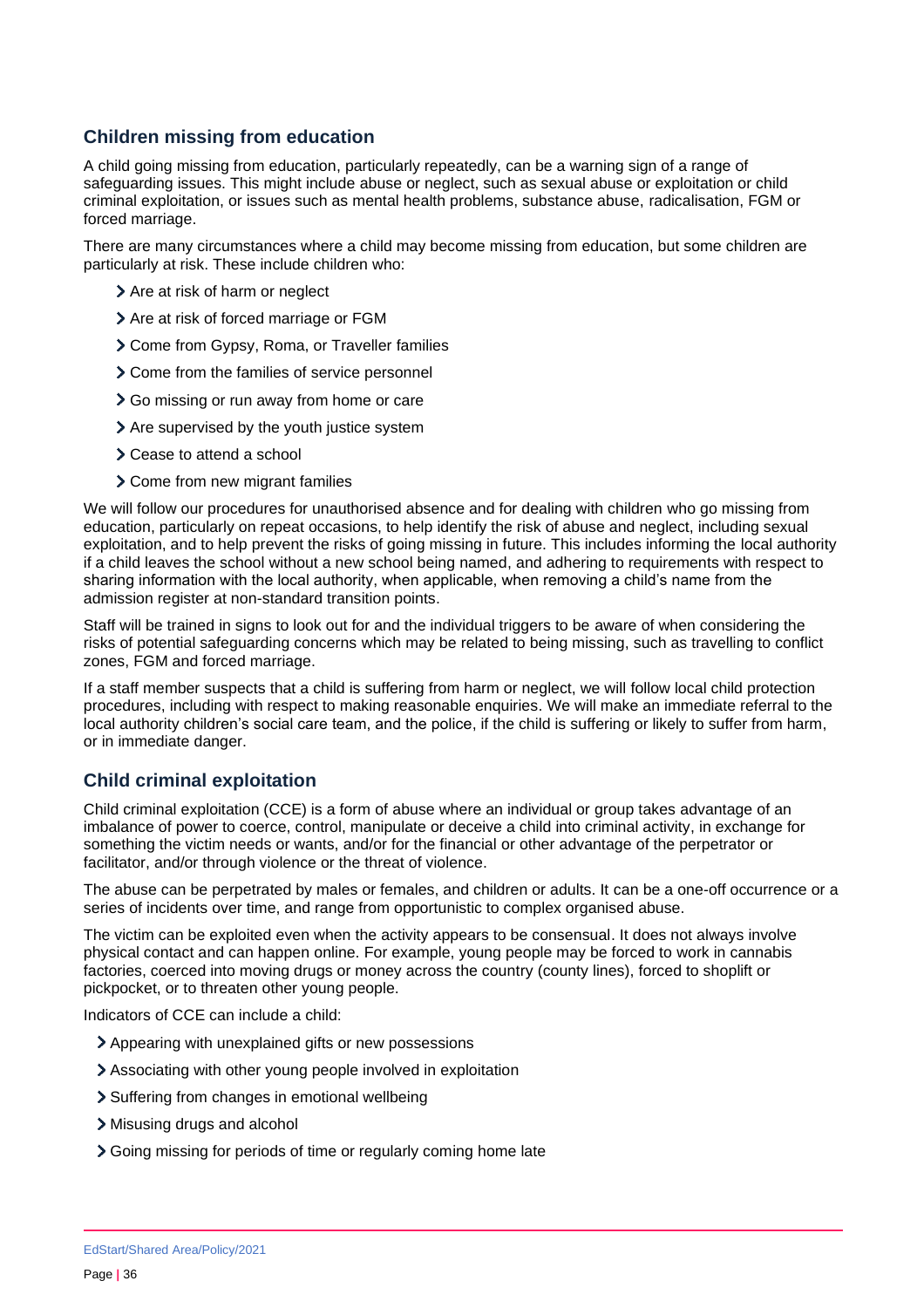- Regularly missing school or education
- Not taking part in education

If a member of staff suspects CCE, they will discuss this with the DSL. The DSL will trigger the local safeguarding procedures, including a referral to the local authority's children's social care team and the police, if appropriate.

## **Child sexual exploitation**

Child sexual exploitation (CSE) is a form of child sexual abuse where an individual or group takes advantage of an imbalance of power to coerce, manipulate or deceive a child into sexual activity, in exchange for something the victim needs or wants and/or for the financial advantage or increased status of the perpetrator or facilitator. It may, or may not, be accompanied by violence or threats of violence.

The abuse can be perpetrated by males or females, and children or adults. It can be a one-off occurrence or a series of incidents over time, and range from opportunistic to complex organised abuse.

The victim can be exploited even when the activity appears to be consensual. Children or young people who are being sexually exploited may not understand that they are being abused. They often trust their abuser and may be tricked into believing they are in a loving, consensual relationship.

CSE can include both physical contact (penetrative and non-penetrative acts) and non-contact sexual activity. It can also happen online. For example, young people may be persuaded or forced to share sexually explicit images of themselves, have sexual conversations by text, or take part in sexual activities using a webcam. CSE may also occur without the victim's immediate knowledge, for example through others copying videos or images.

In addition to the CCE indicators above, indicators of CSE can include a child:

- > Having an older boyfriend or girlfriend
- > Suffering from sexually transmitted infections or becoming pregnant

If a member of staff suspects CSE, they will discuss this with the DSL. The DSL will trigger the local safeguarding procedures, including a referral to the local authority's children's social care team and the police, if appropriate.

#### **Domestic abuse**

Children can witness and be adversely affected by domestic abuse and/or violence at home where it occurs between family members. In some cases, a child may blame themselves for the abuse or may have had to leave the family home as a result.

Types of domestic abuse include intimate partner violence, abuse by family members, teenage relationship abuse and child/adolescent to parent violence and abuse. Anyone can be a victim of domestic abuse, regardless of gender, age, ethnicity, socioeconomic status, sexuality or background, and domestic abuse can take place inside or outside of the home.

Older children may also experience domestic abuse and/or violence in their own personal relationships.

Exposure to domestic abuse and/or violence can have a serious, long-lasting emotional and psychological impact on children.

If police are called to an incident of domestic abuse and any children in the household have experienced the incident, the police will inform the key adult in school (usually the designated safeguarding lead) before the child or children arrive at school the following day.

The DSL will provide support according to the child's needs and update records about their circumstances.

## **Homelessness**

Being homeless or being at risk of becoming homeless presents a real risk to a child's welfare.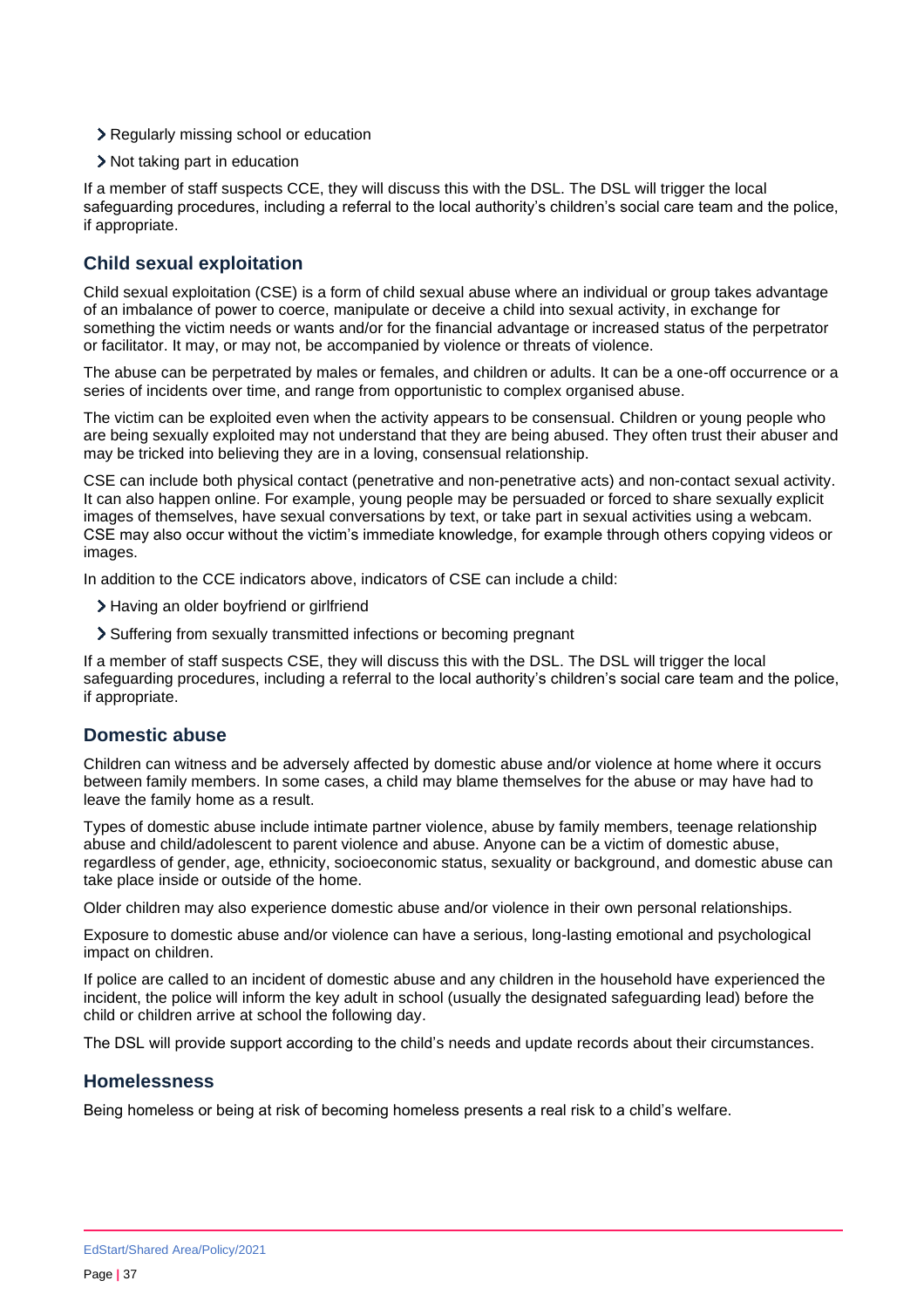The DSL and centre managers/deputies] will be aware of contact details and referral routes in to the local housing authority so they can raise/progress concerns at the earliest opportunity (where appropriate and in accordance with local procedures).

Where a child has been harmed or is at risk of harm, the DSL will also make a referral to children's social care.

## **So-called 'honour-based' abuse (including FGM and forced marriage)**

So-called 'honour-based' abuse (HBA) encompasses incidents or crimes committed to protect or defend the honour of the family and/or community, including FGM, forced marriage, and practices such as breast ironing.

Abuse committed in this context often involves a wider network of family or community pressure and can include multiple perpetrators.

All forms of HBA are abuse and will be handled and escalated as such. All staff will be alert to the possibility of a child being at risk of HBA or already having suffered it. If staff have a concern, they will speak to the DSL, who will activate local safeguarding procedures.

#### **FGM**

The DSL will make sure that staff have access to appropriate training to equip them to be alert to children affected by FGM or at risk of FGM.

Section 7.3 of this policy sets out the procedures to be followed if a staff member discovers that an act of FGM appears to have been carried out or suspects that a pupil is at risk of FGM.

Indicators that FGM has already occurred include:

- A pupil confiding in a professional that FGM has taken place
- A mother/family member disclosing that FGM has been carried out
- A family/pupil already being known to social services in relation to other safeguarding issues

A girl:

- Having difficulty walking, sitting or standing, or looking uncomfortable
- Finding it hard to sit still for long periods of time (where this was not a problem previously)
- Spending longer than normal in the bathroom or toilet due to difficulties urinating
- Having frequent urinary, menstrual or stomach problems
- Avoiding physical exercise or missing PE
- Being repeatedly absent from school, or absent for a prolonged period
- Demonstrating increased emotional and psychological needs for example, withdrawal or depression, or significant change in behaviour
- Being reluctant to undergo any medical examinations
- Asking for help, but not being explicit about the problem
- Talking about pain or discomfort between her legs

Potential signs that a pupil may be at risk of FGM include:

- The girl's family having a history of practising FGM (this is the biggest risk factor to consider)
- FGM being known to be practised in the girl's community or country of origin
- A parent or family member expressing concern that FGM may be carried out
- A family not engaging with professionals (health, education or other) or already being known to social care in relation to other safeguarding issues

A girl: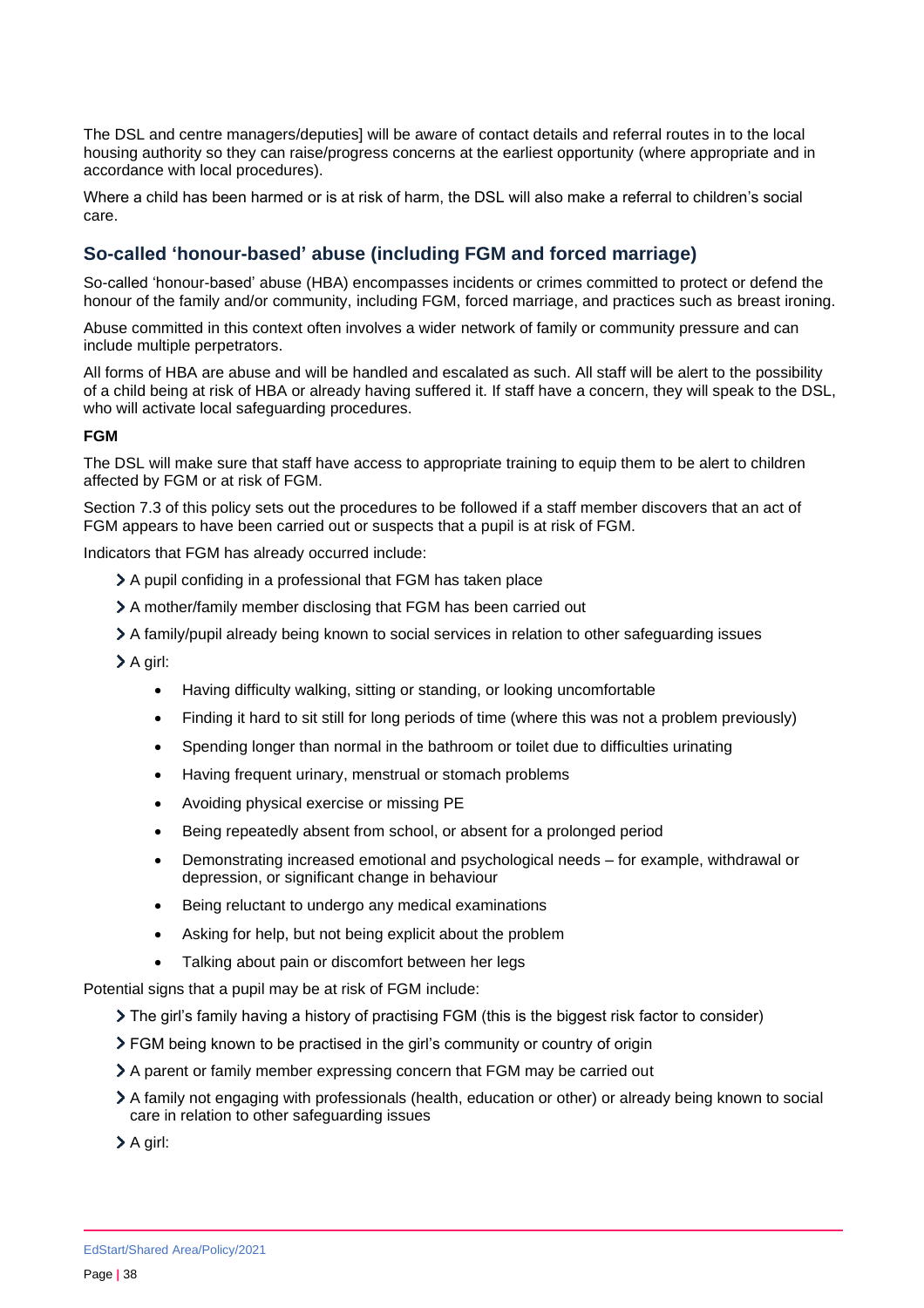- Having a mother, older sibling or cousin who has undergone FGM
- Having limited level of integration within UK society
- Confiding to a professional that she is to have a "special procedure" or to attend a special occasion to "become a woman"
- Talking about a long holiday to her country of origin or another country where the practice is prevalent, or parents/carers stating that they or a relative will take the girl out of the country for a prolonged period
- Requesting help from a teacher or another adult because she is aware or suspects that she is at immediate risk of FGM
- Talking about FGM in conversation for example, a girl may tell other children about it (although it is important to take into account the context of the discussion)
- Being unexpectedly absent from school
- Having sections missing from her 'red book' (child health record) and/or attending a travel clinic or equivalent for vaccinations/anti-malarial medication

The above indicators and risk factors are not intended to be exhaustive.

#### **Forced marriage**

Forcing a person into marriage is a crime. A forced marriage is one entered into without the full and free consent of one or both parties and where violence, threats, or any other form of coercion is used to cause a person to enter into a marriage. Threats can be physical or emotional and psychological.

Staff will receive training around forced marriage and the presenting symptoms. We are aware of the 'one chance' rule, i.e. we may only have one chance to speak to the potential victim and only one chance to save them.

If a member of staff suspects that a pupil is being forced into marriage, they will speak to the pupil about their concerns in a secure and private place. They will then report this to the DSL.

The DSL will:

- Speak to the pupil about the concerns in a secure and private place
- Activate the local safeguarding procedures and refer the case to the local authority's designated officer
- Seek advice from the Forced Marriage Unit on 020 7008 0151 or [fmu@fco.gov.uk](mailto:fmu@fco.gov.uk)
- Refer the pupil to an education welfare officer, pastoral tutor, learning mentor, or school counsellor, as appropriate

## **Preventing radicalisation**

- **Radicalisation** refers to the process by which a person comes to support terrorism and extremist ideologies associated with terrorist groups
- **Extremism** is vocal or active opposition to fundamental British values, such as democracy, the rule of law, individual liberty, and mutual respect and tolerance of different faiths and beliefs. This also includes calling for the death of members of the armed forces

**Terrorism** is an action that:

- Endangers or causes serious violence to a person/people;
- Causes serious damage to property; or
- Seriously interferes or disrupts an electronic system

The use or threat of terrorism must be designed to influence the government or to intimidate the public and is made for the purpose of advancing a political, religious or ideological cause.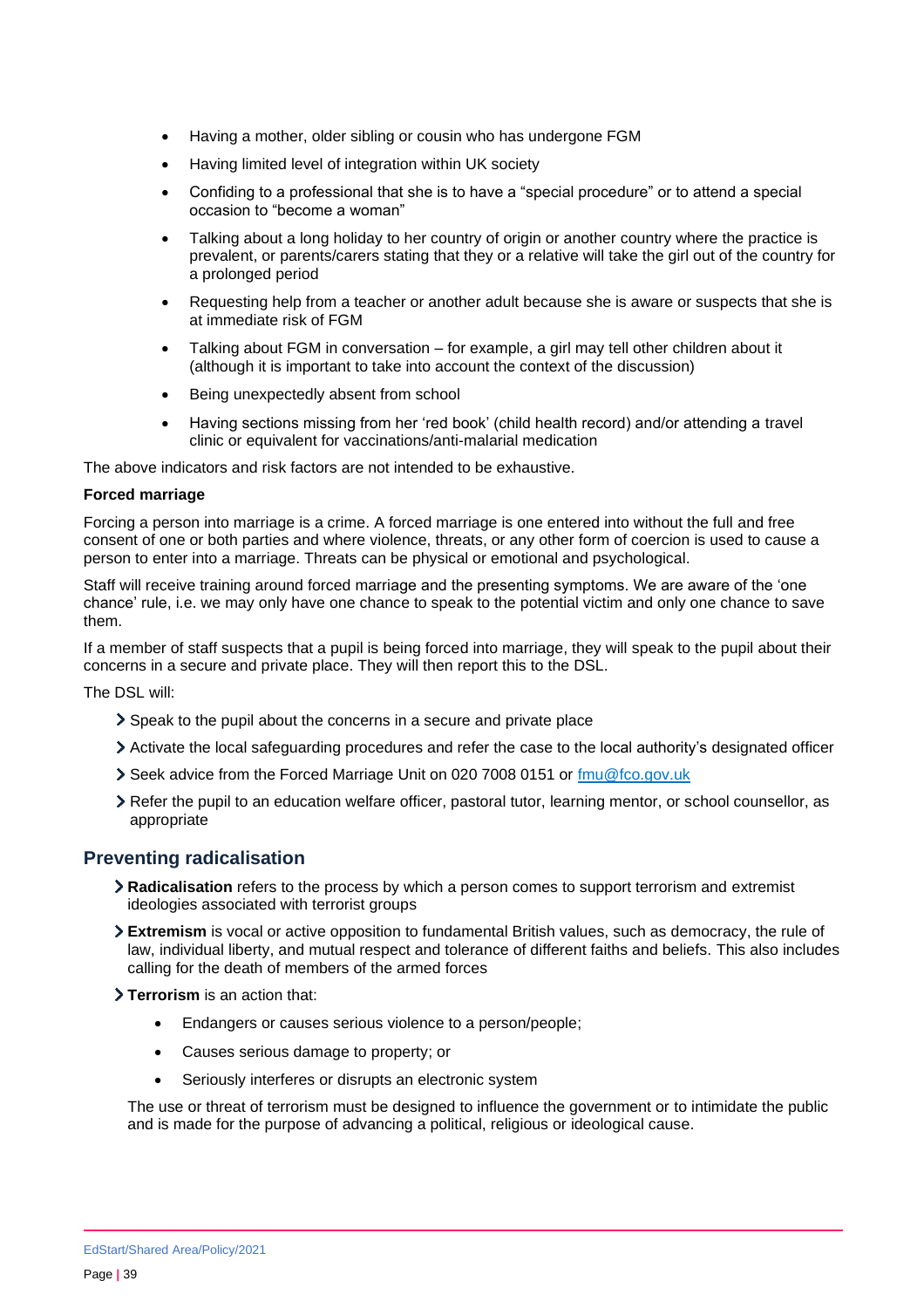Schools have a duty to prevent children from being drawn into terrorism. The DSL will undertake Prevent awareness training and make sure that staff have access to appropriate training to equip them to identify children at risk.

We will assess the risk of children in our school being drawn into terrorism. This assessment will be based on an understanding of the potential risk in our local area, in collaboration with our local safeguarding partners and local police force.

We will ensure that suitable internet filtering is in place, and equip our pupils to stay safe online at school and at home.

There is no single way of identifying an individual who is likely to be susceptible to an extremist ideology. Radicalisation can occur quickly or over a long period.

Staff will be alert to changes in pupils' behaviour.

The government website [Educate Against](http://educateagainsthate.com/parents/what-are-the-warning-signs/) Hate and charity [NSPCC](https://www.nspcc.org.uk/what-you-can-do/report-abuse/dedicated-helplines/protecting-children-from-radicalisation/) say that signs that a pupil is being radicalised can include:

- Refusal to engage with, or becoming abusive to, peers who are different from themselves
- Becoming susceptible to conspiracy theories and feelings of persecution
- > Changes in friendship groups and appearance
- Rejecting activities they used to enjoy
- Converting to a new religion
- Isolating themselves from family and friends
- > Talking as if from a scripted speech
- An unwillingness or inability to discuss their views
- A sudden disrespectful attitude towards others
- Increased levels of anger
- Increased secretiveness, especially around internet use
- Expressions of sympathy for extremist ideologies and groups, or justification of their actions
- Accessing extremist material online, including on Facebook or Twitter
- > Possessing extremist literature
- Being in contact with extremist recruiters and joining, or seeking to join, extremist organisations

Children who are at risk of radicalisation may have low self-esteem, or be victims of bullying or discrimination. It is important to note that these signs can also be part of normal teenage behaviour – staff should have confidence in their instincts and seek advice if something feels wrong.

If staff are concerned about a pupil, they will follow our procedures set out in section 7.5 of this policy, including discussing their concerns with the DSL.

Staff should **always** take action if they are worried.

Further information on the school's measures to prevent radicalisation are set out in other school policies and procedures, including [curriculum policy, behaviour policy, online/e-safety policy].

## **Peer-on-peer abuse**

Peer-on-peer abuse is when children abuse other children. This type of abuse can take place inside and outside of school and online.

Peer-on-peer abuse is most likely to include, but may not be limited to:

- Bullying (including cyber-bullying, prejudice-based and discriminatory bullying)
- Abuse in intimate personal relationships between peers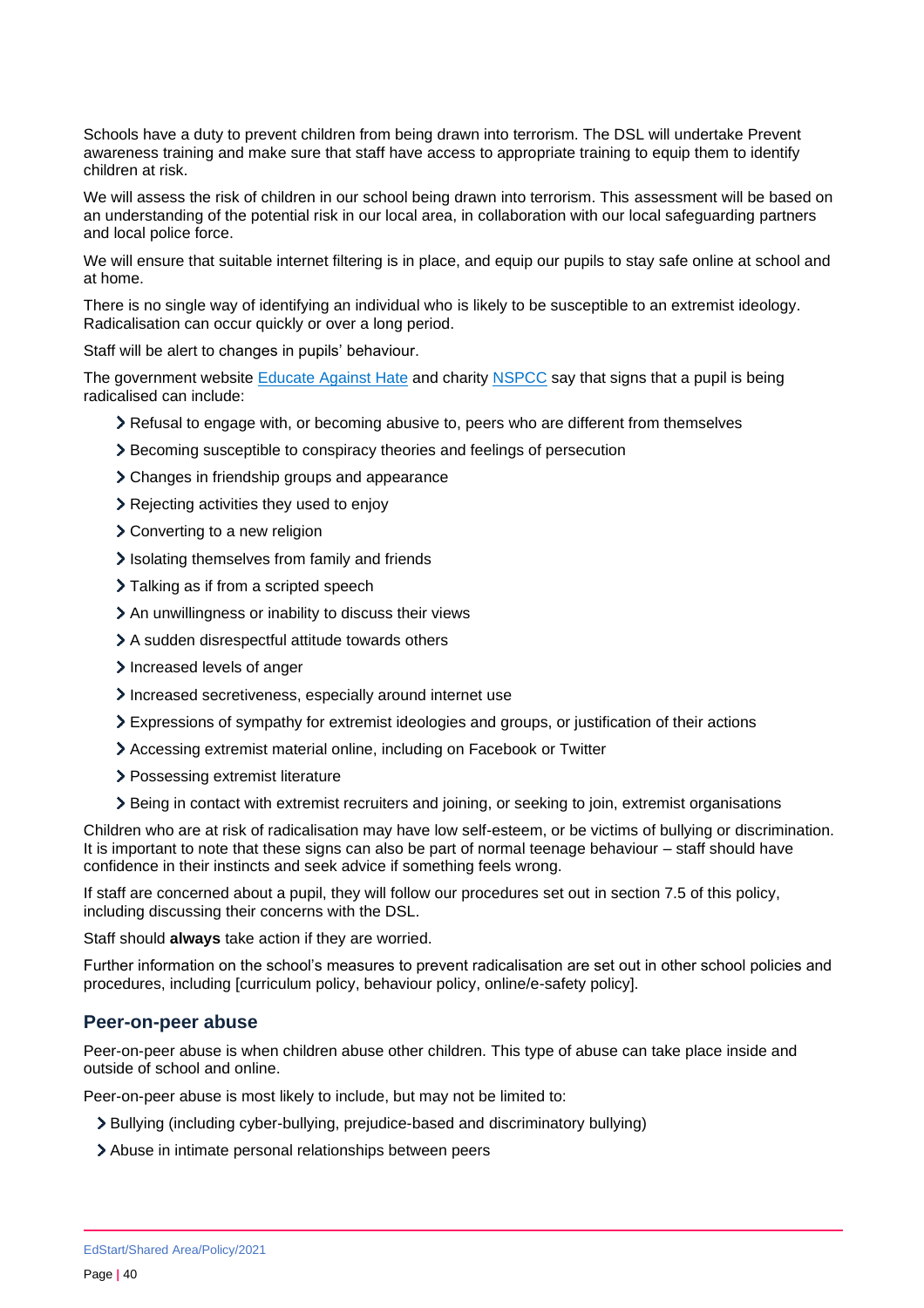- Physical abuse such as hitting, kicking, shaking, biting, hair pulling, or otherwise causing physical harm (this may include an online element which facilitates, threatens and/or encourages physical abuse)
- Sexual violence, such as rape, assault by penetration and sexual assault (this may include an online element which facilitates, threatens and/or encourages sexual violence)
- Sexual harassment, such as sexual comments, remarks, jokes and online sexual harassment, which may be standalone or part of a broader pattern of abuse
- Causing someone to engage in sexual activity without consent, such as forcing someone to strip, touch themselves sexually, or to engage in sexual activity with a third party
- Consensual and non-consensual sharing of nudes and semi nudes images and/or videos (also known as sexting or youth produced sexual imagery)
- Upskirting, which typically involves taking a picture under a person's clothing without their permission, with the intention of viewing their genitals or buttocks to obtain sexual gratification, or cause the victim humiliation, distress or alarm
- Initiation/hazing type violence and rituals (this could include activities involving harassment, abuse or humiliation used as a way of initiating a person into a group and may also include an online element)

Where children abuse their peers online, this can take the form of, for example, abusive, harassing, and misogynistic messages; the non-consensual sharing of indecent images, especially around chat groups; and the sharing of abusive images and pornography, to those who don't want to receive such content.

If staff have any concerns about peer-on-peer abuse, or a child makes a report to them, they will follow the procedures set out in section 7 of this policy, as appropriate. In particular, section 7.8 and 7.9 set out more detail about our school's approach to this type of abuse.

## **Sexual violence and sexual harassment between children in schools**

Sexual violence and sexual harassment can occur:

- > Between 2 children of any age and sex
- Through a group of children sexually assaulting or sexually harassing a single child or group of children
- Online and face to face (both physically and verbally)

Sexual violence and sexual harassment exist on a continuum and may overlap.

Children who are victims of sexual violence and sexual harassment will likely find the experience stressful and distressing. This will, in all likelihood, adversely affect their educational attainment and will be exacerbated if the alleged perpetrator(s) attends the same school.

If a victim reports an incident, it is essential that staff make sure they are reassured that they are being taken seriously and that they will be supported and kept safe. A victim should never be given the impression that they are creating a problem by reporting sexual violence or sexual harassment. Nor should a victim ever be made to feel ashamed for making a report.

Some groups are potentially more at risk. Evidence shows that girls, children with SEN and/or disabilities, and lesbian, gay, bisexual and transgender (LGBT) children are at greater risk.

Staff should be aware of the importance of:

- Challenging inappropriate behaviours
- Making clear that sexual violence and sexual harassment is not acceptable, will never be tolerated and is not an inevitable part of growing up
- Challenging physical behaviours (potentially criminal in nature), such as grabbing bottoms, breasts and genitalia, pulling down trousers, flicking bras and lifting up skirts. Dismissing or tolerating such behaviours risks normalising them

If staff have any concerns about sexual violence or sexual harassment, or a child makes a report to them, they will follow the procedures set out in section 7 of this policy, as appropriate. In particular, section 7.8 and 7.9 set out more detail about our school's approach to this type of abuse.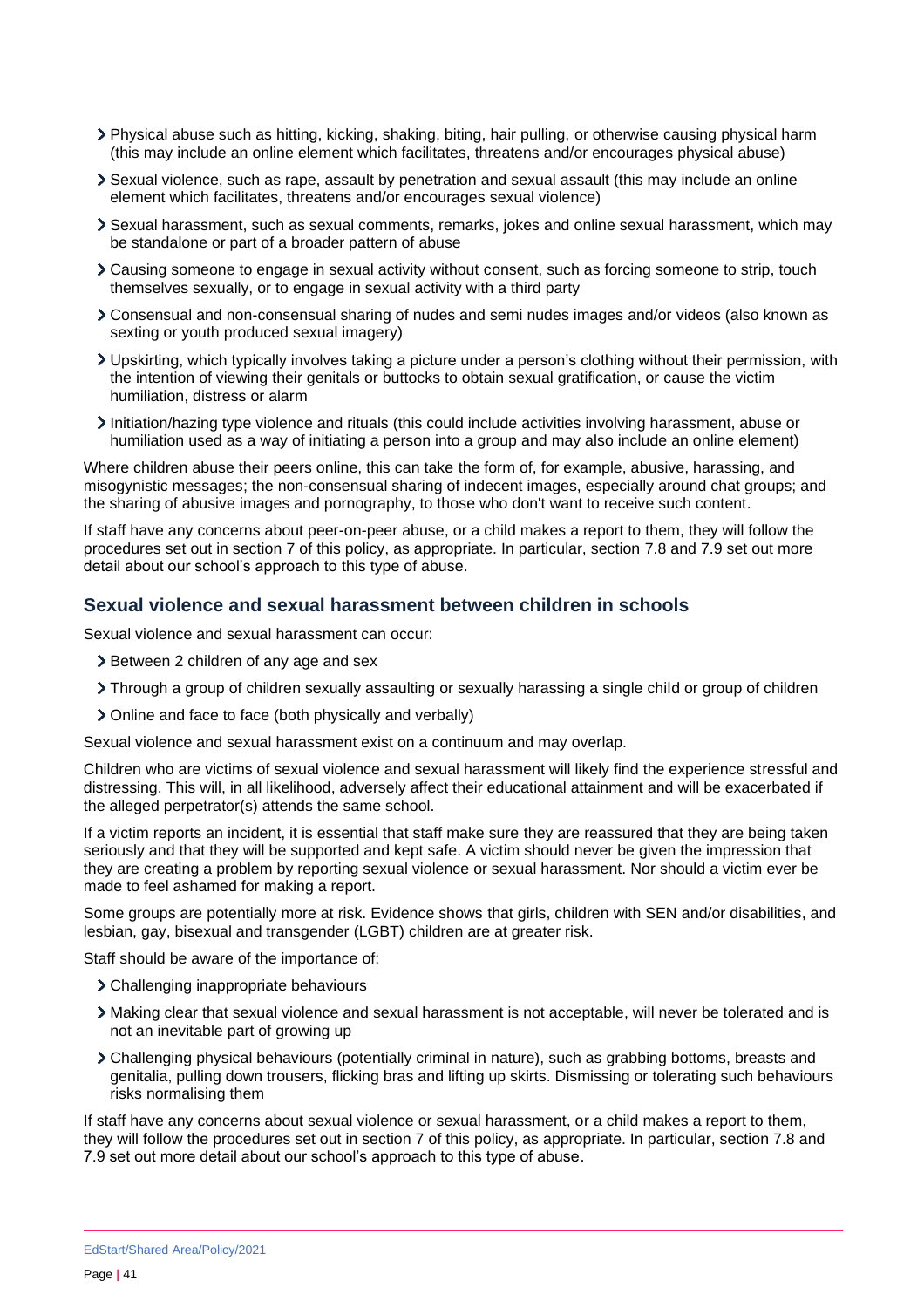## **Serious violence**

Indicators which may signal that a child is at risk from, or involved with, serious violent crime may include:

- > Increased absence from school
- Change in friendships or relationships with older individuals or groups
- > Significant decline in performance
- > Signs of self-harm or a significant change in wellbeing
- Signs of assault or unexplained injuries
- Unexplained gifts or new possessions (this could indicate that the child has been approached by, or is involved with, individuals associated with criminal networks or gangs and may be at risk of criminal exploitation (see above))

Risk factors which increase the likelihood of involvement in serious violence include:

- > Being male
- Having been frequently absent or permanently excluded from school
- > Having experienced child maltreatment
- Having been involved in offending, such as theft or robbery

Staff will be aware of these indicators and risk factors. If a member of staff has a concern about a pupil being involved in, or at risk of, serious violence, they will report this to the DSL.

## **Checking the identity and suitability of visitors**

All visitors will be required to verify their identity to the satisfaction of staff and to leave their belongings, including their mobile phone(s), in a safe place during their visit.

If the visitor is unknown to the setting, we will check their credentials and reason for visiting before allowing them to enter the setting. Visitors should be ready to produce identification.

Visitors are expected to sign the visitors' book and wear a visitor's badge.

Visitors to the school who are visiting for a professional purpose, such as educational psychologists and school improvement officers, will be asked to show photo ID and:

- Will be asked to show their DBS certificate, which will be checked alongside their photo ID; or
- The organisation sending the professional, such as the LA or educational psychology service, will provide prior written confirmation that an appropriate level of DBS check has been carried out

All other visitors, including visiting speakers, will be accompanied by a member of staff at all times. We will not invite into the school any speaker who is known to disseminate extremist views, and will carry out appropriate checks to ensure that any individual or organisation using school facilities is not seeking to disseminate extremist views or radicalise pupils or staff.

## **Non-collection of children**

If a child is not collected at the end of the session/day, we will: use established family emergency contacts and local procedures

## **Missing pupils**

Our procedures are designed to ensure that a missing child is found and returned to effective supervision as soon as possible. If a child goes missing, we will:

Contact home and report to the local police and inform any other involved professionals.

## **Attendance and Exclusions**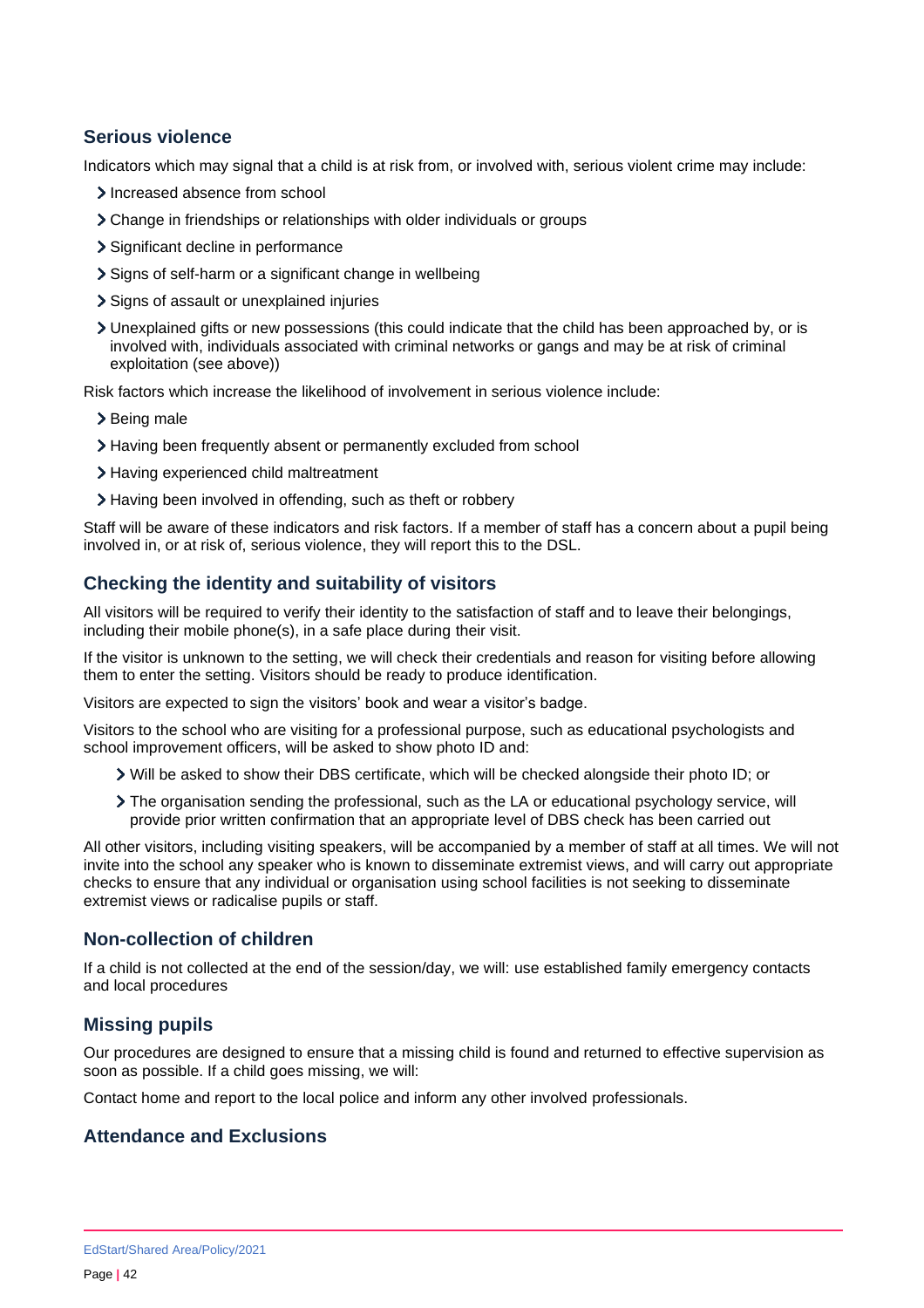In accordance with EdStart's Attendance Policy, absences are rigorously pursued and recorded. The setting, in partnership with the appropriate agencies, takes action to pursue and address all unauthorised absences in order to safeguard the welfare of children and young people in its care.

The Attendance Policy identifies how individual cases are managed and how we work proactively with parents to ensure that they understand why attendance is important. In certain cases this may form or equivalent to Early Help Interventions (Chapter 1 Working Together to Safeguard Children 2018) or a Parenting Contract. The designated person will be informed when exclusion is being discussed and any safeguarding issues will be considered. Where it is felt that a child or young person is likely to be permanently excluded, we will work with other agencies to ensure that there is improved understanding of the needs of the young person and their family and that the key agencies are involved.

## **APPENDIX School Data to be added in review at end of Term 1 to identify emerging training needs**